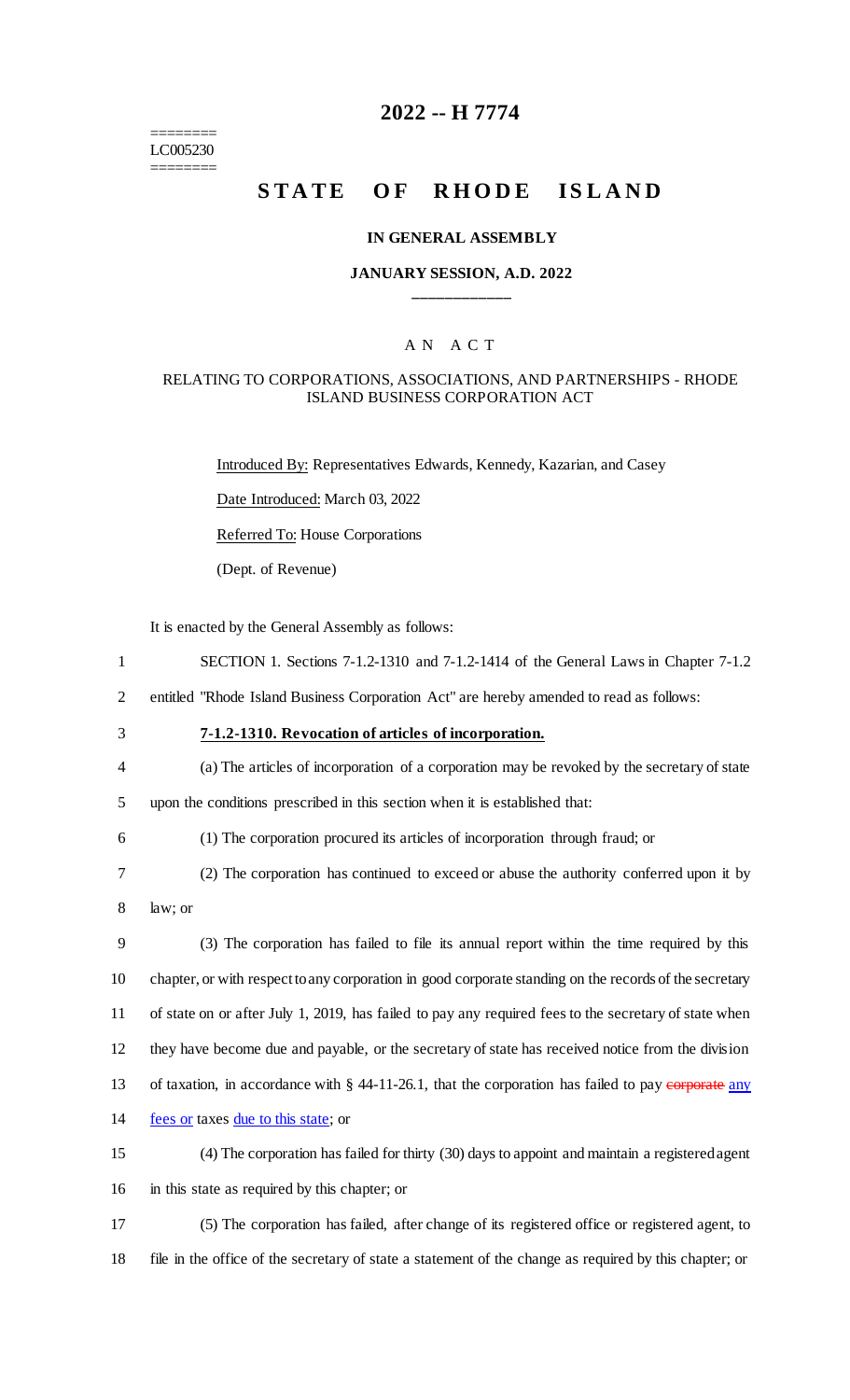(6) The corporation has failed to file in the office of the secretary of state any amendment to its articles of incorporation or any articles of merger within the time prescribed by this chapter; or

 (7) A misrepresentation has been made of any material matter in any application, report, affidavit, or other document submitted by the corporation pursuant to this chapter.

 (b) No articles of incorporation of a corporation may be revoked by the secretary of state unless:

 (1) The secretary of state gives the corporation notice thereof not less than sixty (60) days prior to such revocation by regular mail addressed to the registered office of the corporation in this state on file with the secretary of state's office, which notice shall specify the basis for the revocation; provided, however, that if a prior mailing addressed to the registered office of the corporation in this state currently on file with the secretary of state's office has been returned as undeliverable by the United States Postal Service for any reason, or if the revocation notice is returned as undeliverable by the United States Postal Service for any reason, the secretary of state gives notice as follows:

 (i) To the corporation at its principal office of record as shown in its most recent annual report, and no further notice is required; or

 (ii) In the case of a domestic corporation that has not yet filed an annual report, then to any one of the incorporators listed on the articles of incorporation, and no further notice is required; and

 (2) The corporation fails prior to revocation to file the annual report or pay the fees, or file the required statement of change of registered agent or registered office, or file the articles of amendment or articles of merger, or correct the misrepresentation.

# **7-1.2-1414. Revocation of certificate of authority.**

 (a) The certificate of authority of a foreign corporation to transact business in this state may be revoked by the secretary of state under the conditions prescribed in this section when:

 (1) The corporation fails to file its annual report within the time required by this chapter, or with respect to any corporation in good corporate standing on the records of the secretary of state on or after July 1, 2019, has failed to pay any required fees to the secretary of state when they have become due and payable, or the secretary of state has received notice from the division of taxation, 31 in accordance with  $§$  44-11-26.1, that the corporation has failed to pay corporate any fees or taxes due to this state; or

 (2) The corporation fails to appoint and maintain a registered agent in this state as required by this chapter; or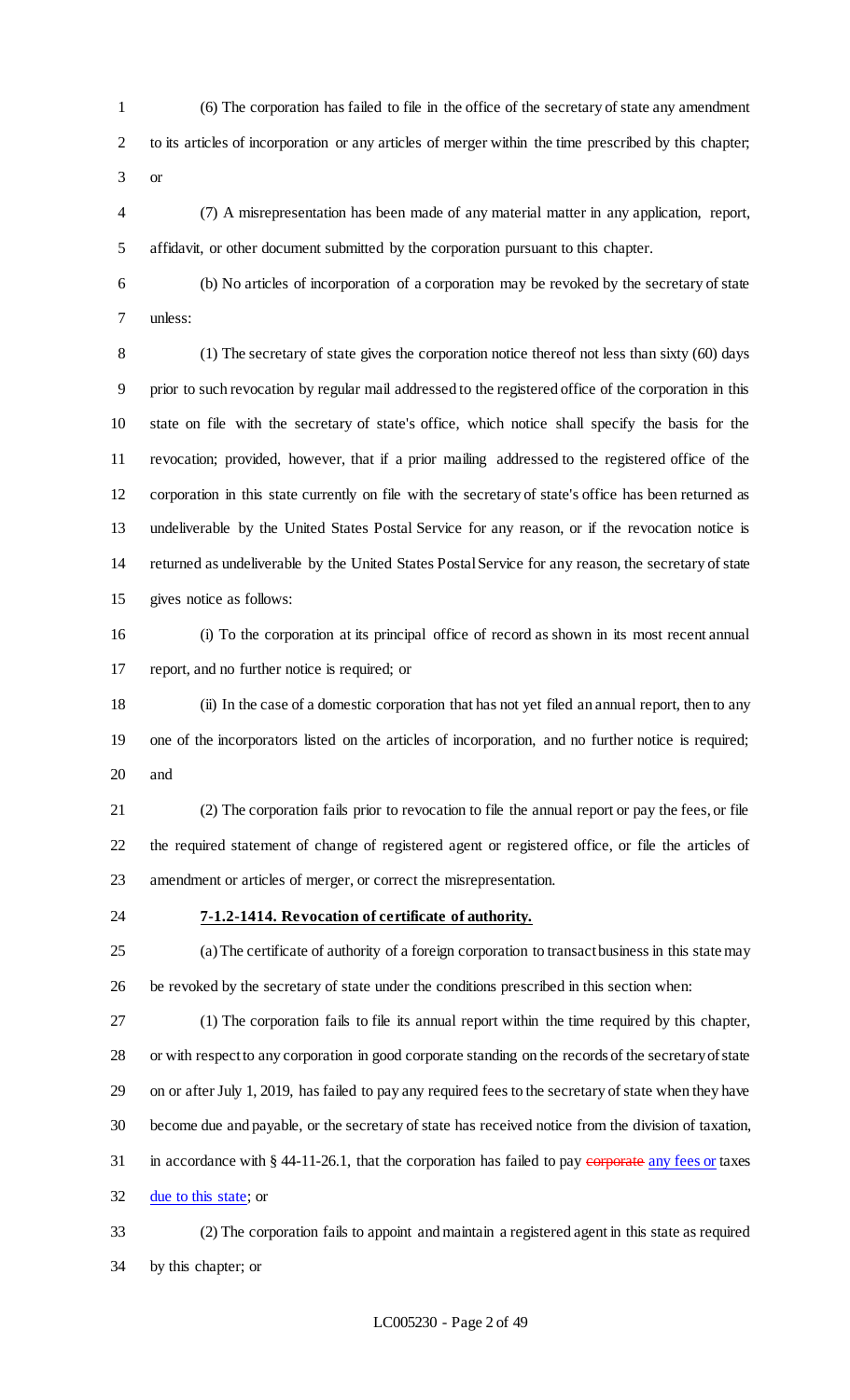(3) The corporation fails, after changing its registered office or registered agent, to file in the office of the secretary of state a statement of the change as required by this chapter; or

 (4) The corporation fails to file in the office of the secretary of state any amendment to its articles of incorporation or any articles of merger within the time prescribed by this chapter; or

 (5) A misrepresentation has been made of any material matter in any application, report, affidavit, or other document submitted by the corporation pursuant to this chapter.

 (b) No certificate of authority of a foreign corporation may be revoked by the secretary of state unless the secretary of state has given the corporation notice thereof not less than sixty (60) days prior to such revocation, by regular mail addressed to the registered agent of the corporation in this state on file with the secretary of state's office, which notice shall specify the basis for the revocation; provided, however, that if a prior mailing addressed to the registered office of the corporation in this state currently on file with the secretary of state's office has been returned as undeliverable by the United States Postal Service for any reason, or if the revocation notice is returned as undeliverable by the United States Postal Service for any reason, the secretary of state shall give notice as follows:

 (1) To the corporation at its principal office of record as shown in its most recent annual report, and no further notice is required; or

 (2) In the case of a foreign corporation that has not yet filed an annual report, then to the corporation at its principal office shown in its application for certificate of authority, and no further notice is required.

 SECTION 2. Section 7-16-67.1 of the General Laws in Chapter 7-16 entitled "The Rhode Island Limited-Liability Company Act" is hereby amended to read as follows:

# **7-16-67.1. Revocation of articles or authority to transact business for nonpayment of fee.**

25 (a) The tax administrator may, after July 15 of each year, make up compile a list of all 26 limited-liability companies that have failed to pay the fee defined in § 7-16-67 any state fees and/or 27 taxes for one year after the fee state fees and/or taxes became due and payable, and the failure is not the subject of a pending appeal. The tax administrator shall certify to the correctness of the list. Upon receipt of the certified list, the secretary of state may initiate revocation proceedings as defined in § 7-16-41.

 (b) With respect to any information provided by the division of taxation to the secretary of 32 state state's office pursuant to this chapter, the secretary of state, together with the employees or agents thereof, shall be subject to all state and federal tax confidentiality laws applying to the division of taxation and the officers, agents, and employees thereof, and which restrict the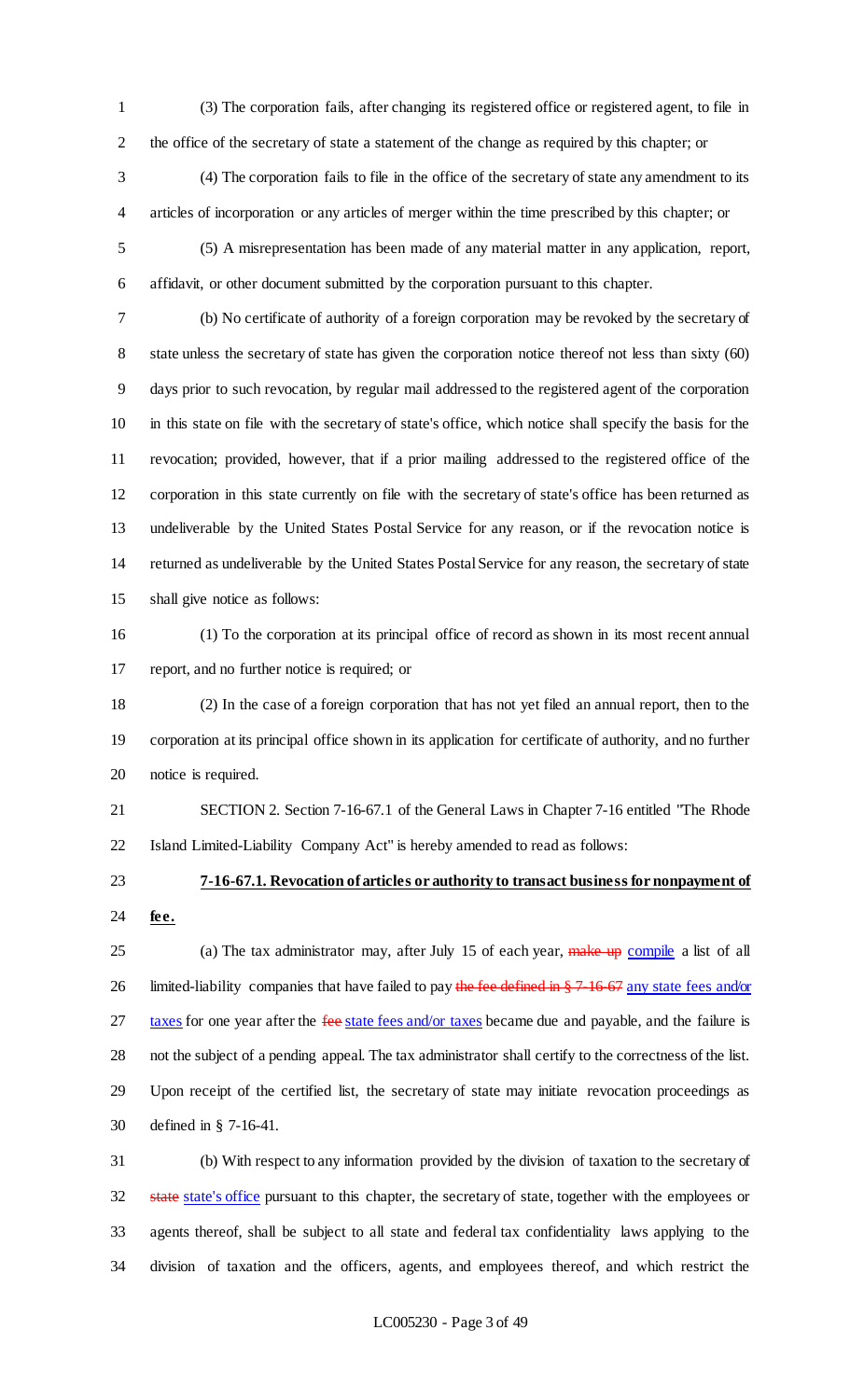acquisition, use, storage, dissemination, or publication of confidential taxpayer data.

 (c) Notwithstanding the foregoing, the notice of revocation may state as the basis for revocation that the taxpayer has failed to pay state fees and/or taxes to the division of taxation. However, the secretary of state's office shall otherwise protect all state and federal tax information in its custody as required by subsection (b) of this section and refrain from disclosing any other specific tax information.

 SECTION 3. Section 42-64.3-6 of the General Laws in Chapter 42-64.3 entitled "Distressed Areas Economic Revitalization Act" is hereby amended to read as follows:

**42-64.3-6. Business tax credits.**

 A qualified business in an enterprise zone is allowed a credit against the tax imposed pursuant to chapters 11, 13 (except the taxation of tangible personal property under § 44-13-13), 12 14, and 17, and 30 of title 44:

 (1) A credit equal to fifty percent (50%) of the total amount of wages paid to those enterprise job employees comprising the five percent (5%) new jobs referenced in § 42-64.3- 3(4)(i)(A). The wages subject to the credit shall be reduced by any direct state or federal wage assistance paid to employers for the employee(s) in the taxable year. The maximum credit allowed per taxable year under the provisions of this subsection shall be two thousand five hundred dollars (\$2,500), per employee. A taxpayer who takes this business tax credit shall not be eligible for the resident business owner modification pursuant to § 42-64.3-7.

 (2) A credit equal to seventy five percent (75%) of the total amount of wages paid to those enterprise job employees who are domiciliaries of an enterprise zone comprising the five percent 22 (5%) new jobs referenced in § 42-64.3-3(4)(i)(A). The wages subject to the credit shall be reduced by any direct state or federal wage assistance in the taxable year. The maximum credit allowed per taxable year under the provisions of this subdivision shall be five thousand dollars (\$5,000) per employee. A taxpayer who takes this business tax credit is not eligible for the resident business owner modification. The council shall promulgate appropriate rules to certify that the enterprise job employees are domiciliaries of an enterprise zone and shall advise the qualified business and the tax administrator. A taxpayer taking a credit for employees pursuant to this subdivision (2) shall not be entitled to a credit pursuant to subdivision (1) of this section for the employees.

 (3) Any tax credit as provided in subdivision (1) or (2) of this section shall not reduce the tax below the minimum tax. Fiscal year taxpayers must claim the tax credit in the year into which the December 31st of the certification year falls. The credit shall be used to offset tax liability 33 pursuant to the provisions of either chapters 11, 13, 14, or 17, or 30 of title 44, but not more than one chapter.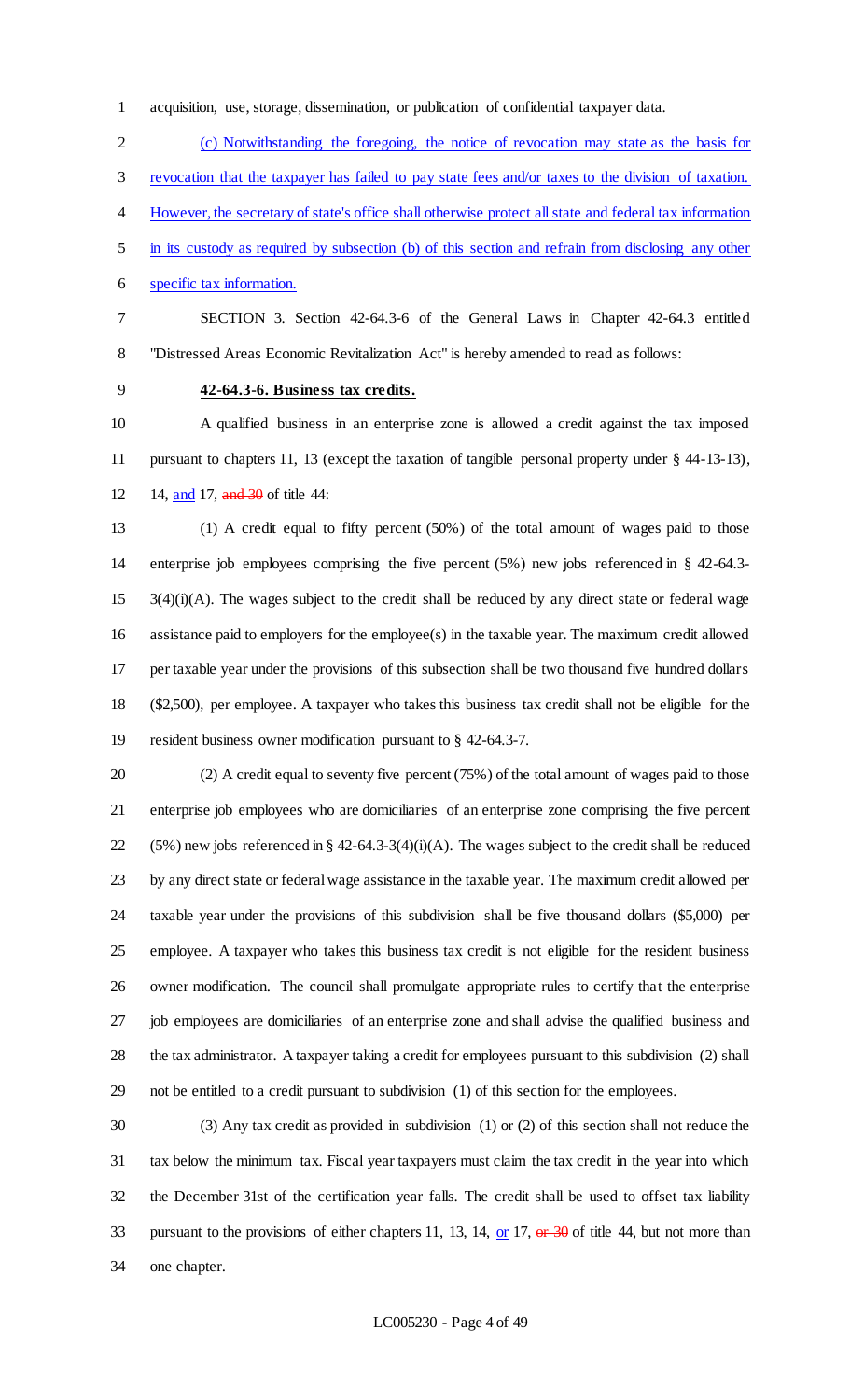- (4) In the case of a corporation, the credit allowed under this section is only allowed against the tax of that corporation included in a consolidated return that qualifies for the credit and not against the tax of other corporations that may join in the filing of a consolidated tax return.
- (5) In the case of multiple business owners, the credit provided in subdivision (1) or (2) of this section is apportioned according to the ownership interests of the qualified business.
- (6) The tax credits established pursuant to this section may be carried forward for a period of three (3) years if in each of the three (3) calendar years a business which has qualified for tax credits under this section: (a) does not reduce the number of its employees from the last Effective Date of Certification; (b) obtains certificates of good standing from the Rhode Island division of taxation, the corporations division of the Rhode Island secretary of state and the appropriate municipal tax collector; (c) provides the council an affidavit stating under oath that this business has not within the preceding twelve (12) months changed its legal status for the purpose of gaining favorable treatment under the provisions of chapter 64.3 of this title; and (d) meets any other requirements as may be established by the council in its rules and regulations.
- (7) No new credits shall be issued on or after July 1, 2015 unless the business has received certification under this chapter prior to July 1, 2015.
- SECTION 4. Section 42-64.6-7 of the General Laws in Chapter 42-64.6 entitled "Jobs Training Tax Credit Act" is hereby amended to read as follows:
- 

# **42-64.6-7. Limitation.**

- The credit allowed pursuant to this chapter shall not reduce the liability of the employer 21 for the tax imposed by chapters 11, 13, 14, and 17 and 30 of title 44 in any year below the minimum tax where a minimum tax is provided under this title.
- SECTION 5. Section 42-64.20-9 of the General Laws in Chapter 42-64.20 entitled "Rebuild Rhode Island Tax Credit" is hereby amended to read as follows:
- 

# **42-64.20-9. Reporting requirements.**

- (a) By August 1st of each year, each applicant receiving credits under this chapter shall report to the commerce corporation and the division of taxation the following information:
- (1) The number of total full-time employees employed at the development;
- (2) The total project cost;
- (3) The total cost of materials or products purchased from Rhode Island businesses; and
- (4) Such other reasonable information deemed necessary by the secretary of commerce.
- (b) By September 1, 2016, and each year thereafter, the commerce corporation shall report
- the name, address, and amount of tax credit for each credit recipient during the previous state fiscal
- year to the governor, the speaker of the house of representatives, the president of the senate, and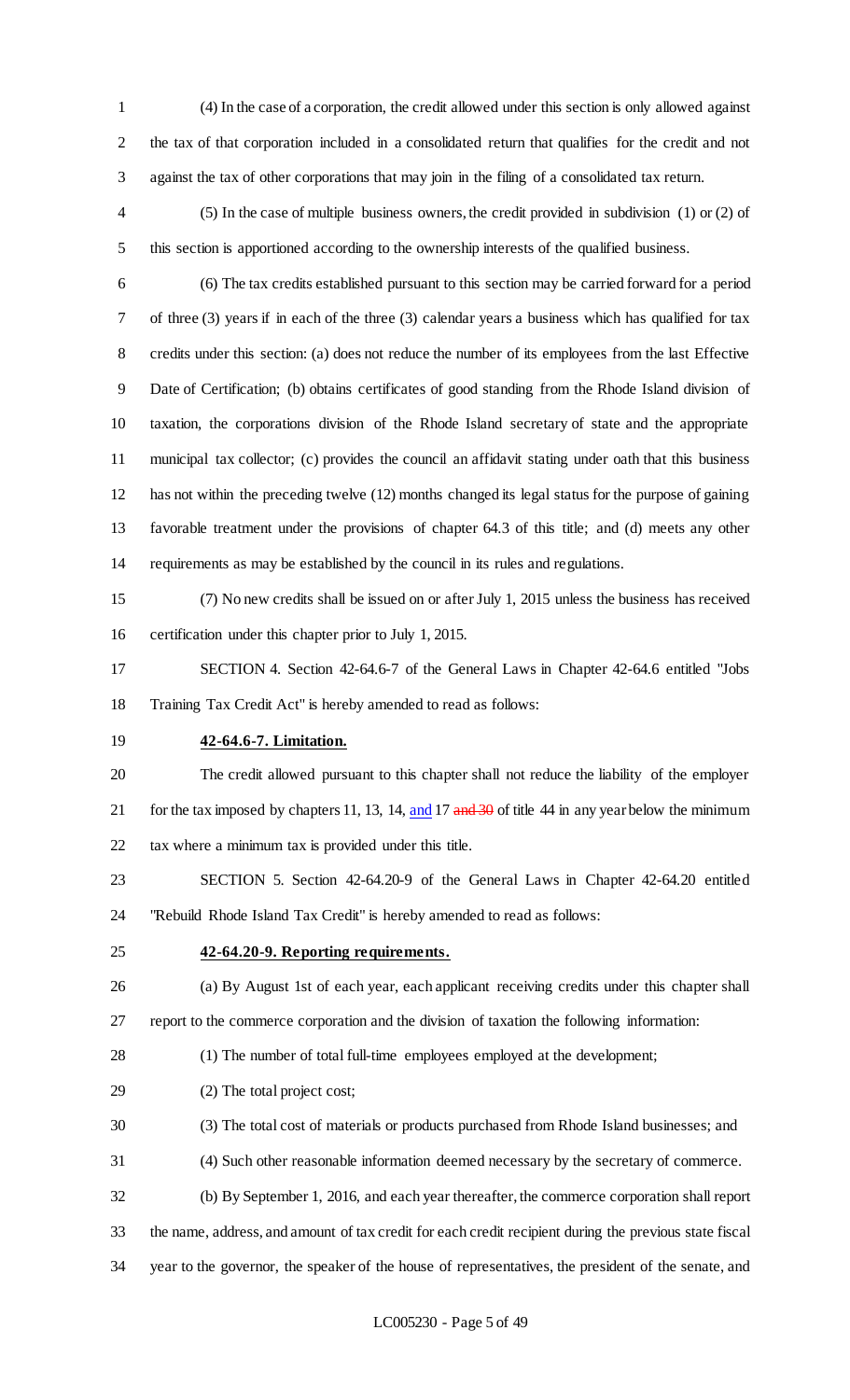the chairpersons of the house and senate finance committees, the house and senate fiscal advisors, and the department of revenue. Such report shall include any determination regarding the potential impact on an approved qualified development project's ability to stimulate business development; retain and attract new business and industry to the state; create good-paying jobs for its residents; assist with business, commercial, and industrial real estate development; and generate revenues for necessary state and local governmental services.

 (c) By October 1, 2016, and each year thereafter, the commerce corporation shall report the total number of approved projects, project costs, and associated amount of approved tax credits approved during the prior fiscal year. This report shall be available to the public for inspection by any person and shall be published by the commerce corporation on its website and by the secretary of commerce on the executive office of commerce website.

 (d) By October 1st of each year the division of taxation shall report the name, address, and 13 amount of tax credit received for each credit recipient during the previous state fiscal year to the governor, the chairpersons of the house and senate finance committees, the house and senate fiscal 15 advisors, and the department of labor and training. This report shall be available to the public for inspection by any person and shall be published by the tax administrator on the tax division website. (e) By November 1st of each year the division of taxation shall report in the aggregate the information required under subsection 42-64.20-9(a). This report shall be available to the public for inspection by any person and shall be published by the tax administrator on the tax division website.

 SECTION 6. Section 42-64.21-8 of the General Laws in Chapter 42-64.21 entitled "Rhode Island Tax Increment Financing" is hereby amended to read as follows:

### **42-64.21-8. Reporting requirements.**

 (a) By September 1, 2016, and each year thereafter, the commerce corporation shall report the name, address, and incentive amount of each agreement entered into during the previous state fiscal year to the division of taxation.

27 (b) By December 1, 2016, and each year thereafter, the division of taxation commerce 28 corporation shall provide the governor with the sum, if any, to be appropriated to fund the program. The governor shall submit to the general assembly printed copies of a budget including the total of the sums, if any, as part of the governor's budget required to be appropriated for the program created under this chapter.

 (c) By January 1, 2017, and each year thereafter, the commerce corporation shall report to the governor, the speaker of the house, the president of the senate, the chairpersons of the house and senate finance committees, and the house and senate fiscal advisors the address and incentive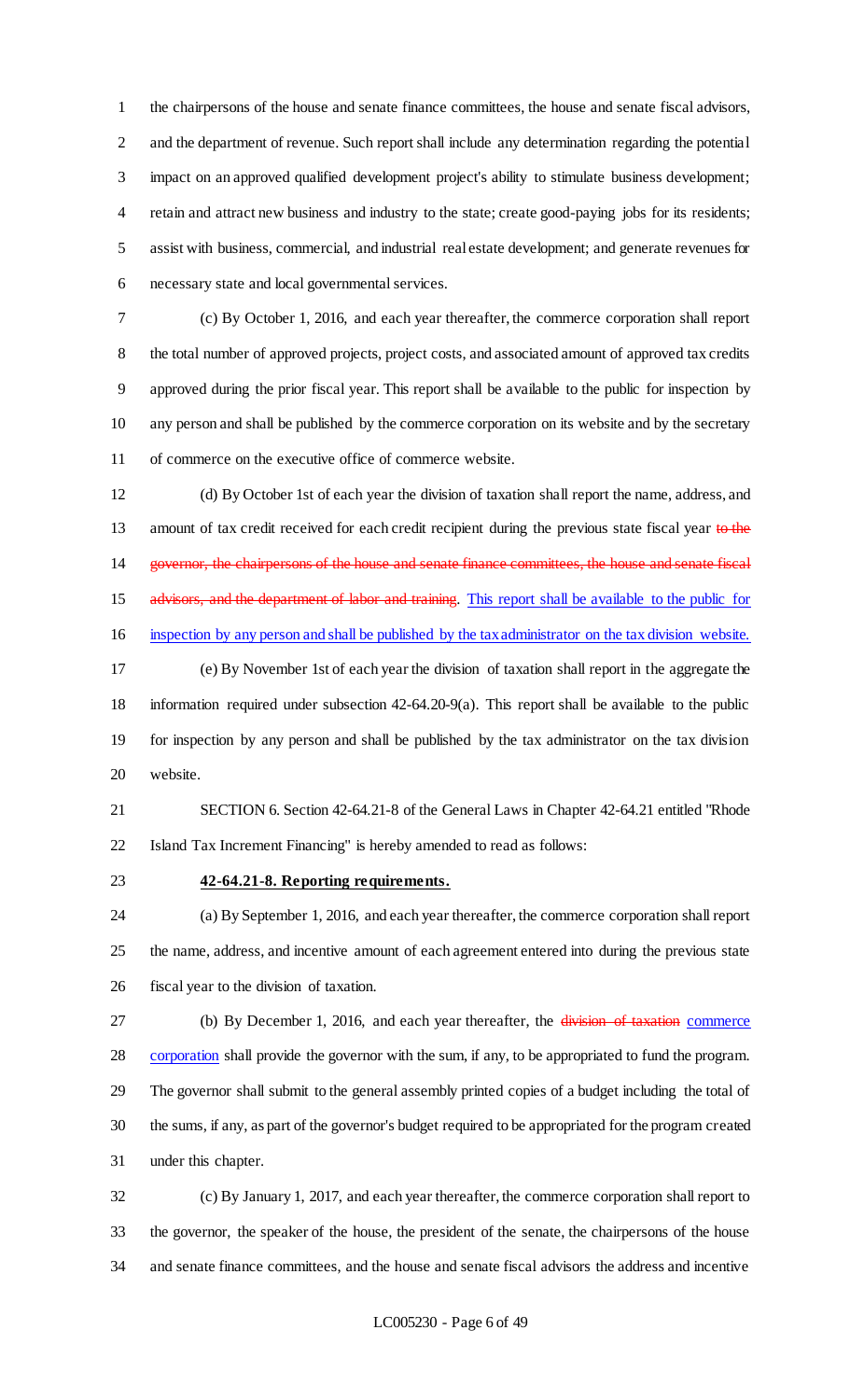amount of each agreement entered into during the previous state fiscal year as well as any determination regarding the measurable impact of each and every agreement on the retention and expansion of existing jobs, stimulation of the creation of new jobs, attraction of new business and industry to the state, and stimulation of growth in real estate developments and/or businesses that are prepared to make meaningful investment and foster job creation in the state.

 SECTION 7. Section 44-1-6 of the General Laws in Chapter 44-1 entitled "State Tax Officials" is hereby amended to read as follows:

# **44-1-6. Additional collection powers -- Nonresident contractors.**

 (a) Any person doing business with a nonresident contractor shall withhold payment of an 10 amount of three percent (3%) of the contract price until thirty (30) business days after the contractor has completed the contract and has requested the tax administrator, in writing, to audit the records for the particular project, a receipted copy of the request to be furnished to the person holding the 13 funds. The tax administrator shall, within thirty (30) business days after receipt of the request, furnish to the nonresident contractor and to the person holding the funds either a certificate of no tax due or a certificate of sales and use tax or income tax withheld, or both, due from the nonresident contractor.

 (b) Upon receipt of a certificate of no tax due, the person holding the payment may pay the nonresident contractor. Upon receipt of a certificate of taxes due, the person may pay to the contractor out of the amount withheld the excess over the amount of taxes stated in the certificate together with the interest and penalties assessed. If the tax administrator furnishes neither certificate 21 to both parties within thirty (30) **business** days after receipt of a written request for the making of the audit, the person holding the payment may immediately pay the payment withheld to the nonresident contractor under the terms of the contract free from any claims of the tax administrator against either the person holding the payment or the nonresident contractor for payment of sales or use taxes or income taxes withheld, or both.

 (c) In the event the tax administrator serves upon the contractor and the person holding the 27 payment a certificate showing the taxes due within a thirty (30) business day period, the person holding the payment shall deposit with the tax administrator the amount stated in the certificate which is not in excess of three percent (3%) of the contract price, taking a receipt for the amount, and is free from any claim of the nonresident contractor for that amount or of the tax administrator for sales and use taxes or income taxes withheld, or both, arising out of the materials, equipment, and services used in performance of the contract of the nonresident contractor on that project.

 (d) As used in this section, "a nonresident contractor" is one who does not maintain a regular place of business in this state. "A regular place of business" means and includes any bona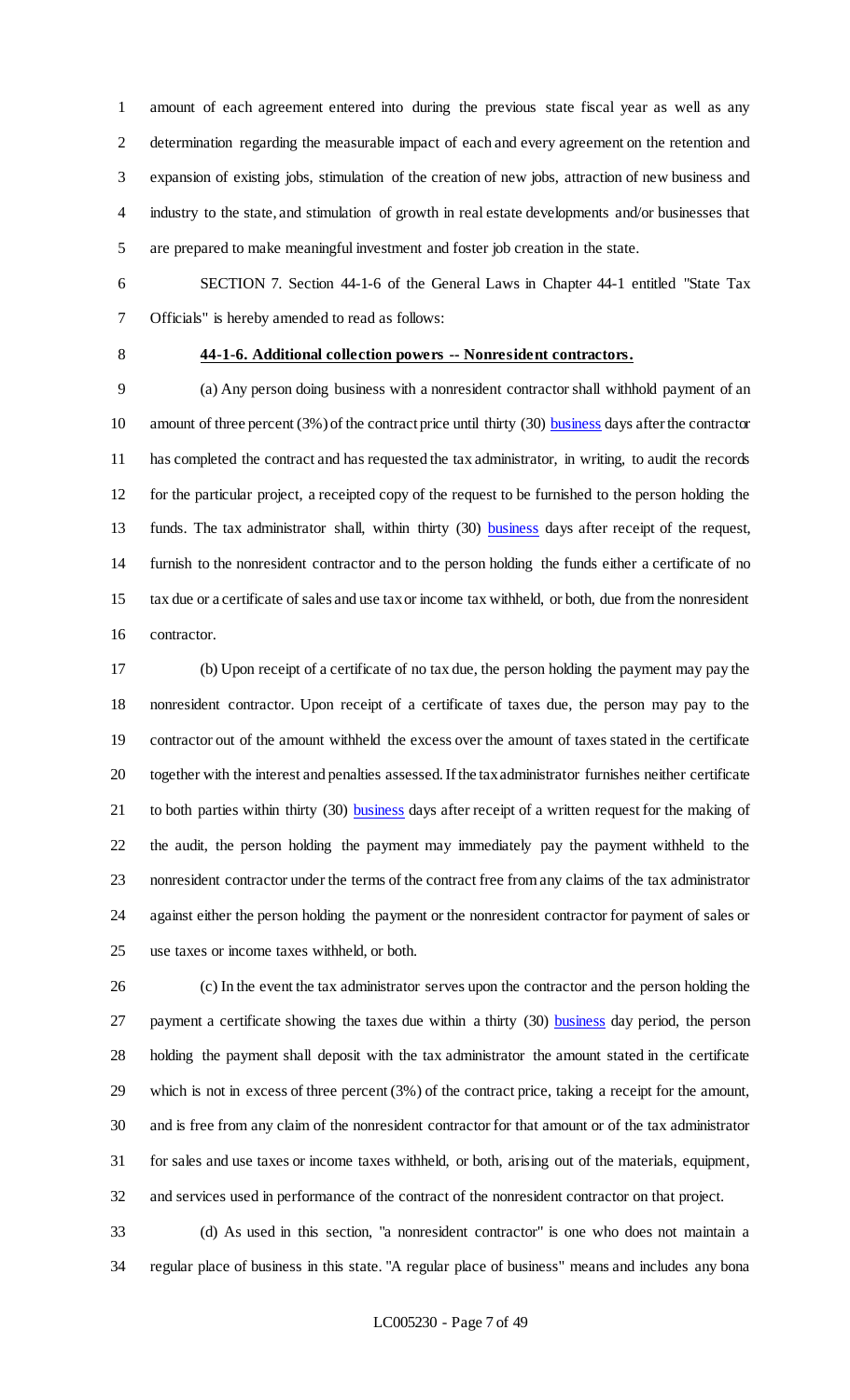fide office (other than a statutory office), factory, warehouse, or other space in this state at which the taxpayer is doing business in its own name in a regular and systematic manner, and which is continuously maintained, occupied, and used by the taxpayer in carrying on its business through its regular employees regularly in attendance. A temporary office at the site of construction shall not constitute a regular place of business.

- (e) Any person doing business with a nonresident contractor who fails to comply with the provisions of this section shall be liable for payment of the amount due as determined by the tax 8 administrator and shall be subject to the same collection activities as a taxpayer pursuant to title
- 44.
- SECTION 8. Sections 44-11-7.1, 44-11-26.1 and 44-11-29 of the General Laws in Chapter 44-11 entitled "Business Corporation Tax" are hereby amended to read as follows:
- **44-11-7.1. Limitations on assessment.**
- (a) General. Except as provided in this section, the amount of the Rhode Island corporate income tax shall be assessed within three (3) years after the return was filed, whether or not the return was filed on or after the prescribed date. For this purpose, a tax return filed before the due date shall be considered as filed on the due date. (b) Exceptions.
- (1) The tax may be assessed at any time if:

18 (i) No return is filed.

(ii) A false or fraudulent return is filed with intent to avoid tax.

 (2) Where, before the expiration of the time prescribed in this section for the assessment of tax, or before the time as extended, both the tax administrator and the taxpayer have consented, in writing, to its assessment after that time, the tax may be assessed at any time prior to the expiration of the agreed upon period.

 (3) If a taxpayer's deficiency is attributable to an excessive net operating loss carryback allowance, it may be assessed at any time that a deficiency for the taxable year of the loss may be assessed.

 (4) An erroneous refund shall be considered to create an underpayment of tax on the date made. An assessment of a deficiency arising out of an erroneous refund may be made at any time within three (3) years thereafter, or at any time if it appears that any part of the refund was induced by fraud or misrepresentation of a material fact.

 (c) Notwithstanding the provisions of this section, the tax may be assessed at any time within six (6) years after the return was filed if a taxpayer omits from its Rhode Island income an amount properly includable therein that is in excess of twenty-five percent (25%) of the amount of Rhode Island income stated in the return. For this purpose there shall not be taken into account any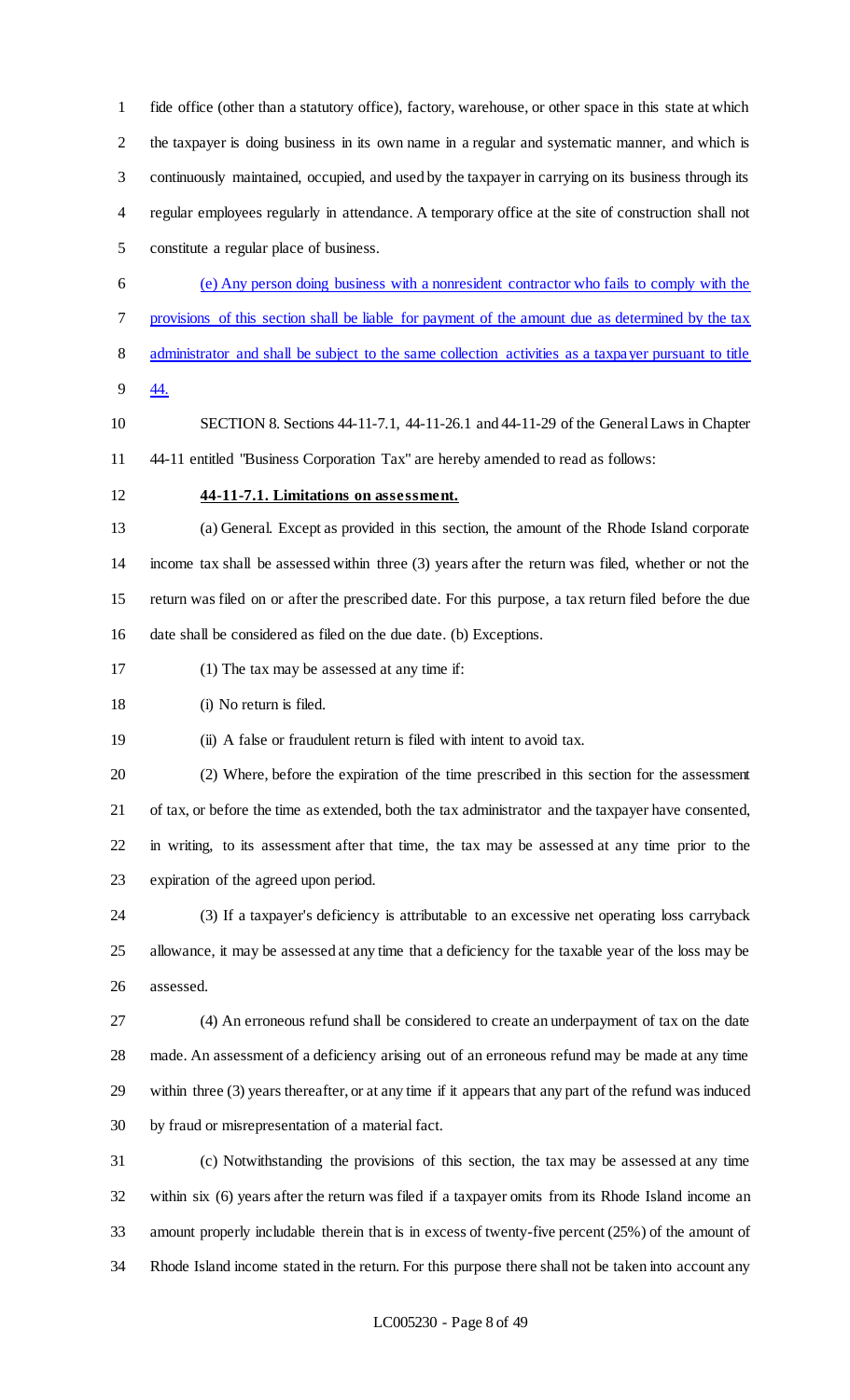amount that is omitted in the return if the amount is disclosed in the return, or in a statement attached to the return, in a manner adequate to apprise the tax administrator of the nature and amount of the item.

 (d) The running of the period of limitations on assessment or collection of the tax or other amount, or of a transferee's liability, shall, after the mailing of a notice of deficiency, be suspended for any period during which the tax administrator is prohibited from making the assessment or from collecting by levy, and for sixty (60) days thereafter.

 (e) No period of limitations specified in any other law shall apply to the assessment or collection of Rhode Island corporate income tax. Under no circumstances shall the tax administrator issue any notice of deficiency determination for Rhode Island business corporation 11 tax due and payable more than ten (10) years after the date upon which the a complete, accurate, 12 and proper return was filed or due to be filed, nor shall the tax administrator commence any collection action for any business corporation tax due and payable unless the collection action is commenced within ten (10) years after a notice of deficiency determination became a final collectible assessment; provided however, that the tax administrator may renew a statutory lien that was initially filed within the ten-year (10) period for collection actions. Both of the aforementioned ten-year (10) periods are tolled for any period of time the taxpayer is in federal bankruptcy or state receivership proceedings. "Collection action" refers to any activity undertaken by the division of taxation to collect on any state tax liabilities that are final, due, and payable under Rhode Island law. "Collection action" may include, but is not limited to, any civil action involving a liability owed under chapter 11 of title 44.

 (f) The ten-year (10) limitation shall not apply to the renewal or continuation of the state's attempt to collect a liability that became final, due, and payable within the ten-year (10) limitation periods set forth in this section.

 **44-11-26.1. Revocation of articles or authority to transact business for nonpayment of tax.**

27 (a) The tax administrator may, after July 15 of each year, make up compile a list of all 28 corporations that have failed to pay the corporate tax defined in § 44-11-2 any state fees and/or 29 taxes for one year after the tax state fees and/or taxes became due and payable, and the failure is not the subject of a pending appeal. The tax administrator shall certify to the correctness of the list. Upon receipt of the certified list, the secretary of state may initiate revocation proceedings as defined in §§ 7-1.2-1310 and 7-1.2-1414.

 (b) With respect to any information provided by the division of taxation to the secretary of 34 state state's office pursuant to this chapter, the secretary of state, together with the employees or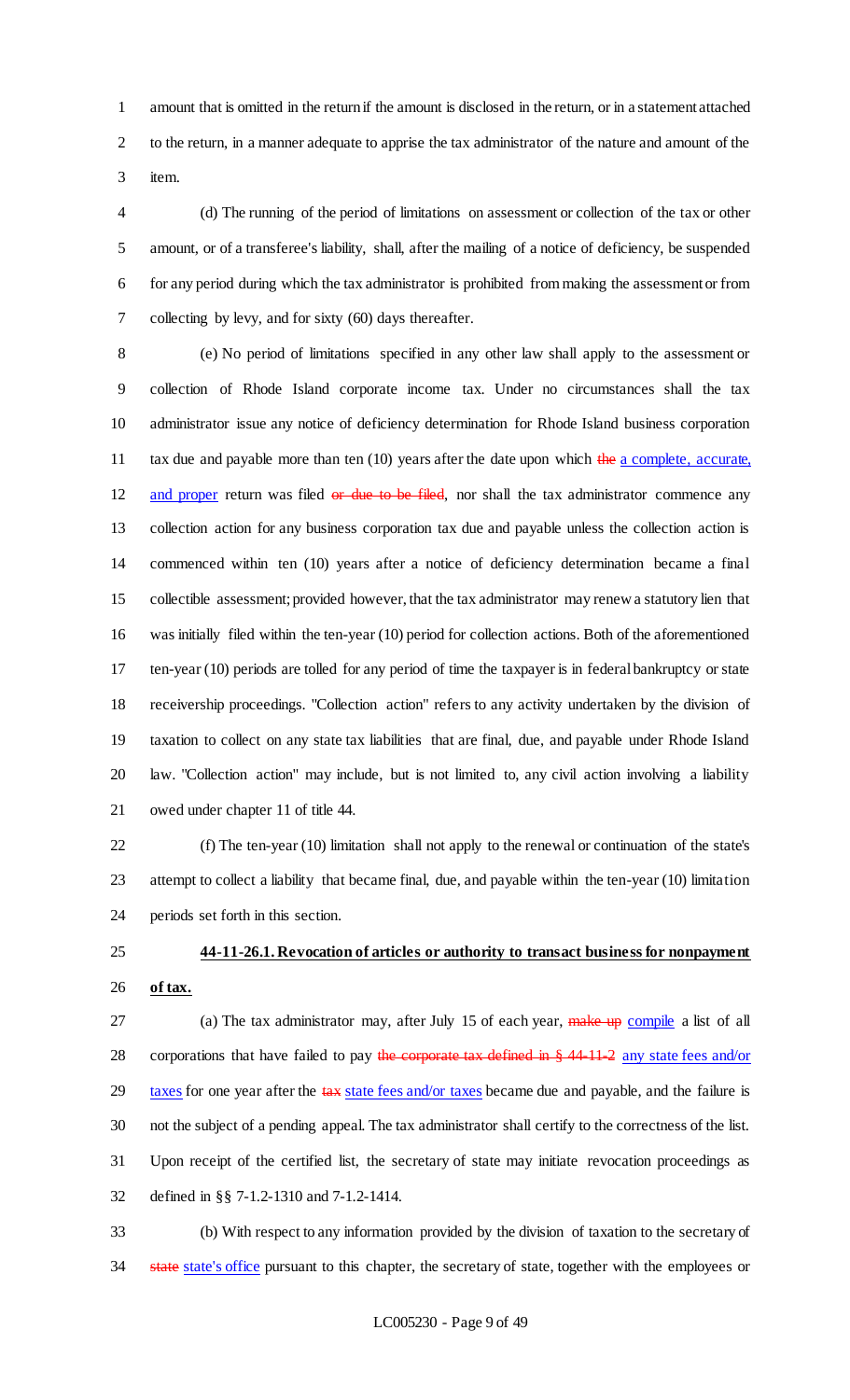agents thereof, shall be subject to all state and federal tax confidentiality laws applying to the division of taxation and the officers, agents, and employees thereof, and which restrict the acquisition, use, storage, dissemination, or publication of confidential taxpayer data.

 (c) Notwithstanding the foregoing, the notice of revocation may state as the basis for revocation that the taxpayer has failed to pay state fees and/or taxes to the division of taxation. However, the secretary of state's office shall otherwise protect all state and federal tax information in its custody as required by subsection (b) of this section and refrain from disclosing any other specific tax information.

# **44-11-29. Notice to tax administrator of sale of assets -- Tax due.**

 (a) The sale or transfer of the major part in value of the assets of a domestic corporation, domestic limited liability company, domestic limited partnership, or any other domestic business entity, or of the major part in value of the assets situated in this state of a foreign corporation, foreign limited liability company, foreign limited partnership, or any other foreign business entity, other than in the ordinary course of trade and in the regular and usual prosecution of business by said corporation, limited liability company, limited partnership, or any other business entity whether domestic or foreign, and the sale or transfer of the major part in value of the assets of a domestic corporation, domestic limited liability company, domestic limited partnership, or any other domestic corporation business entity, or of the major part in value of the assets situated in this state of a foreign corporation, foreign limited liability company, foreign limited partnership, or any other foreign business entity that is engaged in the business of buying, selling, leasing, renting, managing, or dealing in real estate, shall be fraudulent and void as against the state unless the corporation, limited liability company, limited partnership, or any other business entity, whether domestic or foreign, at least five (5) business days before the sale or transfer, notifies the tax administrator of the proposed sale or transfer and of the price, terms, and conditions of the sale or transfer and of the character and location of the assets by requesting a letter of good standing from 26 the tax division that shall be received by the tax division at least five (5) business days before the 27 sale or transfer. Whenever a corporation, limited liability company, limited partnership, or any other business entity, whether domestic or foreign, makes such a sale or transfer, any and all tax returns required to be filed under this title must be filed and any and all taxes imposed under this title shall become due and payable at the time when the tax administrator is so notified of the sale or transfer, or, if he or she is not so notified, at the time when he or she should have been notified of the sale or transfer.

 (b) This section shall not apply to sales by receivers, assignees under a voluntary assignment for the benefit of creditors, trustees in bankruptcy, debtors in possession in bankruptcy,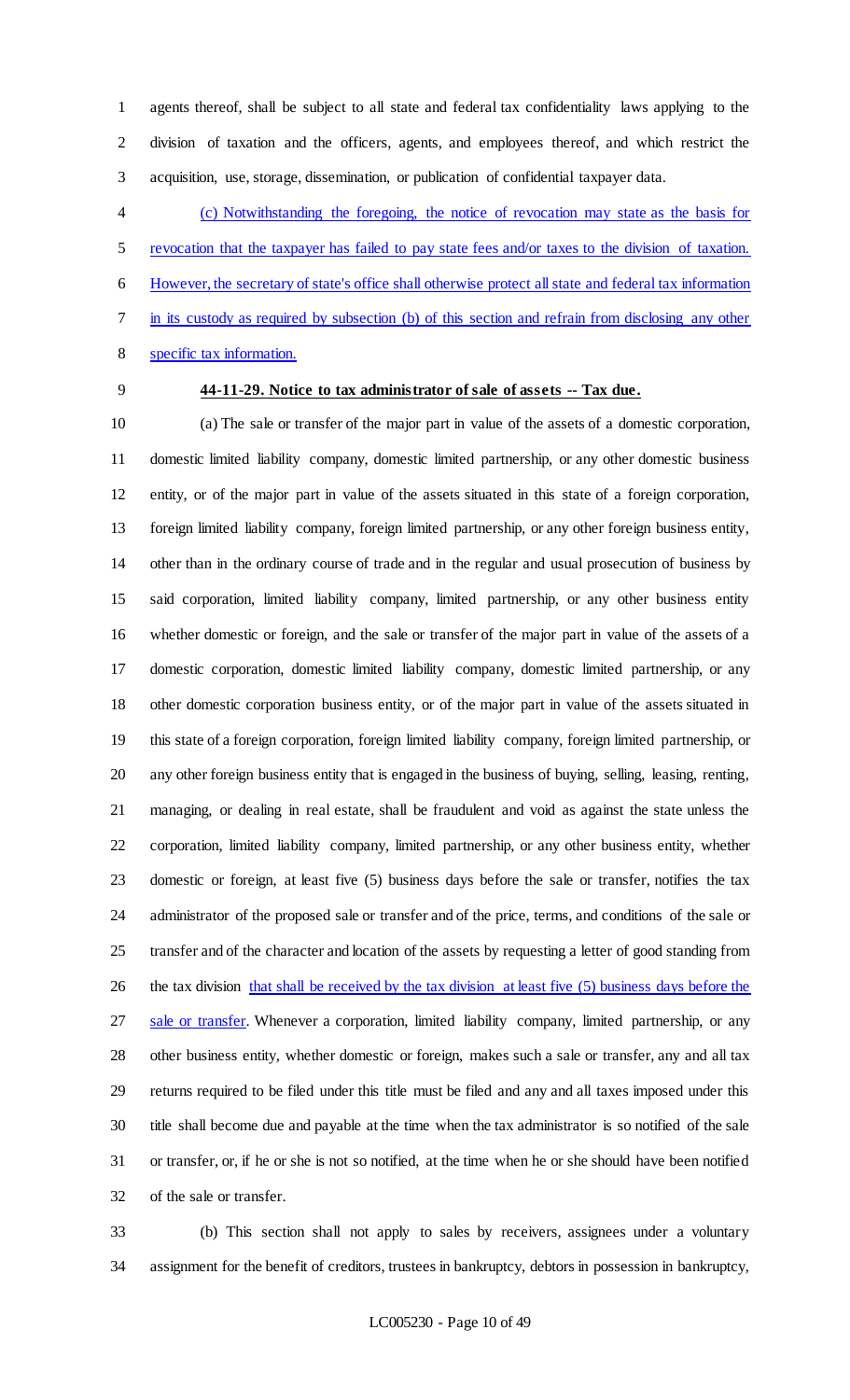or public officers acting under judicial process.

 SECTION 9. Section 44-19-13 of the General Laws in Chapter 44-19 entitled "Sales and Use Taxes - Enforcement and Collection" is hereby amended to read as follows:

### **44-19-13. Notice of determination.**

 (a) The tax administrator shall give to the retailer or to the person storing, using, or consuming the tangible personal property a written notice of his or her determination. Except in the case of fraud, intent to evade the provisions of this article, failure to make a return, or claim for 8 additional amount pursuant to §§ 44-19-16 -- 44-19-19, every notice of a deficiency determination shall be mailed within three (3) years after the fifteenth (15th) day of the calendar month following the month for which the amount is proposed to be determined or within three (3) years after the return is filed, whichever period expires later, unless a longer period is agreed upon by the tax administrator and the taxpayer.

 (b) Notwithstanding the provisions of subsection (a) of this section, under no circumstances shall the tax administrator issue a notice of a deficiency determination for any sales or use tax 15 determined to be due and payable more than ten (10) years after the a complete, accurate, and 16 proper return is filed or was due to be filed, nor shall the tax administrator commence any collection action for any tax that is due and payable unless the collection action is commenced within ten (10) years after a notice of a deficiency determination becomes a final collectible assessment; provided, however, that the tax administrator may renew a statutory lien that was initially filed within the ten-year (10) period for collection actions. Both of the aforementioned ten-year (10) periods are tolled for any period of time the taxpayer is in federal bankruptcy or state receivership proceedings. "Collection action" refers to any activity undertaken by the division of taxation to collect on any state tax liabilities that are final, due, and payable under Rhode Island law. "Collection action" may include, but is not limited to, any civil action involving a liability owed under chapters 18, 18.1, 18.2, and 19 of title 44. This section excludes any sales and use tax liabilities that are deemed trust funds as defined in § 44-19-35, as well as any meals and beverage tax liabilities that are collected pursuant to § 44-18-18.1, and any hotel tax liabilities that are collected pursuant to § 44-18-36.1.

 (c) The ten-year (10) limitation shall not apply to the renewal or continuation of the state's attempt to collect a liability that became final, due, and payable within the ten-year (10) limitation periods set forth in this section.

 SECTION 10. Section 44-23-9 of the General Laws in Chapter 44-23 entitled "Estate and Transfer Taxes - Enforcement and Collection" is hereby amended to read as follows:

### **44-23-9. Assessment and notice of estate tax -- Collection powers -- Lien.**

(a) The tax imposed by § 44-22-1.1 shall be assessed upon the full and fair cash value of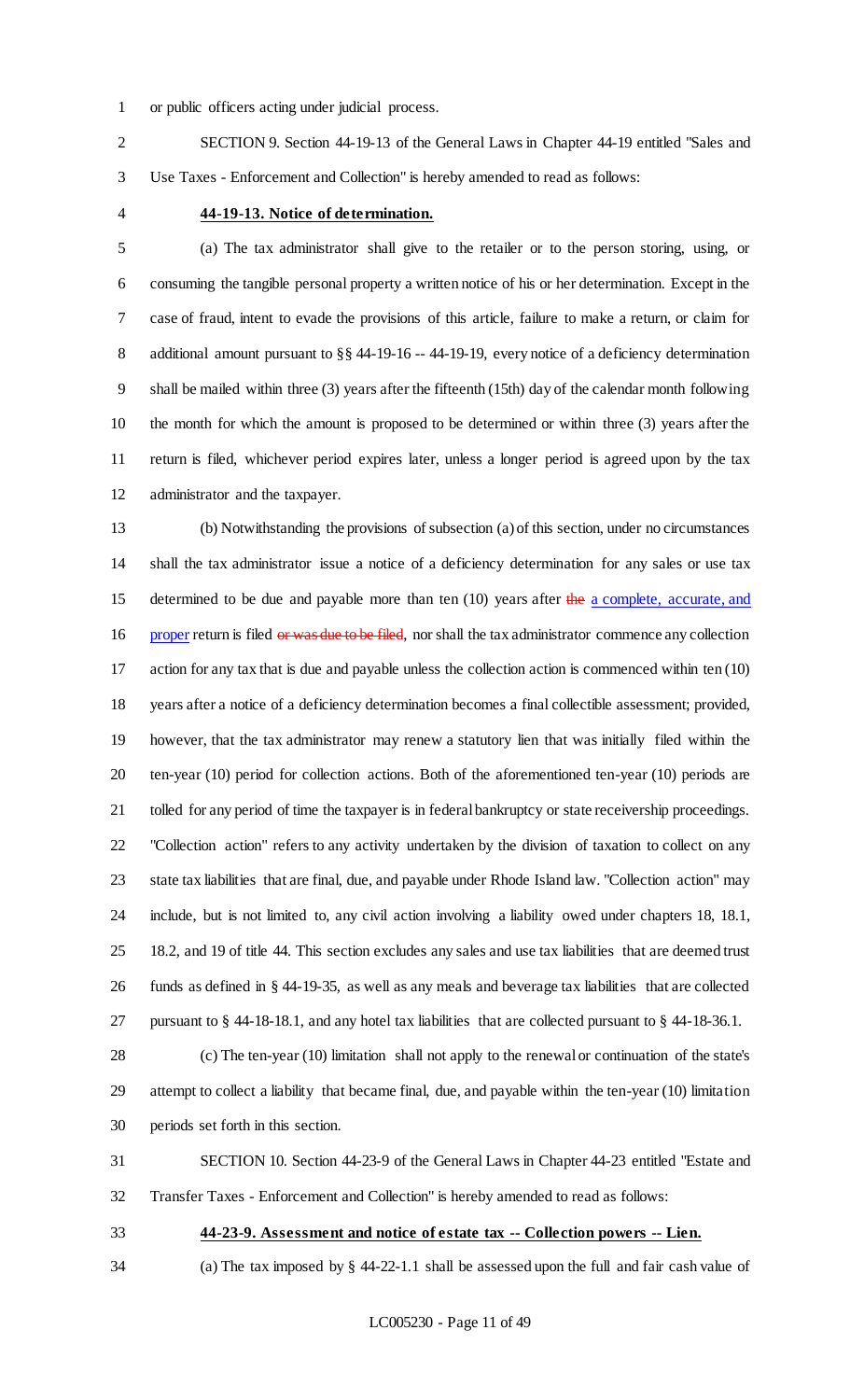the net estate determined by the tax administrator as provided in this chapter. Notice of the amount of the tax shall be mailed to the executor, administrator, or trustee, but failure to receive the notice does not excuse the nonpayment of or invalidate the tax. The tax administrator shall receive and collect the assessed taxes in the same manner and with the same powers as are prescribed for and given to the collectors of taxes by chapters 7 -- 9 of this title. The tax shall be due and payable as provided in § 44-23-16, shall be paid to the tax administrator, and shall be and remain a lien upon the estate until it is paid. All executors, administrators, and trustees are personally liable for the tax until it is paid.

 (b) Notwithstanding the provisions of subsection (a) of this section, under no circumstances shall the tax administrator issue any notice of deficiency determination for the amount of the estate 11 tax due more than ten (10) years after the a complete, accurate, and proper return was filed or should 12 have been filed, nor shall the tax administrator commence any collection action for any estate tax due and payable unless the collection action is commenced within ten (10) years after the date a notice of deficiency determination became a final collectible assessment. "Collection action" refers to any activity undertaken by the division of taxation to collect on any state tax liabilities that are final, due, and payable under Rhode Island law. "Collection action" may include, but is not limited to, any civil action involving a liability owed under chapters 22 and 23 of title 44.

 (c) The ten-year (10) limitation shall not apply to the renewal or continuation of the state's attempt to collect a liability that became final, due, and payable within the ten-year (10) limitation periods set forth in this section.

 SECTION 11. Section 44-25-1 of the General Laws in Chapter 44-25 entitled "Real Estate Conveyance Tax" is hereby amended to read as follows:

#### **44-25-1. Tax imposed -- Payment -- Burden. [Effective January 1, 2022.]**

 (a) There is imposed, on each deed, instrument, or writing by which any lands, tenements, or other realty sold is granted, assigned, transferred, or conveyed to, or vested in, the purchaser or purchasers, or any other person or persons, by his, her, or their direction, or on any grant, assignment, transfer, or conveyance or such vesting, by such persons that has the effect of making any real estate company an acquired real estate company, when the consideration paid exceeds one hundred dollars (\$100), a tax at the rate of two dollars and thirty cents (\$2.30) for each five hundred dollars (\$500), or fractional part of it, that is paid for the purchase of property or the interest in an acquired real estate company (inclusive of the value of any lien or encumbrance remaining at the time the sale, grant, assignment, transfer or conveyance or vesting occurs, or in the case of an interest in an acquired real estate company, a percentage of the value of such lien or encumbrance equivalent to the percentage interest in the acquired real estate company being granted, assigned,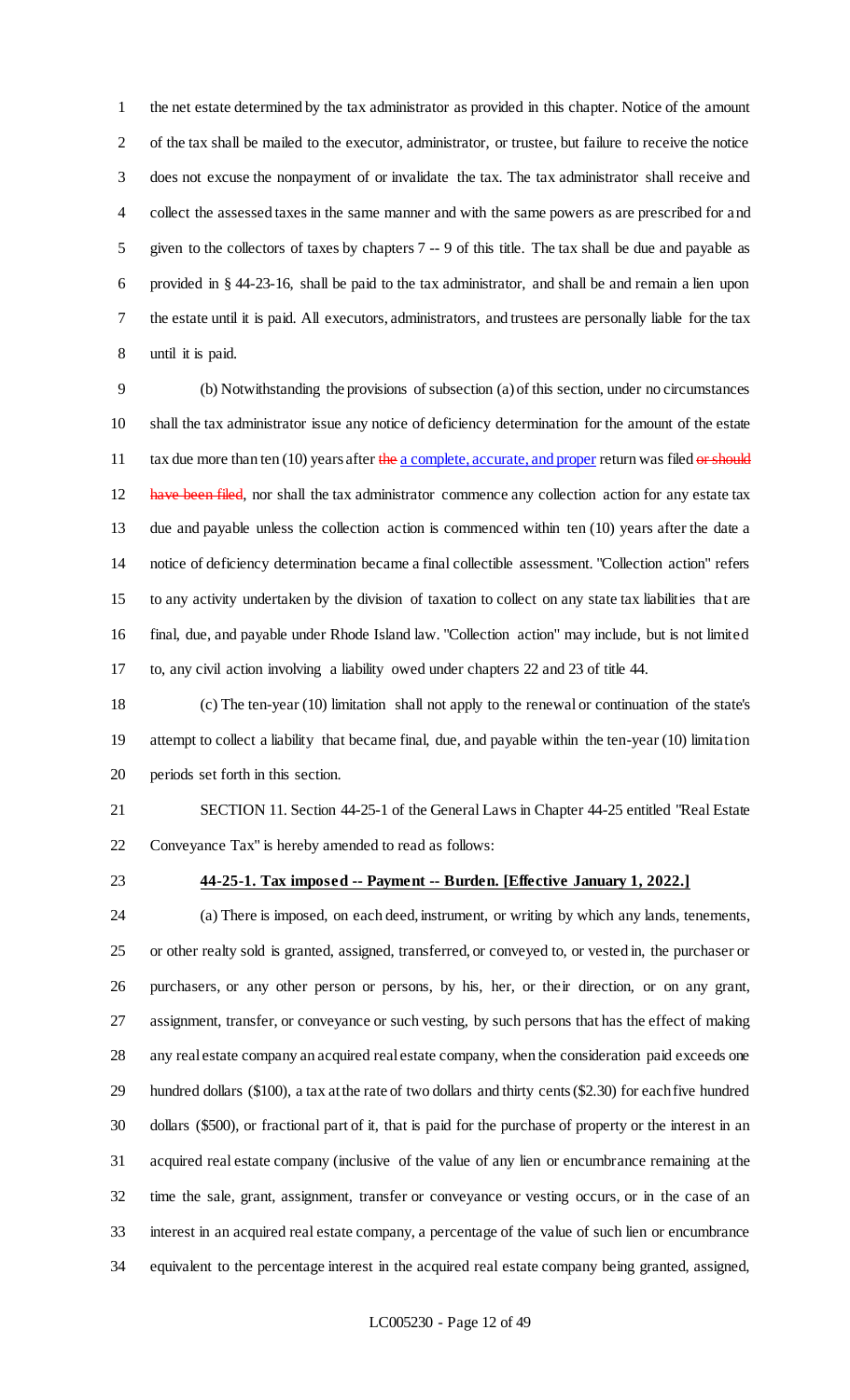transferred, conveyed or vested). The tax is payable at the time of making, the execution, delivery, acceptance or presentation for recording of any instrument affecting such transfer grant, assignment, transfer, conveyance or vesting. In the absence of an agreement to the contrary, the tax shall be paid by the grantor, assignor, transferor or person making the conveyance or vesting.

 (b) In addition to the tax imposed by subsection (a), there is imposed, on each deed, instrument, or writing by which any residential real property sold is granted, assigned, transferred, or conveyed to, or vested in, the purchaser or purchasers, or any other person or persons, by his, her, or their direction, or on any grant, assignment, transfer, or conveyance or such vesting, by such persons that has the effect of making any real estate company an acquired real estate company, when the consideration paid exceeds eight hundred thousand dollars (\$800,000), a tax at the rate of two dollars and thirty cents (\$2.30) for each five hundred dollars (\$500), or fractional part of it, of the consideration in excess of eight hundred thousand dollars (\$800,000) that is paid for the purchase of property or the interest in an acquired real estate company (inclusive of the value of any lien or encumbrance remaining at the time the sale, grant, assignment, transfer, or conveyance or vesting occurs, or in the case of an interest in an acquired real estate company, a percentage of the value of such lien or encumbrance equivalent to the percentage interest in the acquired real estate company being granted, assigned, transferred, conveyed, or vested). The tax imposed by this subsection shall be paid at the same time and in the same manner as the tax imposed by subsection (a).

 (c) In the event no consideration is actually paid for the lands, tenements, or realty, the instrument or interest in an acquired real estate company of conveyance shall contain a statement to the effect that the consideration is such that no documentary stamps are required.

(d) The tax shall be distributed as follows:

 (1) With respect to the tax imposed by subsection (a): the tax administrator shall contribute to the distressed community relief program the sum of thirty cents (\$.30) per two dollars and thirty cents (\$2.30) of the face value of the stamps to be distributed pursuant to § 45-13-12, and to the housing resources commission restricted receipts account the sum of thirty cents (\$.30) per two dollars and thirty cents (\$2.30) of the face value of the stamps. Funds will be administered by the office of housing and community development, through the housing resources commission. The state shall retain sixty cents (\$.60) for state use. The balance of the tax shall be retained by the municipality collecting the tax.

 (2) With respect to the tax imposed by subsection (b): the tax administrator shall contribute the entire tax to the housing production fund established pursuant to § 42-128-2.1.

(3) Notwithstanding the above, in the case of the tax on the grant, transfer, assignment or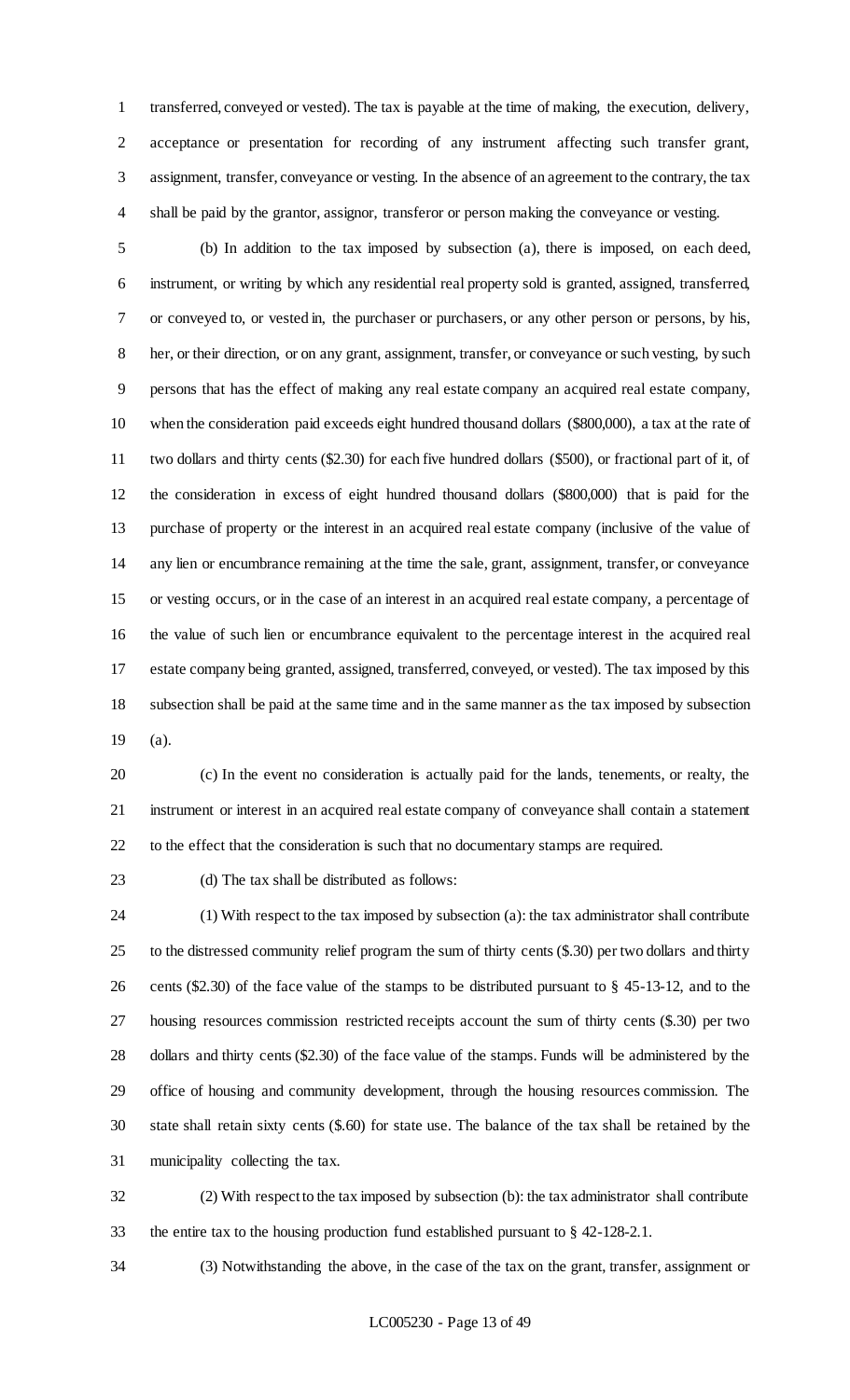conveyance or vesting with respect to an acquired real estate company, the tax shall be collected by the tax administrator and shall be distributed to the municipality where the real estate owned by the acquired real estate company is located; provided, however, in the case of any such tax collected by the tax administrator, if the acquired real estate company owns property located in more than one municipality, the proceeds of the tax shall be allocated amongst said municipalities in the proportion the assessed value of said real estate in each such municipality bears to the total of the assessed values of all of the real estate owned by the acquired real estate company in Rhode Island. Provided, however, in fiscal years 2004 and 2005, from the proceeds of this tax, the tax administrator shall deposit as general revenues the sum of ninety cents (\$.90) per two dollars and thirty cents (\$2.30) of the face value of the stamps. The balance of the tax on the purchase of property shall be retained by the municipality collecting the tax. The balance of the tax on the transfer with respect to an acquired real estate company, shall be collected by the tax administrator and shall be distributed to the municipality where the property for which interest is sold is physically located. Provided, however, that in the case of any tax collected by the tax administrator with respect to an acquired real estate company where the acquired real estate company owns property located in more than one municipality, the proceeds of the tax shall be allocated amongst the municipalities in proportion that the assessed value in any such municipality bears to the assessed values of all of the real estate owned by the acquired real estate company in Rhode Island. (e) For purposes of this section, the term "acquired real estate company" means a real estate

 company that has undergone a change in ownership interest if (1) The change does not affect the continuity of the operations of the company; and (2) The change, whether alone or together with prior changes has the effect of granting, transferring, assigning, or conveying or vesting, transferring directly or indirectly, 50% or more of the total ownership in the company within a period of three (3) years. For purposes of the foregoing subsection (e)(2), a grant, transfer, assignment, or conveyance or vesting, shall be deemed to have occurred within a period of three (3) years of another grant(s), transfer(s), assignment(s), or conveyance(s) or vesting(s) if during the period the granting, transferring, assigning, or conveying party provides the receiving party a legally binding document granting, transferring, assigning, or conveying or vesting the realty or a commitment or option enforceable at a future date to execute the grant, transfer, assignment, or conveyance or vesting.

 (f) A real estate company is a corporation, limited liability company, partnership, or other legal entity that meets any of the following:

 (1) Is primarily engaged in the business of holding, selling, or leasing real estate, where 90% or more of the ownership of the real estate is held by 35 or fewer persons and which company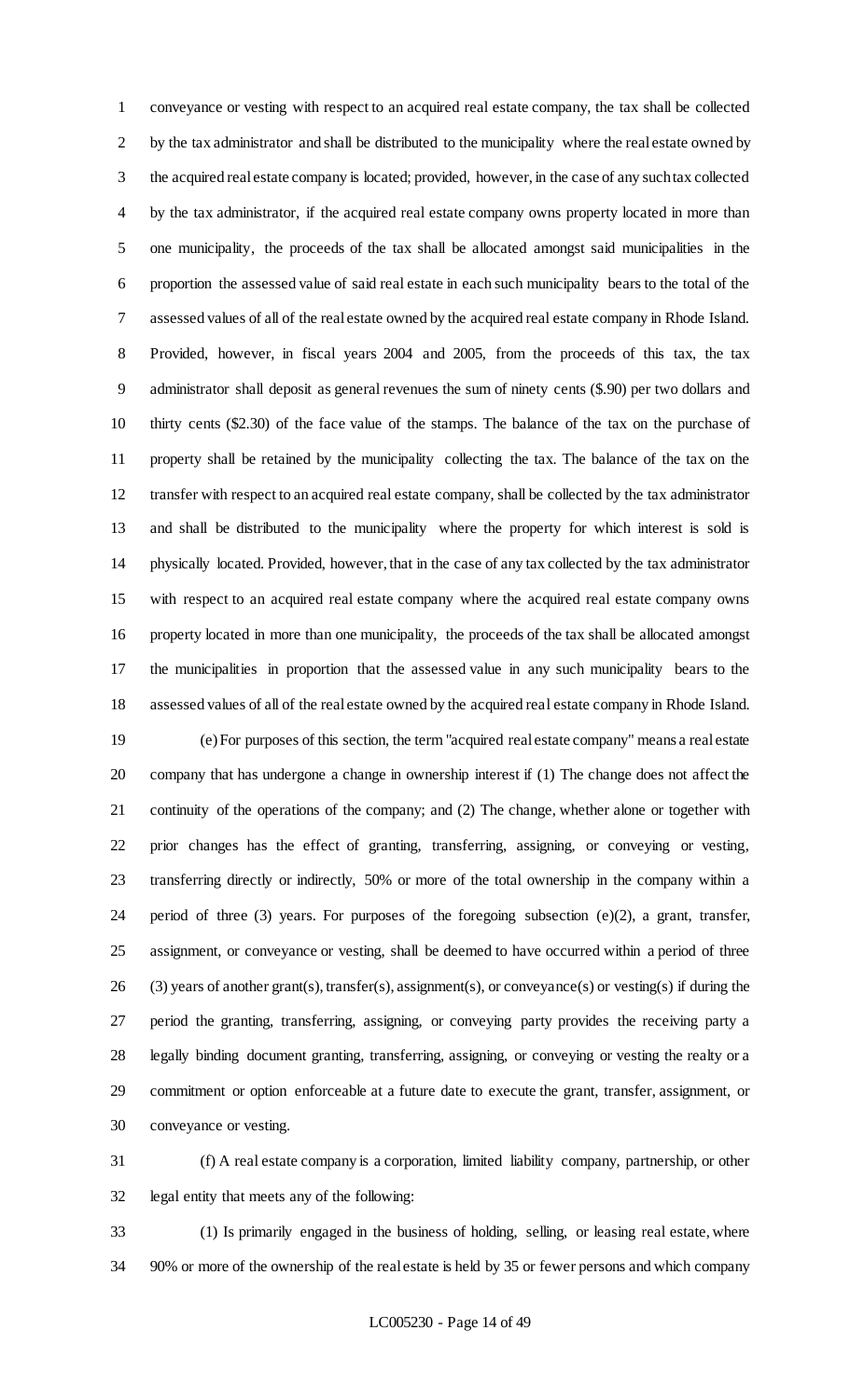either (i) derives 60% or more of its annual gross receipts from the ownership or disposition of real estate; or (ii) owns real estate the value of which comprises 90% or more of the value of the entity's entire tangible asset holdings exclusive of tangible assets that are fairly transferrable and actively traded on an established market; or

 (2) Ninety percent or more of the ownership interest in such entity is held by 35 or fewer persons and the entity owns as 90% or more of the fair market value of its assets a direct or indirect interest in a real estate company. An indirect ownership interest is an interest in an entity 90% or more of which is held by 35 or fewer persons and the purpose of the entity is the ownership of a real estate company.

 (g) In the case of a grant, assignment, transfer or conveyance or vesting that results in a real estate company becoming an acquired real estate company, the grantor, assignor, transferor, or person making the conveyance or causing the vesting, shall file or cause to be filed with the division of taxation, at least five (5) days prior to the grant, transfer, assignment, or conveyance or vesting, notification of the proposed grant, transfer, assignment, or conveyance or vesting, the price, terms and conditions thereof, and the character and location of all of the real estate assets held by the real estate company and shall remit the tax imposed and owed pursuant to subsection (a). Any such grant, transfer, assignment, or conveyance or vesting which results in a real estate company becoming an acquired real estate company shall be fraudulent and void as against the state unless the entity notifies the tax administrator in writing of the grant, transfer, assignment, or conveyance or vesting as herein required in subsection (g) and has paid the tax as required in subsection (a). Upon the payment of the tax by the transferor, the tax administrator shall issue a certificate of the payment of the tax which certificate shall be recordable in the land evidence records in each municipality in which such real estate company owns real estate. Where the real estate company has assets other than interests in real estate located in Rhode Island, the tax shall be allocated based upon the assessed value of each parcel of property located in each municipality in the state of Rhode Island. Delayed Effective Date.

 P.L. 2018, ch. 39, § 2, and P.L. 2018, ch. 45, § 2 enacted identical amendments to this section.

 SECTION 12. Sections 44-30-2.6 and 44-30-83 of the General Laws in Chapter 44-30 entitled "Personal Income Tax" are hereby amended to read as follows:

**44-30-2.6. Rhode Island taxable income -- Rate of tax.**

 (a) "Rhode Island taxable income" means federal taxable income as determined under the Internal Revenue Code, 26 U.S.C. § 1 et seq., not including the increase in the basic, standard-deduction amount for married couples filing joint returns as provided in the Jobs and Growth Tax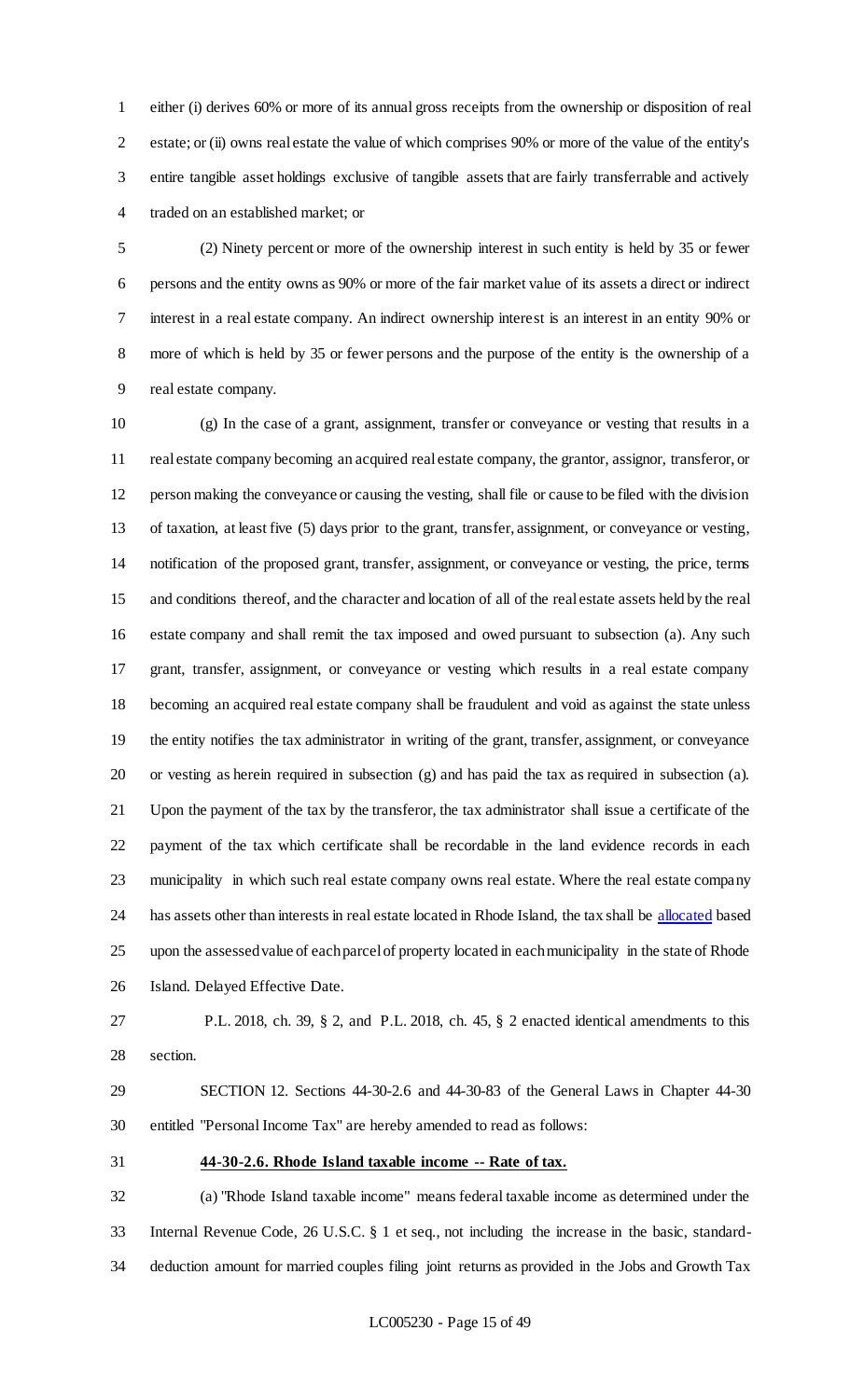Relief Reconciliation Act of 2003 and the Economic Growth and Tax Relief Reconciliation Act of 2001 (EGTRRA), and as modified by the modifications in § 44-30-12.

 (b) Notwithstanding the provisions of §§ 44-30-1 and 44-30-2, for tax years beginning on or after January 1, 2001, a Rhode Island personal income tax is imposed upon the Rhode Island taxable income of residents and nonresidents, including estates and trusts, at the rate of twenty-five and one-half percent (25.5%) for tax year 2001, and twenty-five percent (25%) for tax year 2002 and thereafter of the federal income tax rates, including capital gains rates and any other special rates for other types of income, except as provided in § 44-30-2.7, which were in effect immediately 9 prior to enactment of the Economic Growth and Tax Relief Reconciliation Act of 2001 (EGTRRA); provided, rate schedules shall be adjusted for inflation by the tax administrator beginning in taxable year 2002 and thereafter in the manner prescribed for adjustment by the commissioner of Internal Revenue in 26 U.S.C. § 1(f). However, for tax years beginning on or after January 1, 2006, a taxpayer may elect to use the alternative flat tax rate provided in § 44-30-2.10 to calculate his or her personal income tax liability.

 (c) For tax years beginning on or after January 1, 2001, if a taxpayer has an alternative minimum tax for federal tax purposes, the taxpayer shall determine if he or she has a Rhode Island alternative minimum tax. The Rhode Island alternative minimum tax shall be computed by multiplying the federal tentative minimum tax without allowing for the increased exemptions under the Jobs and Growth Tax Relief Reconciliation Act of 2003 (as redetermined on federal form 6251 Alternative Minimum Tax-Individuals) by twenty-five and one-half percent (25.5%) for tax year 2001, and twenty-five percent (25%) for tax year 2002 and thereafter, and comparing the product to the Rhode Island tax as computed otherwise under this section. The excess shall be the taxpayer's Rhode Island alternative minimum tax.

 (1) For tax years beginning on or after January 1, 2005, and thereafter, the exemption amount for alternative minimum tax, for Rhode Island purposes, shall be adjusted for inflation by the tax administrator in the manner prescribed for adjustment by the commissioner of Internal Revenue in 26 U.S.C. § 1(f).

 (2) For the period January 1, 2007, through December 31, 2007, and thereafter, Rhode Island taxable income shall be determined by deducting from federal adjusted gross income as defined in 26 U.S.C. § 62 as modified by the modifications in § 44-30-12 the Rhode Island itemized-deduction amount and the Rhode Island exemption amount as determined in this section. (A) Tax imposed.

 (1) There is hereby imposed on the taxable income of married individuals filing joint returns and surviving spouses a tax determined in accordance with the following table: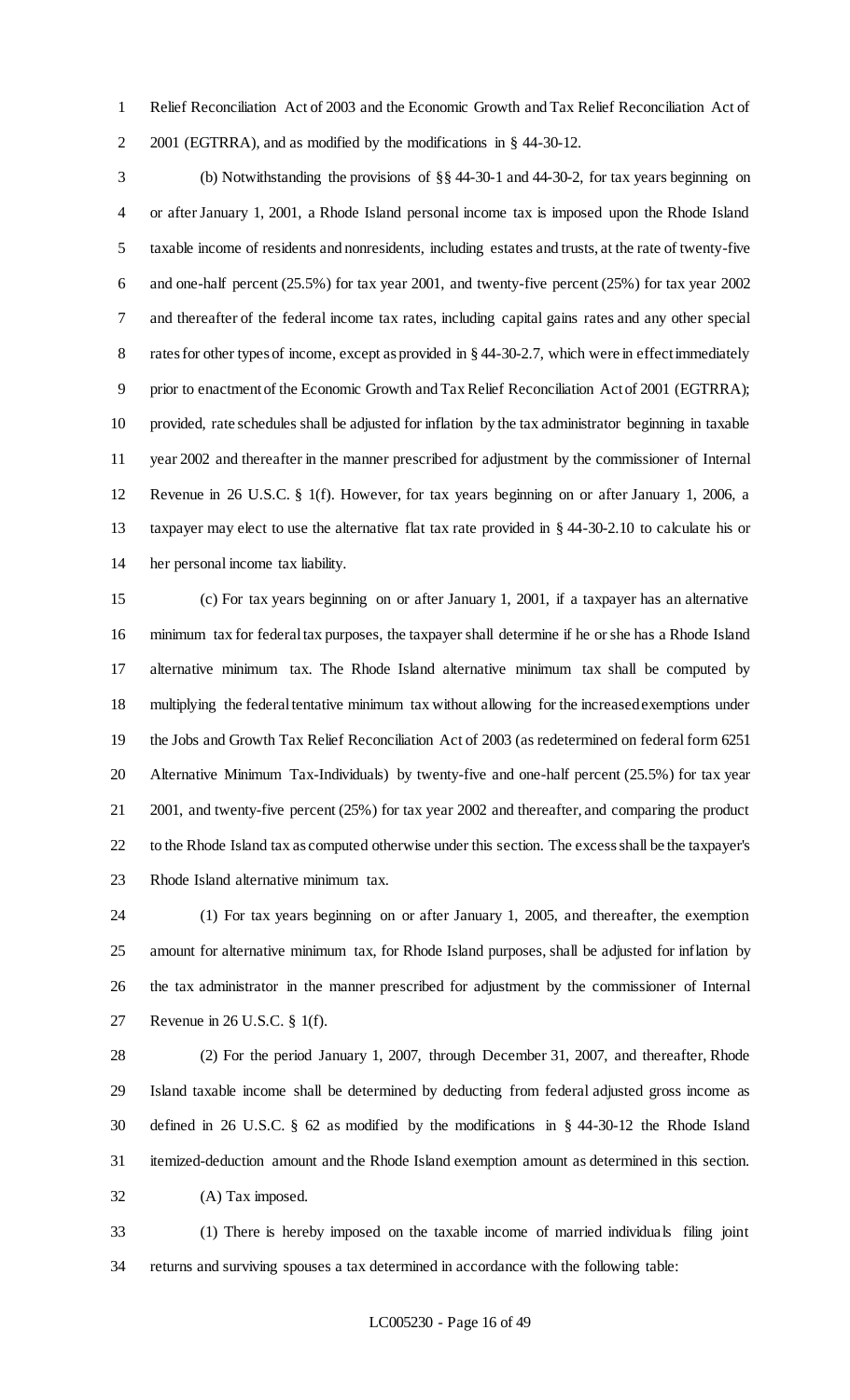| $\mathbf{1}$   | If taxable income is:                              | The tax is:                                                                                         |
|----------------|----------------------------------------------------|-----------------------------------------------------------------------------------------------------|
| $\overline{2}$ | Not over \$53,150                                  | 3.75% of taxable income                                                                             |
| 3              | Over \$53,150 but not over \$128,500               | \$1,993.13 plus 7.00% of the excess over \$53,150                                                   |
| 4              | Over \$128,500 but not over \$195,850              | \$7,267.63 plus 7.75% of the excess over \$128,500                                                  |
| 5              | Over \$195,850 but not over \$349,700              | \$12,487.25 plus 9.00% of the excess over \$195,850                                                 |
| 6              | Over \$349,700                                     | \$26,333.75 plus 9.90% of the excess over \$349,700                                                 |
| 7              |                                                    | (2) There is hereby imposed on the taxable income of every head of household a tax                  |
| 8              | determined in accordance with the following table: |                                                                                                     |
| 9              | If taxable income is:                              | The tax is:                                                                                         |
| 10             | Not over \$42,650                                  | 3.75% of taxable income                                                                             |
| 11             | Over \$42,650 but not over \$110,100               | \$1,599.38 plus 7.00% of the excess over \$42,650                                                   |
| 12             | Over \$110,100 but not over \$178,350              | \$6,320.88 plus 7.75% of the excess over \$110,100                                                  |
| 13             | Over \$178,350 but not over \$349,700              | \$11,610.25 plus 9.00% of the excess over \$178,350                                                 |
| 14             | Over \$349,700                                     | \$27,031.75 plus 9.90% of the excess over \$349,700                                                 |
| 15             |                                                    | (3) There is hereby imposed on the taxable income of unmarried individuals (other than              |
| 16             |                                                    | surviving spouses and heads of households) a tax determined in accordance with the following        |
| 17             | table:                                             |                                                                                                     |
|                |                                                    |                                                                                                     |
|                | If taxable income is:                              | The tax is:                                                                                         |
| 18<br>19       | Not over \$31,850                                  | 3.75% of taxable income                                                                             |
| 20             | Over \$31,850 but not over \$77,100                | \$1,194.38 plus 7.00% of the excess over \$31,850                                                   |
| 21             | Over \$77,100 but not over \$160,850               | \$4,361.88 plus 7.75% of the excess over \$77,100                                                   |
| 22             | Over \$160,850 but not over \$349,700              | \$10,852.50 plus 9.00% of the excess over \$160,850                                                 |
|                | Over \$349,700                                     | \$27,849.00 plus 9.90% of the excess over \$349,700                                                 |
| 23<br>24       |                                                    | (4) There is hereby imposed on the taxable income of married individuals filing separate            |
| 25             |                                                    | returns and bankruptcy estates a tax deter-mined determined in accordance with the following table: |
|                | If taxable income is:                              | The tax is:                                                                                         |
|                | Not over \$26,575                                  | 3.75% of taxable income                                                                             |
| 26<br>27<br>28 | Over \$26,575 but not over \$64,250                | \$996.56 plus 7.00% of the excess over \$26,575                                                     |
|                | Over \$64,250 but not over \$97,925                | \$3,633.81 plus 7.75% of the excess over \$64,250                                                   |
| 29<br>30       | Over \$97,925 but not over \$174,850               | \$6,243.63 plus 9.00% of the excess over \$97,925                                                   |
|                | Over \$174,850                                     | \$13,166.88 plus 9.90% of the excess over \$174,850                                                 |
| 31<br>32       |                                                    | (5) There is hereby imposed a taxable income of an estate or trust a tax determined in              |
| 33             | accordance with the following table:               |                                                                                                     |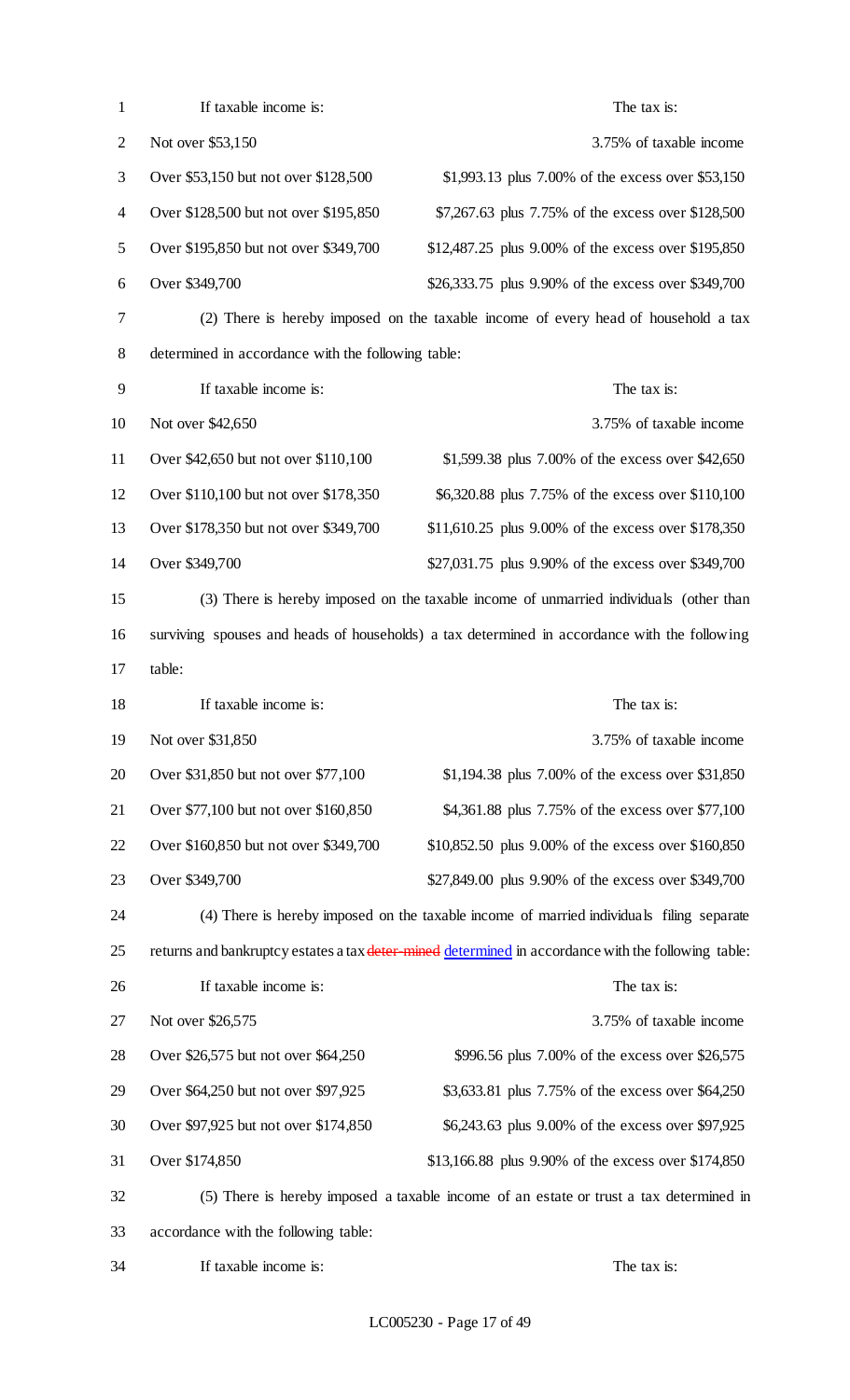| $\mathbf{1}$   | Not over \$2,150<br>3.75% of taxable income                                                       |  |
|----------------|---------------------------------------------------------------------------------------------------|--|
| $\overline{2}$ | Over \$2,150 but not over \$5,000<br>\$80.63 plus 7.00% of the excess over \$2,150                |  |
| 3              | Over \$5,000 but not over \$7,650<br>\$280.13 plus 7.75% of the excess over \$5,000               |  |
| 4              | Over \$7,650 but not over \$10,450<br>\$485.50 plus 9.00% of the excess over \$7,650              |  |
| 5              | Over \$10,450<br>\$737.50 plus 9.90% of the excess over \$10,450                                  |  |
| 6              | (6) Adjustments for inflation.                                                                    |  |
| 7              | The dollars amount contained in paragraph (A) shall be increased by an amount equal to:           |  |
| 8              | (a) Such dollar amount contained in paragraph (A) in the year 1993, multiplied by;                |  |
| 9              | (b) The cost-of-living adjustment determined under section (J) with a base year of 1993;          |  |
| 10             | (c) The cost-of-living adjustment referred to in subparagraphs (a) and (b) used in making         |  |
| 11             | adjustments to the nine percent (9%) and nine and nine tenths percent (9.9%) dollar amounts shall |  |
| 12             | be determined under section (J) by substituting "1994" for "1993."                                |  |
| 13             | (B) Maximum capital gains rates.                                                                  |  |
| 14             | $(1)$ In general.                                                                                 |  |
| 15             | If a taxpayer has a net capital gain for tax years ending prior to January 1, 2010, the tax       |  |
| 16             | imposed by this section for such taxable year shall not exceed the sum of:                        |  |
| 17             | (a) 2.5% of the net capital gain as reported for federal income tax purposes under section        |  |
| 18             | 26 U.S.C. § 1(h)(1)(a) and 26 U.S.C. § 1(h)(1)(b).                                                |  |
| 19             | (b) 5% of the net capital gain as reported for federal income tax purposes under 26 U.S.C.        |  |
| 20             | § $1(h)(1)(c)$ .                                                                                  |  |
| 21             | (c) 6.25% of the net capital gain as reported for federal income tax purposes under 26            |  |
| 22             | U.S.C. $\S$ 1(h)(1)(d).                                                                           |  |
| 23             | (d) 7% of the net capital gain as reported for federal income tax purposes under 26 U.S.C.        |  |
| 24             | § 1(h)(1)(e).                                                                                     |  |
| 25             | (2) For tax years beginning on or after January 1, 2010, the tax imposed on net capital gain      |  |
| 26             | shall be determined under subdivision $44-30-2.6(c)(2)(A)$ .                                      |  |
| 27             | (C) Itemized deductions.                                                                          |  |
| 28             | $(1)$ In general.                                                                                 |  |
| 29             | For the purposes of section (2), "itemized deductions" means the amount of federal                |  |
| 30             | itemized deductions as modified by the modifications in $\S$ 44-30-12.                            |  |
| 31             | (2) Individuals who do not itemize their deductions.                                              |  |
| 32             | In the case of an individual who does not elect to itemize his deductions for the taxable         |  |
| 33             | year, they may elect to take a standard deduction.                                                |  |
| 34             | (3) Basic standard deduction.                                                                     |  |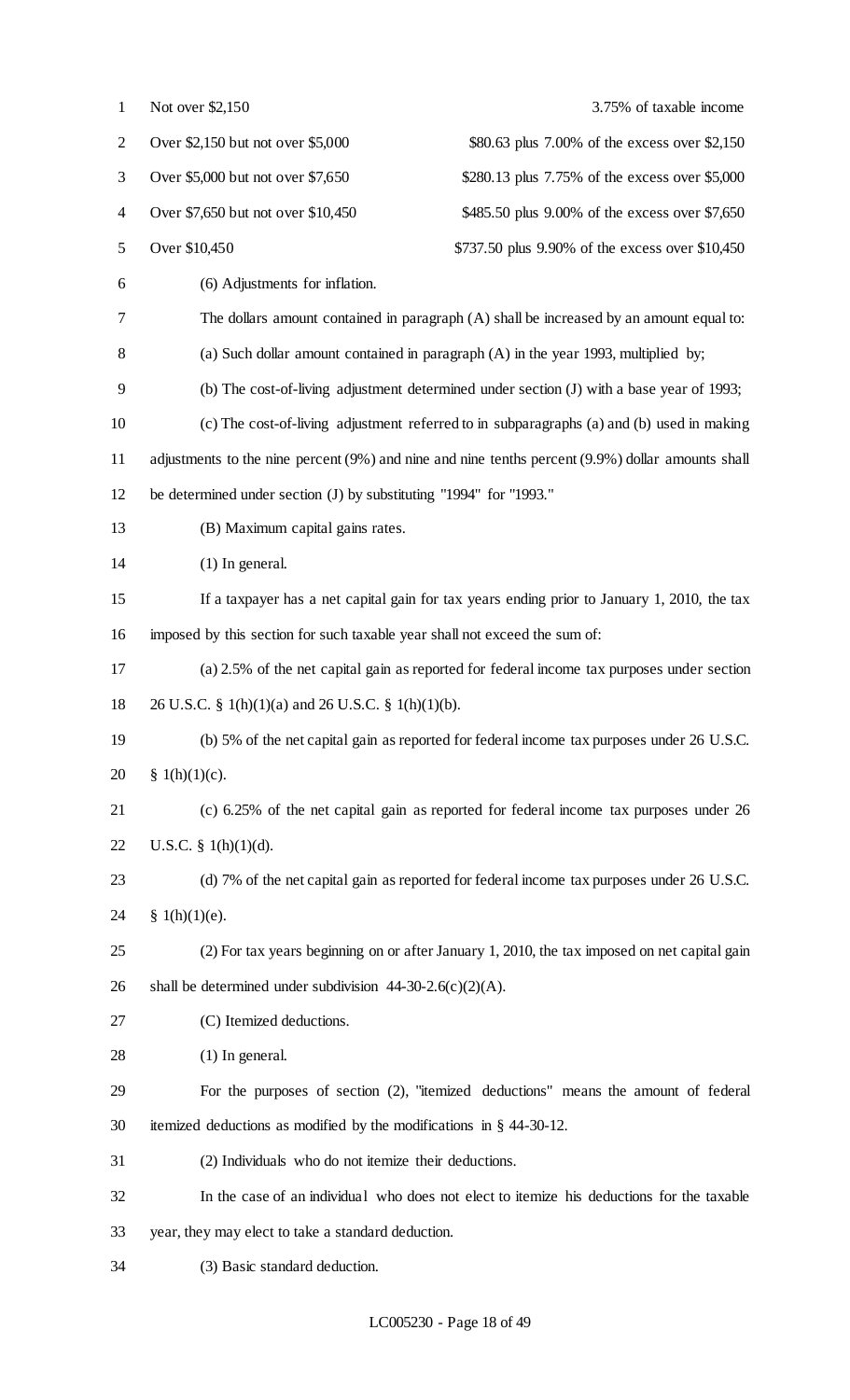| $\mathbf{1}$ | The Rhode Island standard deduction shall be allowed in accordance with the following                 |         |  |
|--------------|-------------------------------------------------------------------------------------------------------|---------|--|
| 2            | table:                                                                                                |         |  |
| 3            | Filing status                                                                                         | Amount  |  |
| 4            | Single                                                                                                | \$5,350 |  |
| 5            | Married filing jointly or qualifying widow(er)                                                        | \$8,900 |  |
| 6            | Married filing separately                                                                             | \$4,450 |  |
| 7            | Head of Household                                                                                     | \$7,850 |  |
| 8            | (4) Additional standard deduction for the aged and blind.                                             |         |  |
| 9            | An additional standard deduction shall be allowed for individuals age sixty-five (65) or              |         |  |
| 10           | older or blind in the amount of \$1,300 for individuals who are not married and \$1,050 for           |         |  |
| 11           | individuals who are married.                                                                          |         |  |
| 12           | (5) Limitation on basic standard deduction in the case of certain dependents.                         |         |  |
| 13           | In the case of an individual to whom a deduction under section $(E)$ is allowable to another          |         |  |
| 14           | taxpayer, the basic standard deduction applicable to such individual shall not exceed the greater of: |         |  |
| 15           | $(a)$ \$850;                                                                                          |         |  |
| 16           | (b) The sum of \$300 and such individual's earned income;                                             |         |  |
| 17           | (6) Certain individuals not eligible for standard deduction.                                          |         |  |
| 18           | In the case of:                                                                                       |         |  |
| 19           | (a) A married individual filing a separate return where either spouse itemizes deductions;            |         |  |
| 20           | (b) Nonresident alien individual;                                                                     |         |  |
| 21           | (c) An estate or trust;                                                                               |         |  |
| 22           | The standard deduction shall be zero.                                                                 |         |  |
| 23           | (7) Adjustments for inflation.                                                                        |         |  |
| 24           | Each dollar amount contained in paragraphs $(3)$ , $(4)$ and $(5)$ shall be increased by an amount    |         |  |
| 25           | equal to:                                                                                             |         |  |
| 26           | (a) Such dollar amount contained in paragraphs $(3)$ , $(4)$ and $(5)$ in the year 1988, multiplied   |         |  |
| 27           | by                                                                                                    |         |  |
| 28           | (b) The cost-of-living adjustment determined under section (J) with a base year of 1988.              |         |  |
| 29           | (D) Overall limitation on itemized deductions.                                                        |         |  |
| 30           | (1) General rule.                                                                                     |         |  |
| 31           | In the case of an individual whose adjusted gross income as modified by $\S$ 44-30-12                 |         |  |
| 32           | exceeds the applicable amount, the amount of the itemized deductions otherwise allowable for the      |         |  |
| 33           | taxable year shall be reduced by the lesser of:                                                       |         |  |
| 34           | (a) Three percent $(3\%)$ of the excess of adjusted gross income as modified by § 44-30-12            |         |  |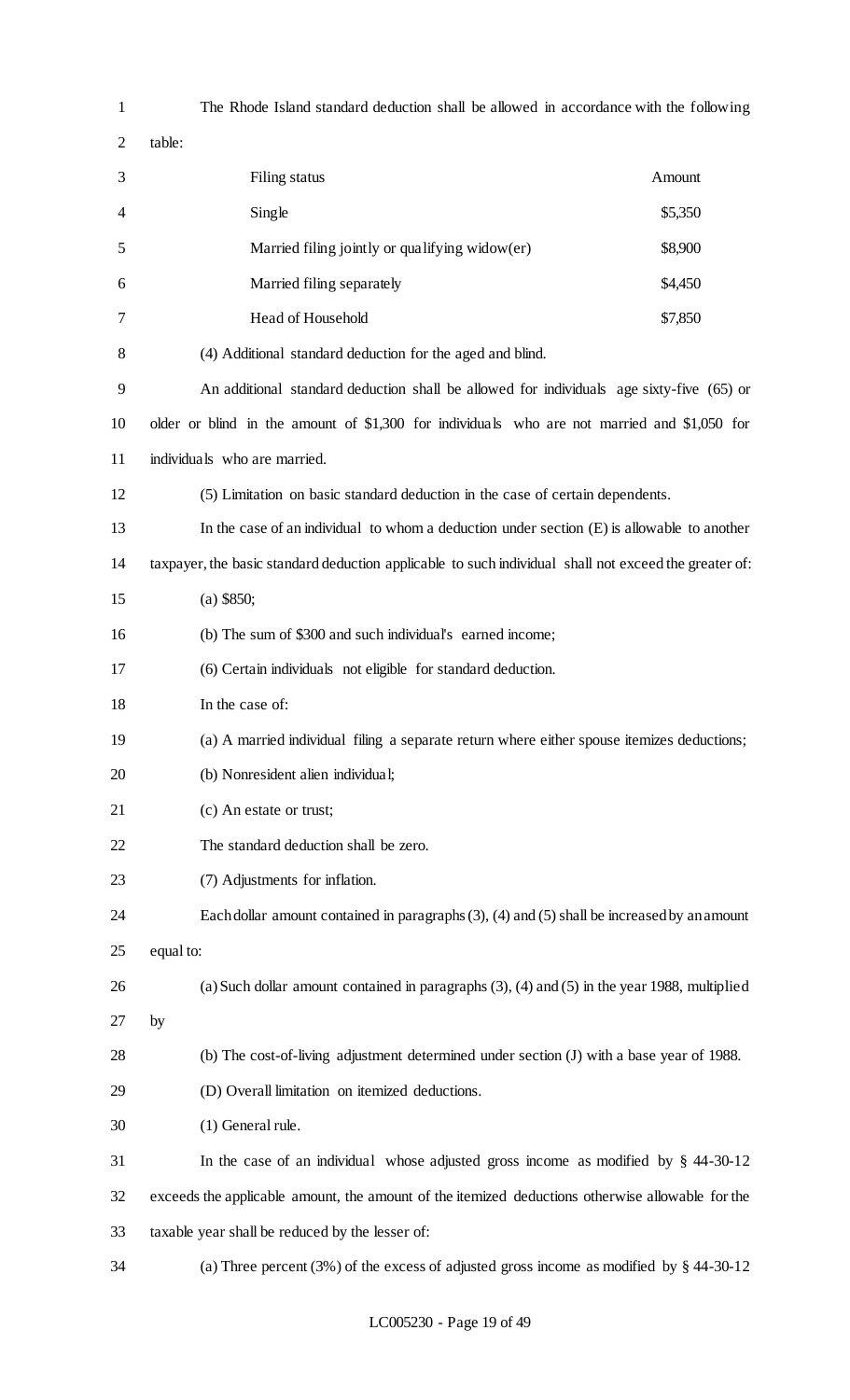| $\mathbf{1}$   | over the applicable amount; or                                                                      |  |
|----------------|-----------------------------------------------------------------------------------------------------|--|
| $\overline{2}$ | (b) Eighty percent (80%) of the amount of the itemized deductions otherwise allowable for           |  |
| 3              | such taxable year.                                                                                  |  |
| 4              | (2) Applicable amount.                                                                              |  |
| 5              | (a) In general.                                                                                     |  |
| 6              | For purposes of this section, the term "applicable amount" means \$156,400 (\$78,200 in the         |  |
| 7              | case of a separate return by a married individual)                                                  |  |
| 8              | (b) Adjustments for inflation.                                                                      |  |
| 9              | Each dollar amount contained in paragraph (a) shall be increased by an amount equal to:             |  |
| 10             | (i) Such dollar amount contained in paragraph (a) in the year 1991, multiplied by                   |  |
| 11             | (ii) The cost-of-living adjustment determined under section (J) with a base year of 1991.           |  |
| 12             | (3) Phase-out of Limitation.                                                                        |  |
| 13             | (a) In general.                                                                                     |  |
| 14             | In the case of taxable year beginning after December 31, 2005, and before January 1, 2010,          |  |
| 15             | the reduction under section (1) shall be equal to the applicable fraction of the amount which would |  |
| 16             | be the amount of such reduction.                                                                    |  |
| 17             | (b) Applicable fraction.                                                                            |  |
| 18             | For purposes of paragraph (a), the applicable fraction shall be determined in accordance            |  |
| 19             | with the following table:                                                                           |  |
| 20             | For taxable years beginning in calendar year<br>The applicable fraction is                          |  |
| 21             | 2006 and 2007<br>2/3                                                                                |  |
| 22             | 2008 and 2009<br>1/3                                                                                |  |
| 23             | (E) Exemption amount.                                                                               |  |
| 24             | $(1)$ In general.                                                                                   |  |
| 25             | Except as otherwise provided in this subsection, the term "exemption amount" means                  |  |
| 26             | \$3,400.                                                                                            |  |
| 27             | (2) Exemption amount disallowed in case of certain dependents.                                      |  |
| 28             | In the case of an individual with respect to whom a deduction under this section is allowable       |  |
| 29             | to another taxpayer for the same taxable year, the exemption amount applicable to such individual   |  |
| 30             | for such individual's taxable year shall be zero.                                                   |  |
| 31             | (3) Adjustments for inflation.                                                                      |  |
| 32             | The dollar amount contained in paragraph (1) shall be increased by an amount equal to:              |  |
| 33             | (a) Such dollar amount contained in paragraph (1) in the year 1989, multiplied by                   |  |
| 34             | (b) The cost-of-living adjustment determined under section (J) with a base year of 1989.            |  |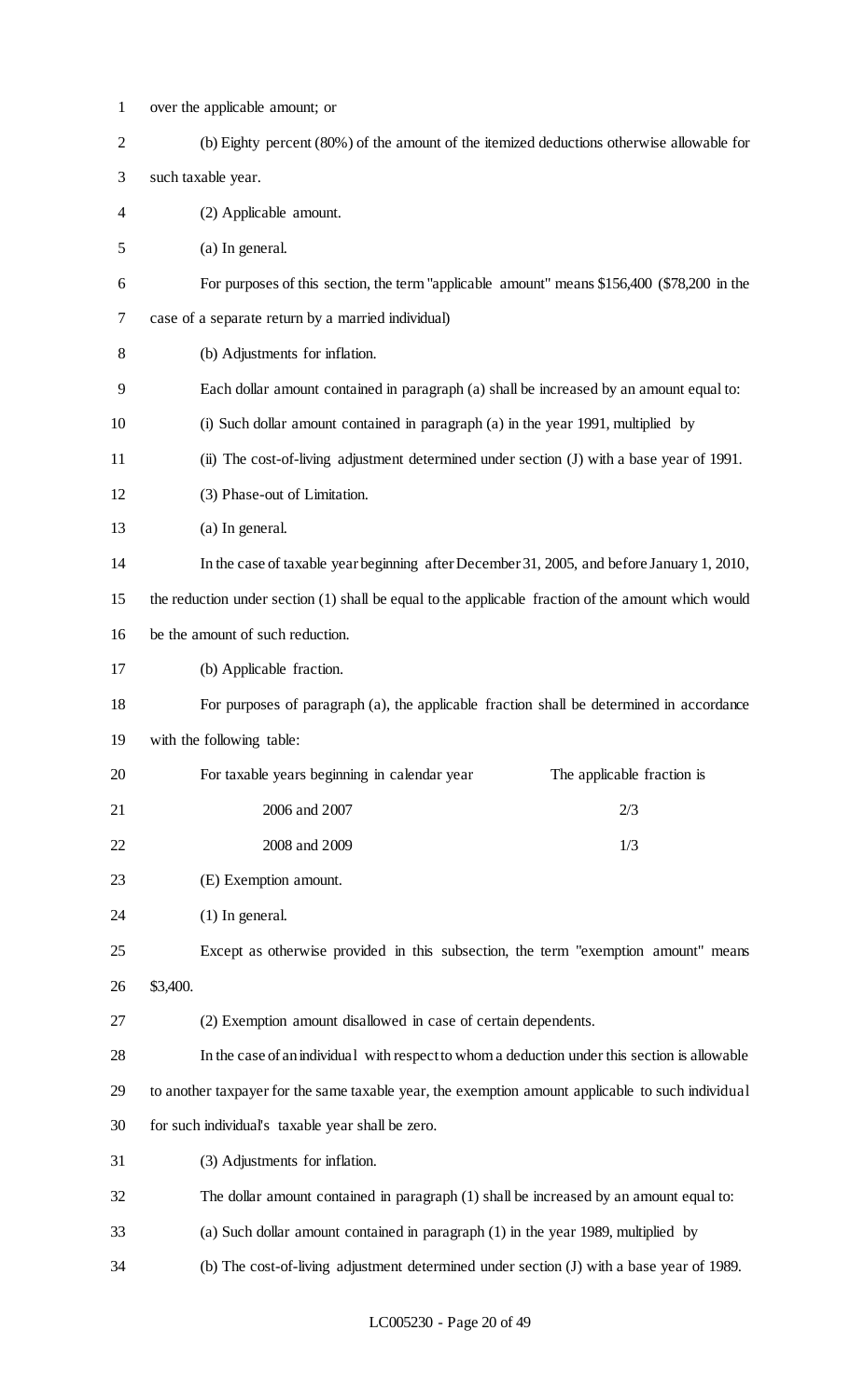(4) Limitation.

(a) In general.

 In the case of any taxpayer whose adjusted gross income as modified for the taxable year exceeds the threshold amount shall be reduced by the applicable percentage.

(b) Applicable percentage.

 In the case of any taxpayer whose adjusted gross income for the taxable year exceeds the threshold amount, the exemption amount shall be reduced by two (2) percentage points for each 8 \$2,500 (or fraction thereof) by which the taxpayer's adjusted gross income for the taxable year exceeds the threshold amount. In the case of a married individual filing a separate return, the preceding sentence shall be applied by substituting ''\$1,250" for ''\$2,500." In no event shall the applicable percentage exceed one hundred percent (100%).

(c) Threshold Amount.

 For the purposes of this paragraph, the term "threshold amount" shall be determined with the following table:

| 15 | Filing status                                  | Amount    |
|----|------------------------------------------------|-----------|
| 16 | Single                                         | \$156,400 |
| 17 | Married filing jointly of qualifying widow(er) | \$234,600 |
| 18 | Married filing separately                      | \$117,300 |
| 19 | Head of Household                              | \$195,500 |

(d) Adjustments for inflation.

- Each dollar amount contained in paragraph (b) shall be increased by an amount equal to:
- (i) Such dollar amount contained in paragraph (b) in the year 1991, multiplied by
- (ii) The cost-of-living adjustment determined under section (J) with a base year of 1991.
- (5) Phase-out of limitation.
- (a) In general.

 In the case of taxable years beginning after December 31, 2005, and before January 1, 2010, the reduction under section 4 shall be equal to the applicable fraction of the amount which would be the amount of such reduction.

(b) Applicable fraction.

# For the purposes of paragraph (a), the applicable fraction shall be determined in accordance

with the following table:

| 32 | For taxable years beginning in calendar year | The applicable fraction is |
|----|----------------------------------------------|----------------------------|
| 33 | 2006 and 2007                                | 2/3                        |
| 34 | 2008 and 2009                                | 1/3                        |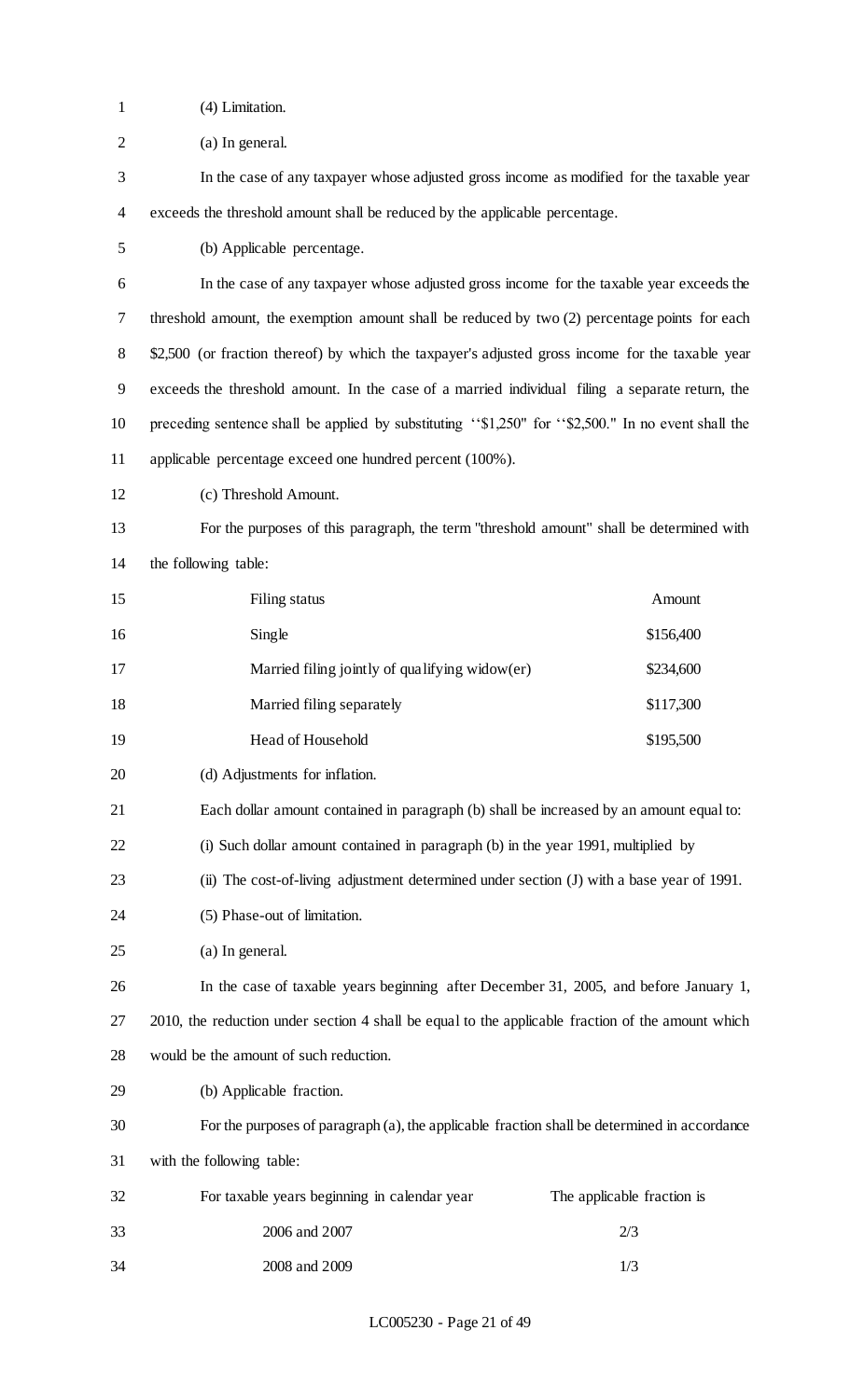| $\mathbf{1}$   | (F) Alternative minimum tax.                                                                     |  |  |
|----------------|--------------------------------------------------------------------------------------------------|--|--|
| $\overline{2}$ | (1) General rule. There is hereby imposed (in addition to any other tax imposed by this          |  |  |
| 3              | subtitle) a tax equal to the excess (if any) of:                                                 |  |  |
| 4              | (a) The tentative minimum tax for the taxable year, over                                         |  |  |
| 5              | (b) The regular tax for the taxable year.                                                        |  |  |
| 6              | (2) The tentative minimum tax for the taxable year is the sum of:                                |  |  |
| 7              | (a) 6.5 percent of so much of the taxable excess as does not exceed \$175,000, plus              |  |  |
| 8              | (b) 7.0 percent of so much of the taxable excess above \$175,000.                                |  |  |
| 9              | (3) The amount determined under the preceding sentence shall be reduced by the alternative       |  |  |
| 10             | minimum tax foreign tax credit for the taxable year.                                             |  |  |
| 11             | (4) Taxable excess. For the purposes of this subsection the term "taxable excess" means so       |  |  |
| 12             | much of the federal alternative minimum taxable income as modified by the modifications in § 44- |  |  |
| 13             | 30-12 as exceeds the exemption amount.                                                           |  |  |
| 14             | (5) In the case of a married individual filing a separate return, subparagraph (2) shall be      |  |  |
| 15             | applied by substituting "\$87,500" for \$175,000 each place it appears.                          |  |  |
| 16             | (6) Exemption amount.                                                                            |  |  |
| 17             | For purposes of this section "exemption amount" means:                                           |  |  |
| 18             | Filing status<br>Amount                                                                          |  |  |
| 19             | Single<br>\$39,150                                                                               |  |  |
| 20             | Married filing jointly or qualifying widow(er)<br>\$53,700                                       |  |  |
| 21             | Married filing separately<br>\$26,850                                                            |  |  |
| 22             | Head of Household<br>\$39,150                                                                    |  |  |
| 23             | Estate or trust<br>\$24,650                                                                      |  |  |
| 24             | (7) Treatment of unearned income of minor children                                               |  |  |
| 25             | (a) In general.                                                                                  |  |  |
| 26             | In the case of a minor child, the exemption amount for purposes of section (6) shall not         |  |  |
| 27             | exceed the sum of:                                                                               |  |  |
| 28             | (i) Such child's earned income, plus                                                             |  |  |
| 29             | $(ii)$ \$6,000.                                                                                  |  |  |
| 30             | (8) Adjustments for inflation.                                                                   |  |  |
| 31             | The dollar amount contained in paragraphs (6) and (7) shall be increased by an amount            |  |  |
| 32             | equal to:                                                                                        |  |  |
| 33             | (a) Such dollar amount contained in paragraphs (6) and (7) in the year 2004, multiplied by       |  |  |
| 34             | (b) The cost-of-living adjustment determined under section (J) with a base year of 2004.         |  |  |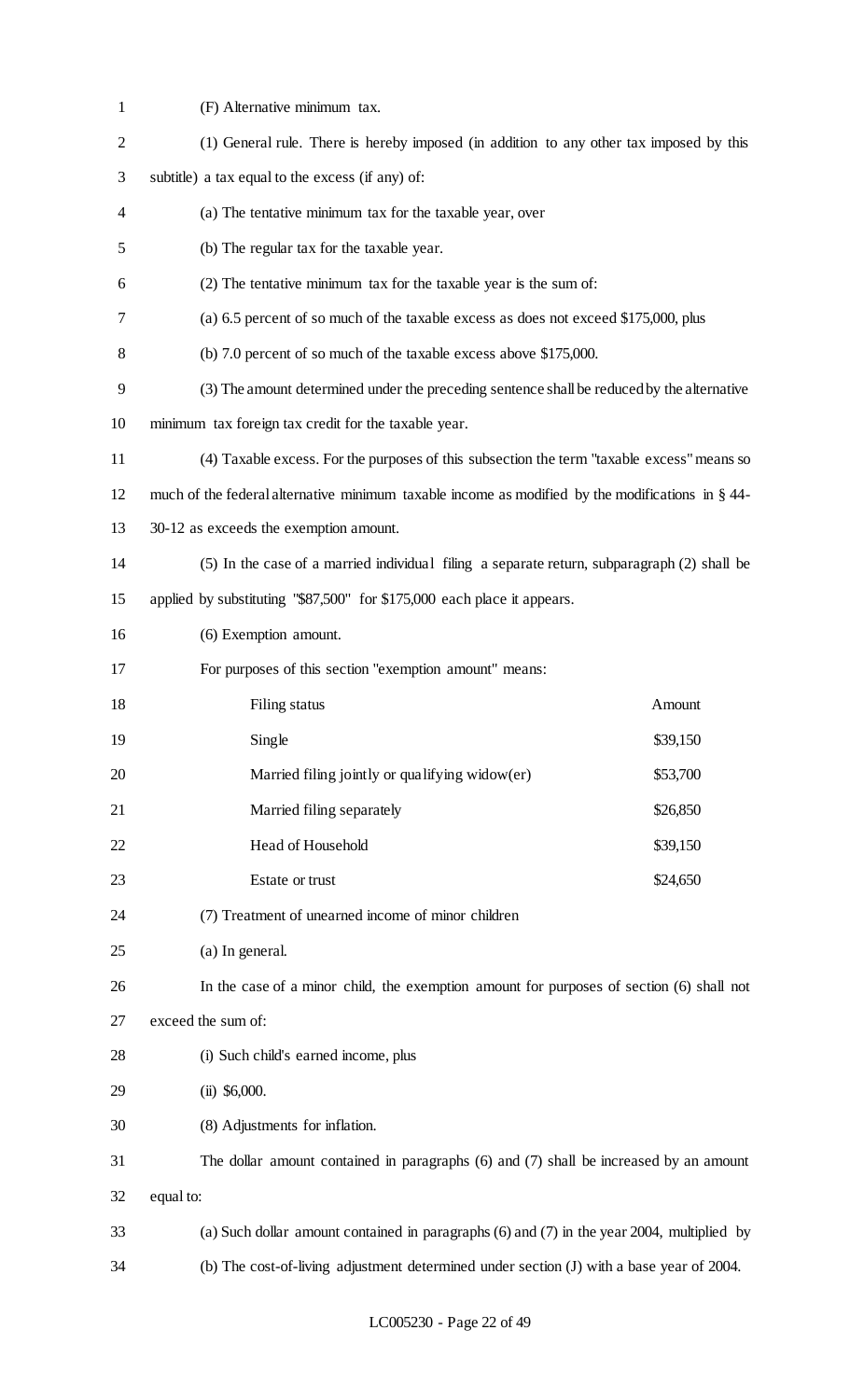| $\mathbf{1}$   | (9) Phase-out.                                                                                 |           |  |
|----------------|------------------------------------------------------------------------------------------------|-----------|--|
| $\mathbf{2}$   | (a) In general.                                                                                |           |  |
| 3              | The exemption amount of any taxpayer shall be reduced (but not below zero) by an amount        |           |  |
| $\overline{4}$ | equal to twenty-five percent $(25%)$ of the amount by which alternative minimum taxable income |           |  |
| 5              | of the taxpayer exceeds the threshold amount.                                                  |           |  |
| 6              | (b) Threshold amount.                                                                          |           |  |
| 7              | For purposes of this paragraph, the term "threshold amount" shall be determined with the       |           |  |
| 8              | following table:                                                                               |           |  |
| 9              | Filing status                                                                                  | Amount    |  |
| 10             | Single                                                                                         | \$123,250 |  |
| 11             | Married filing jointly or qualifying widow(er)                                                 | \$164,350 |  |
| 12             | Married filing separately                                                                      | \$82,175  |  |
| 13             | Head of Household                                                                              | \$123,250 |  |
| 14             | <b>Estate or Trust</b>                                                                         | \$82,150  |  |
| 15             | (c) Adjustments for inflation                                                                  |           |  |
| 16             | Each dollar amount contained in paragraph (9) shall be increased by an amount equal to:        |           |  |
| 17             | (i) Such dollar amount contained in paragraph (9) in the year 2004, multiplied by              |           |  |
| 18             | (ii) The cost-of-living adjustment determined under section (J) with a base year of 2004.      |           |  |
| 19             | (G) Other Rhode Island taxes.                                                                  |           |  |
| 20             | (1) General rule. There is hereby imposed (in addition to any other tax imposed by this        |           |  |
| 21             | subtitle) a tax equal to twenty-five percent $(25%)$ of:                                       |           |  |
| 22             | (a) The Federal income tax on lump-sum distributions.                                          |           |  |
| 23             | (b) The Federal income tax on parents' election to report child's interest and dividends.      |           |  |
| 24             | (c) The recapture of Federal tax credits that were previously claimed on Rhode Island          |           |  |
| 25             | return.                                                                                        |           |  |
| 26             | (H) Tax for children under 18 with investment income.                                          |           |  |
| 27             | (1) General rule. There is hereby imposed a tax equal to twenty-five percent $(25%)$ of:       |           |  |
| 28             | (a) The Federal tax for children under the age of 18 with investment income.                   |           |  |
| 29             | (I) Averaging of farm income.                                                                  |           |  |
| 30             | (1) General rule. At the election of an individual engaged in a farming business or fishing    |           |  |
| 31             | business, the tax imposed in section 2 shall be equal to twenty-five percent $(25%)$ of:       |           |  |
| 32             | (a) The Federal averaging of farm income as determined in IRC section 1301 [26 U.S.C. §        |           |  |
| 33             | 1301].                                                                                         |           |  |
| 34             | (J) Cost-of-living adjustment.                                                                 |           |  |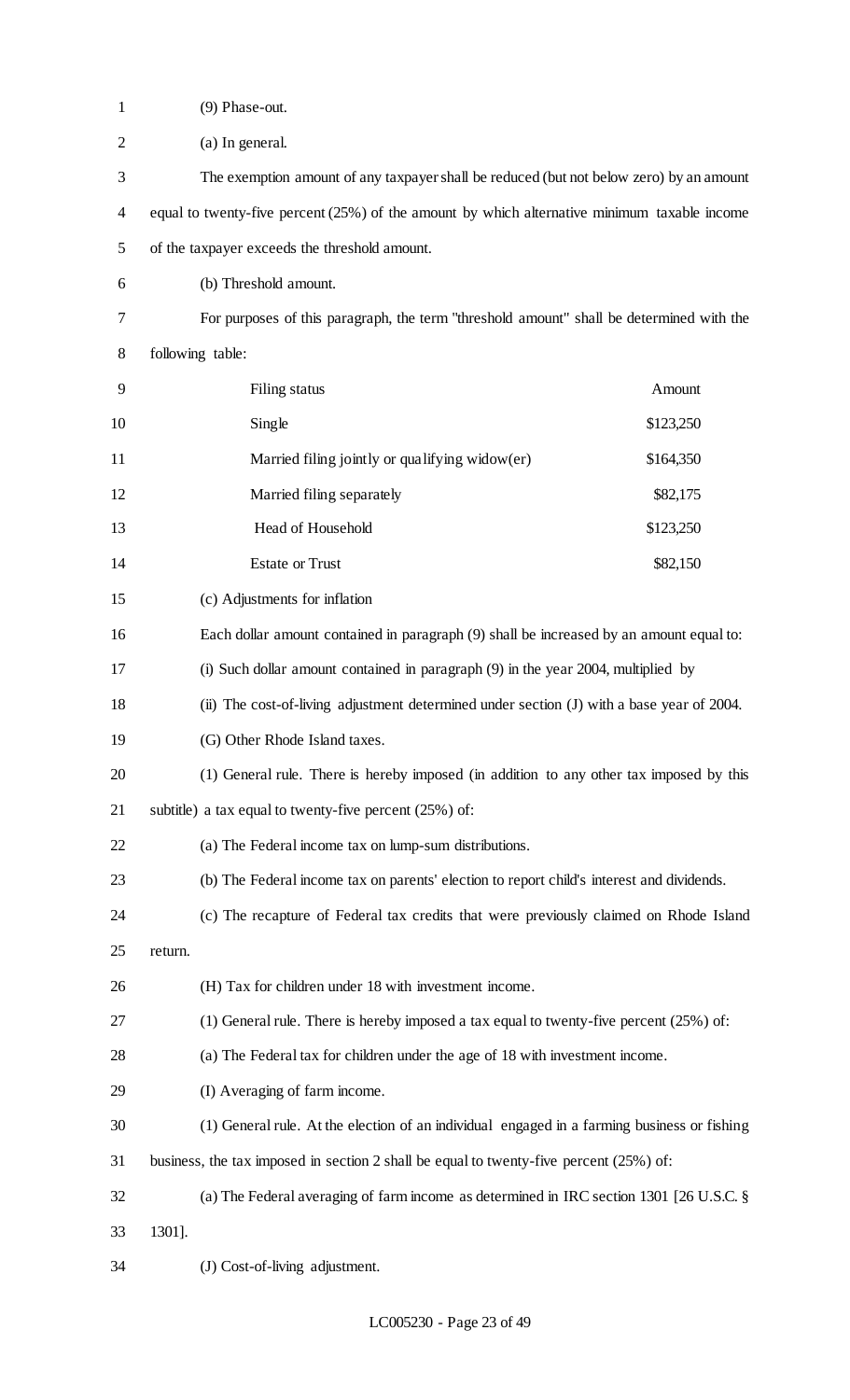| $\mathbf{1}$   | $(1)$ In general.                                                                                       |
|----------------|---------------------------------------------------------------------------------------------------------|
| $\overline{2}$ | The cost-of-living adjustment for any calendar year is the percentage (if any) by which:                |
| 3              | (a) The CPI for the preceding calendar year exceeds                                                     |
| 4              | (b) The CPI for the base year.                                                                          |
| 5              | (2) CPI for any calendar year.                                                                          |
| 6              | For purposes of paragraph (1), the CPI for any calendar year is the average of the consumer             |
| 7              | price index as of the close of the twelve (12) month period ending on August 31 of such calendar        |
| 8              | year.                                                                                                   |
| 9              | (3) Consumer price index.                                                                               |
| 10             | For purposes of paragraph (2), the term "consumer price index" means the last consumer                  |
| 11             | price index for all urban consumers published by the department of labor. For purposes of the           |
| 12             | preceding sentence, the revision of the consumer price index that is most consistent with the           |
| 13             | consumer price index for calendar year 1986 shall be used.                                              |
| 14             | (4) Rounding.                                                                                           |
| 15             | (a) In general.                                                                                         |
| 16             | If any increase determined under paragraph (1) is not a multiple of \$50, such increase shall           |
| 17             | be rounded to the next lowest multiple of \$50.                                                         |
| 18             | (b) In the case of a married individual filing a separate return, subparagraph (a) shall be             |
| 19             | applied by substituting "\$25" for \$50 each place it appears.                                          |
| 20             | (K) Credits against tax. For tax years beginning on or after January 1, 2001, a taxpayer                |
| 21             | entitled to any of the following federal credits enacted prior to January 1, 1996, shall be entitled to |
| 22             | a credit against the Rhode Island tax imposed under this section:                                       |
| 23             | (1) [Deleted by P.L. 2007, ch. 73, art. 7, § 5.]                                                        |
| 24             | (2) Child and dependent care credit;                                                                    |
| 25             | (3) General business credits;                                                                           |
| 26             | (4) Credit for elderly or the disabled;                                                                 |
| 27             | (5) Credit for prior year minimum tax;                                                                  |
| 28             | (6) Mortgage interest credit;                                                                           |
| 29             | (7) Empowerment zone employment credit;                                                                 |
| 30             | (8) Qualified electric vehicle credit.                                                                  |
| 31             | (L) Credit against tax for adoption. For tax years beginning on or after January 1, 2006, a             |
| 32             | taxpayer entitled to the federal adoption credit shall be entitled to a credit against the Rhode Island |
| 33             | tax imposed under this section if the adopted child was under the care, custody, or supervision of      |
| 34             | the Rhode Island department of children, youth and families prior to the adoption.                      |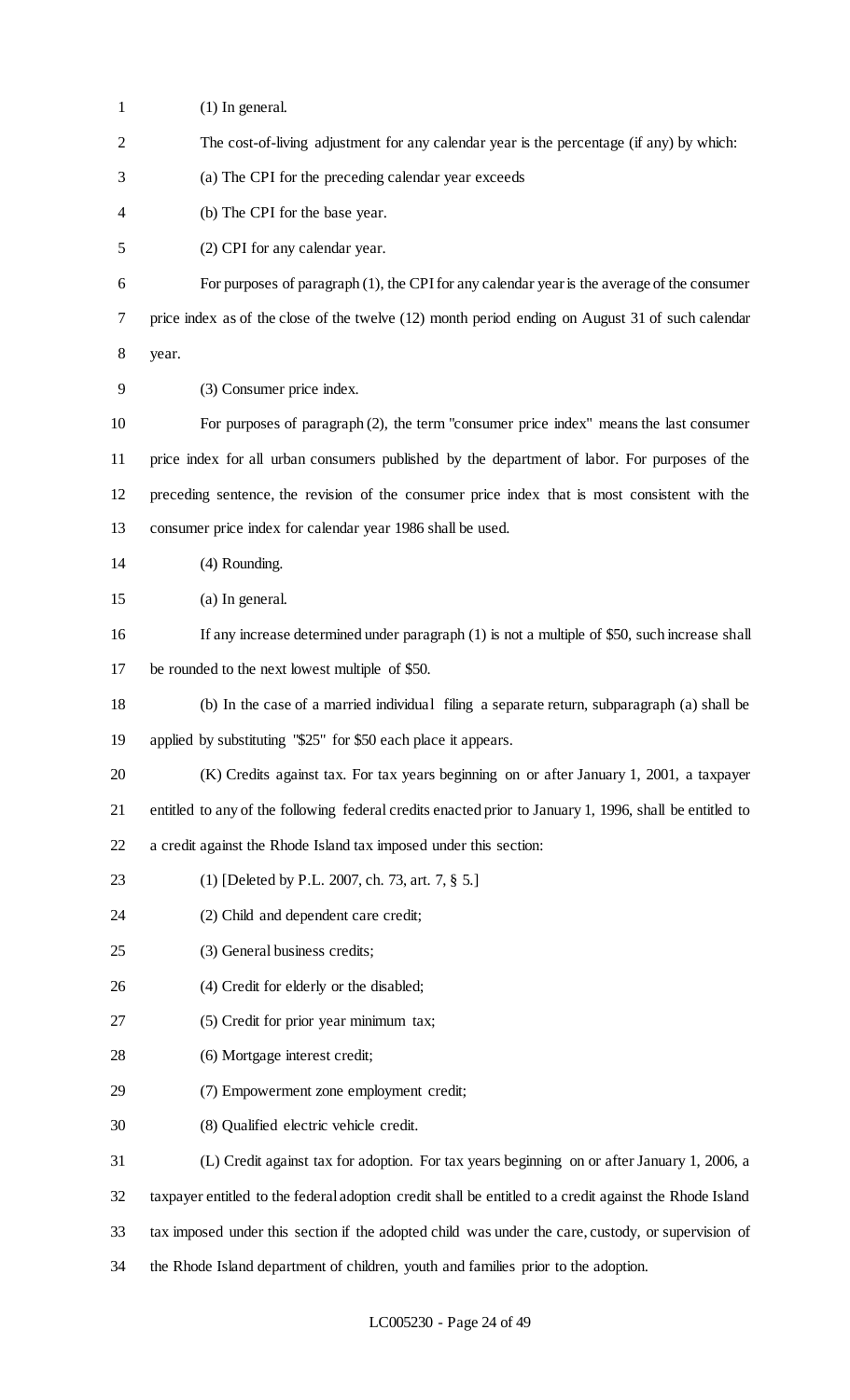(M) The credit shall be twenty-five percent (25%) of the aforementioned federal credits provided there shall be no deduction based on any federal credits enacted after January 1, 1996, including the rate reduction credit provided by the federal Economic Growth and Tax Reconciliation Act of 2001 (EGTRRA). In no event shall the tax imposed under this section be reduced to less than zero. A taxpayer required to recapture any of the above credits for federal tax purposes shall determine the Rhode Island amount to be recaptured in the same manner as prescribed in this subsection.

(N) Rhode Island earned-income credit.

(1) In general.

 For tax years beginning before January 1, 2015, a taxpayer entitled to a federal earned- income credit shall be allowed a Rhode Island earned-income credit equal to twenty-five percent (25%) of the federal earned-income credit. Such credit shall not exceed the amount of the Rhode Island income tax.

 For tax years beginning on or after January 1, 2015, and before January 1, 2016, a taxpayer entitled to a federal earned-income credit shall be allowed a Rhode Island earned-income credit equal to ten percent (10%) of the federal earned-income credit. Such credit shall not exceed the amount of the Rhode Island income tax.

 For tax years beginning on or after January 1, 2016, a taxpayer entitled to a federal earned- income credit shall be allowed a Rhode Island earned-income credit equal to twelve and one-half percent (12.5%) of the federal earned-income credit. Such credit shall not exceed the amount of the Rhode Island income tax.

 For tax years beginning on or after January 1, 2017, a taxpayer entitled to a federal earned- income credit shall be allowed a Rhode Island earned-income credit equal to fifteen percent (15%) of the federal earned-income credit. Such credit shall not exceed the amount of the Rhode Island income tax.

(2) Refundable portion.

 In the event the Rhode Island earned-income credit allowed under paragraph (N)(1) of this section exceeds the amount of Rhode Island income tax, a refundable earned-income credit shall be allowed as follows.

 (i) For tax years beginning before January 1, 2015, for purposes of paragraph (2) refundable earned-income credit means fifteen percent (15%) of the amount by which the Rhode Island earned-income credit exceeds the Rhode Island income tax.

 (ii) For tax years beginning on or after January 1, 2015, for purposes of paragraph (2) refundable earned-income credit means one hundred percent (100%) of the amount by which the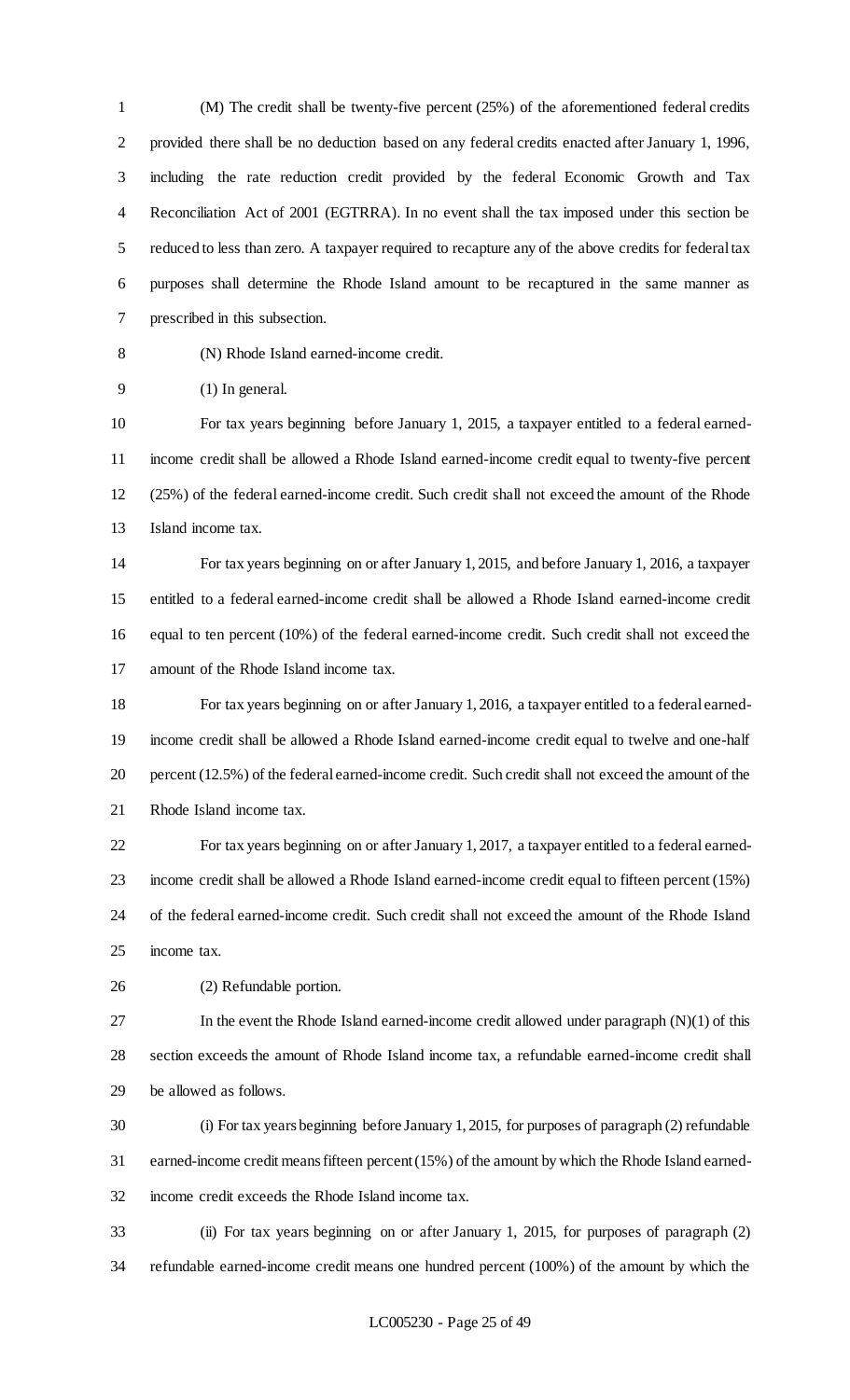Rhode Island earned-income credit exceeds the Rhode Island income tax.

 (O) The tax administrator shall recalculate and submit necessary revisions to paragraphs (A) through (J) to the general assembly no later than February 1, 2010, and every three (3) years thereafter for inclusion in the statute. (3) For the period January 1, 2011, through December 31, 2011, and thereafter, "Rhode Island taxable income" means federal adjusted gross income as determined under the Internal Revenue Code, 26 U.S.C. § 1 et seq., and as modified for Rhode Island purposes pursuant to § 44- 30-12 less the amount of Rhode Island Basic Standard Deduction allowed pursuant to subparagraph 44-30-2.6(c)(3)(B), and less the amount of personal exemption allowed pursuant to subparagraph 44-30-2.6(c)(3)(C). 11 (A) Tax imposed. (I) There is hereby imposed on the taxable income of married individuals filing joint returns, qualifying widow(er), every head of household, unmarried individuals, married individua ls filing separate returns and bankruptcy estates, a tax determined in accordance with the following table: RI Taxable Income RI Income Tax 17 Over But not over Pay +% on Excess on the amount over  $$0 - $55,000$   $$0 + 3.75\%$  \$ 0 19 55,000 - 125,000 2,063 + 4.75% 55,000 125,000 - 5,388 + 5.99% 125,000 (II) There is hereby imposed on the taxable income of an estate or trust a tax determined in accordance with the following table: RI Taxable Income RI Income Tax 24 Over But not over Pay + % on Excess on the amount over 25 \$ 0 - \$ 2,230 \$ 0 + 3.75% \$ 0 26 2,230 - 7,022 84 + 4.75% 2,230 7,022 - 312 + 5.99% 7,022 28 (B) Deductions: (I) Rhode Island Basic Standard Deduction. Only the Rhode Island standard deduction shall be allowed in accordance with the following table: Filing status: Amount

33 Single \$7,500 34 Married filing jointly or qualifying widow(er) \$15,000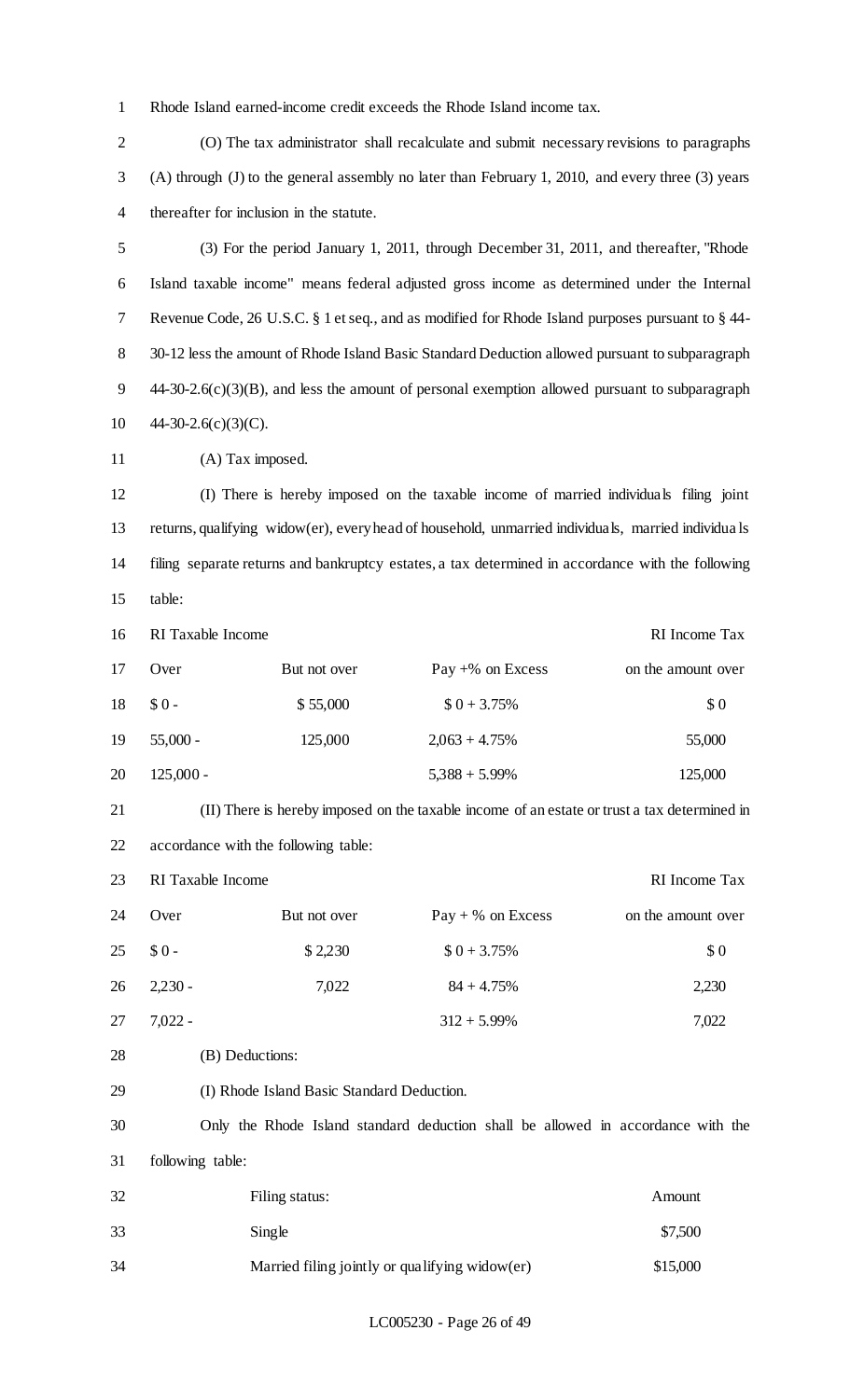|   | Married filing separately | \$7,500  |
|---|---------------------------|----------|
| 2 | Head of Household         | \$11,250 |

 (II) Nonresident alien individuals, estates and trusts are not eligible for standard deductions.

 (III) In the case of any taxpayer whose adjusted gross income, as modified for Rhode Island purposes pursuant to § 44-30-12, for the taxable year exceeds one hundred seventy-five thousand dollars (\$175,000), the standard deduction amount shall be reduced by the applicable percentage. The term "applicable percentage" means twenty (20) percentage points for each five thousand dollars (\$5,000) (or fraction thereof) by which the taxpayer's adjusted gross income for the taxable year exceeds one hundred seventy-five thousand dollars (\$175,000).

(C) Exemption Amount:

 (I) The term "exemption amount" means three thousand five hundred dollars (\$3,500) multiplied by the number of exemptions allowed for the taxable year for federal income tax purposes. For tax years beginning on or after 2018, the term "exemption amount" means the same as it does in 26 U.S.C. § 151 and 26 U.S.C. § 152 just prior to the enactment of the Tax Cuts and Jobs Act (Pub. L. No. 115-97) on December 22, 2017.

 (II) Exemption amount disallowed in case of certain dependents. In the case of an individual with respect to whom a deduction under this section is allowable to another taxpayer for the same taxable year, the exemption amount applicable to such individual for such individua l's taxable year shall be zero.

(III) Identifying information required.

22 (1) Except as provided in  $\S$  44-30-2.6(c)(3)(C)(II) of this section, no exemption shall be allowed under this section with respect to any individual unless the Taxpayer Identification Number of such individual is included on the federal return claiming the exemption for the same tax filing period.

26 (2) Notwithstanding the provisions of  $\S$  44-30-2.6(c)(3)(C)(I) of this section, in the event that the Taxpayer Identification Number for each individual is not required to be included on the federal tax return for the purposes of claiming a personal exemption(s), then the Taxpayer Identification Number must be provided on the Rhode Island tax return for the purpose of claiming said exemption(s).

 (D) In the case of any taxpayer whose adjusted gross income, as modified for Rhode Island purposes pursuant to § 44-30-12, for the taxable year exceeds one hundred seventy-five thousand dollars (\$175,000), the exemption amount shall be reduced by the applicable percentage. The term "applicable percentage" means twenty (20) percentage points for each five thousand dollars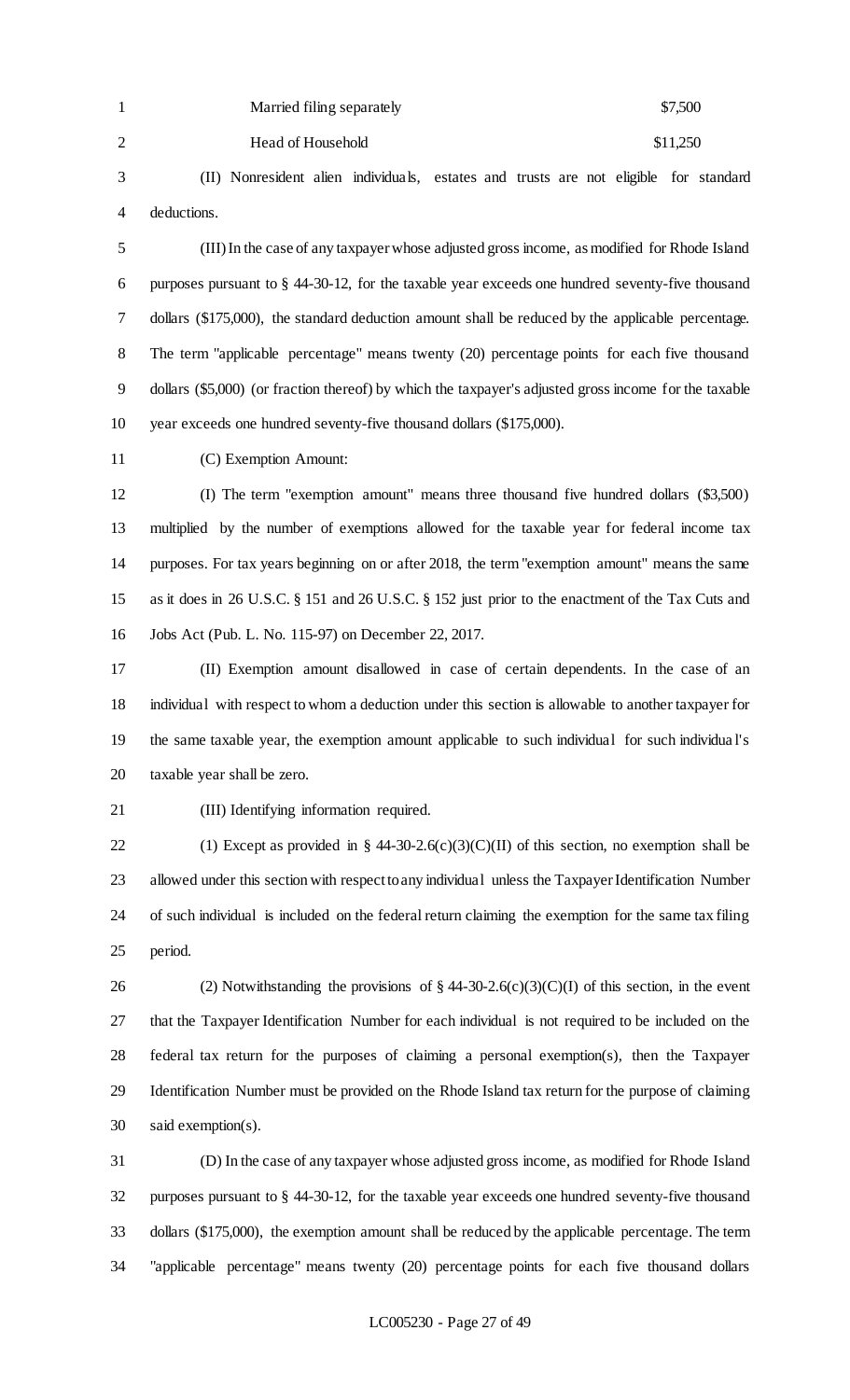(\$5,000) (or fraction thereof) by which the taxpayer's adjusted gross income for the taxable year exceeds one hundred seventy-five thousand dollars (\$175,000).

 (E) Adjustment for inflation. The dollar amount contained in subparagraphs 44-30- 4 2.6(c)(3)(A), 44-30-2.6(c)(3)(B) and 44-30-2.6(c)(3)(C) shall be increased annually by an amount equal to:

6 (I) Such dollar amount contained in subparagraphs  $44-30-2.6(c)(3)(A)$ ,  $44-30-2.6(c)(3)(B)$ 7 and 44-30-2.6(c)(3)(C) adjusted for inflation using a base tax year of 2000, multiplied by;

(II) The cost-of-living adjustment with a base year of 2000.

 (III) For the purposes of this section, the cost-of-living adjustment for any calendar year is the percentage (if any) by which the consumer price index for the preceding calendar year exceeds the consumer price index for the base year. The consumer price index for any calendar year is the average of the consumer price index as of the close of the twelve-month (12) period ending on August 31, of such calendar year.

 (IV) For the purpose of this section the term "consumer price index" means the last consumer price index for all urban consumers published by the department of labor. For the purpose of this section the revision of the consumer price index that is most consistent with the consumer price index for calendar year 1986 shall be used.

 (V) If any increase determined under this section is not a multiple of fifty dollars (\$50.00), such increase shall be rounded to the next lower multiple of fifty dollars (\$50.00). In the case of a married individual filing separate return, if any increase determined under this section is not a multiple of twenty-five dollars (\$25.00), such increase shall be rounded to the next lower multiple of twenty-five dollars (\$25.00).

(F) Credits against tax.

 (I) Notwithstanding any other provisions of Rhode Island Law, for tax years beginning on or after January 1, 2011, the only credits allowed against a tax imposed under this chapter shall be as follows:

 (a) Rhode Island earned-income credit: Credit shall be allowed for earned- income credit 28 pursuant to subparagraph  $44-30-2.6(c)(2)(N)$ .

 (b) Property Tax Relief Credit: Credit shall be allowed for property tax relief as provided in § 44-33-1 et seq.

 (c) Lead Paint Credit: Credit shall be allowed for residential lead abatement income tax credit as provided in § 44-30.3-1 et seq.

 (d) Credit for income taxes of other states. Credit shall be allowed for income tax paid to other states pursuant to § 44-30-74.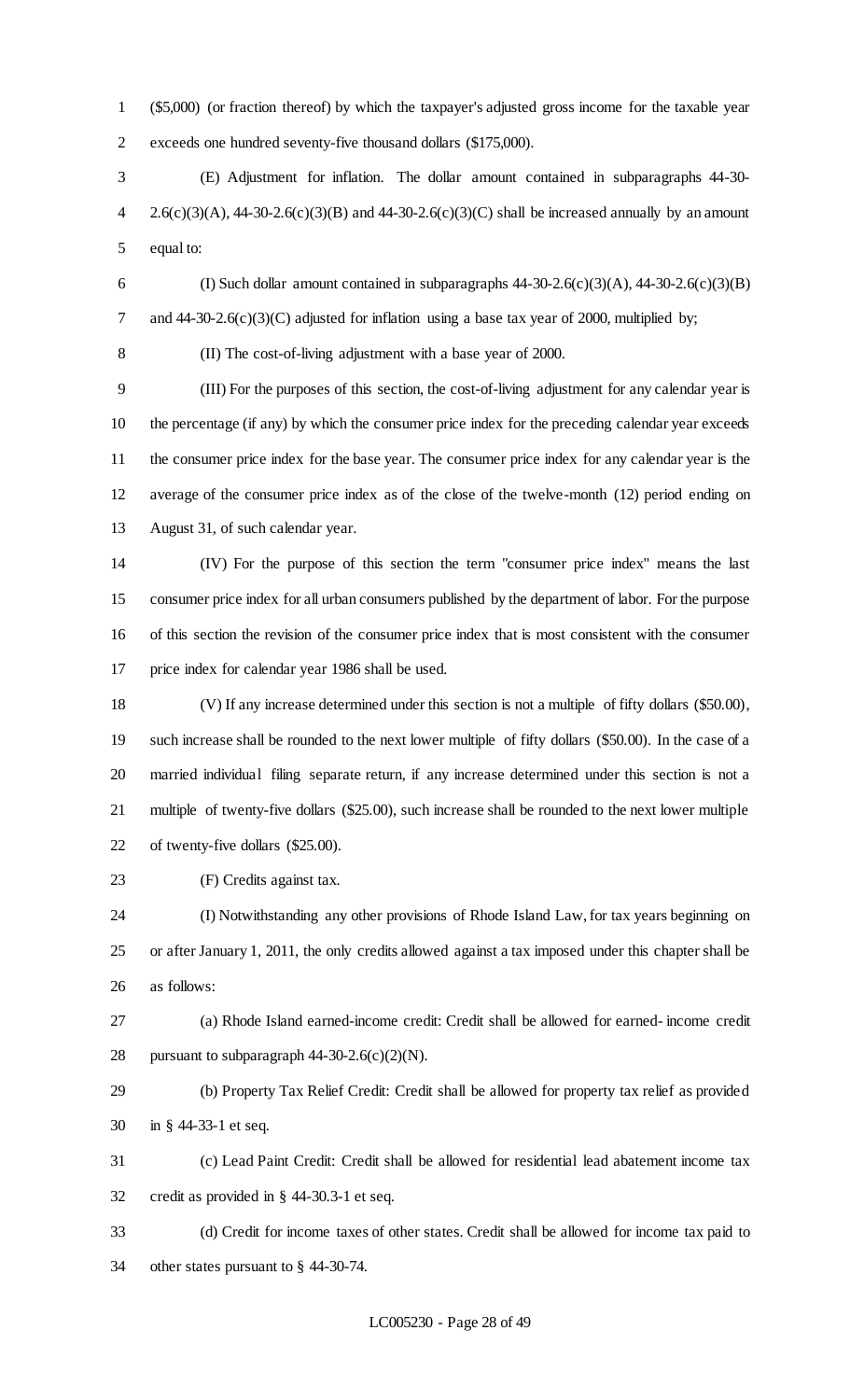- (e) Historic Structures Tax Credit: Credit shall be allowed for historic structures tax credit as provided in § 44-33.2-1 et seq.
- (f) Motion Picture Productions Tax Credit: Credit shall be allowed for motion picture production tax credit as provided in § 44-31.2-1 et seq.
- (g) Child and Dependent Care: Credit shall be allowed for twenty-five percent (25%) of the federal child and dependent care credit allowable for the taxable year for federal purposes; provided, however, such credit shall not exceed the Rhode Island tax liability.

 (h) Tax credits for contributions to Scholarship Organizations: Credit shall be allowed for contributions to scholarship organizations as provided in chapter 62 of title 44.

 (i) Credit for tax withheld. Wages upon which tax is required to be withheld shall be taxable as if no withholding were required, but any amount of Rhode Island personal income tax actually deducted and withheld in any calendar year shall be deemed to have been paid to the tax administrator on behalf of the person from whom withheld, and the person shall be credited with having paid that amount of tax for the taxable year beginning in that calendar year. For a taxable year of less than twelve (12) months, the credit shall be made under regulations of the tax administrator.

 (j) Stay Invested in RI Wavemaker Fellowship: Credit shall be allowed for stay invested in RI wavemaker fellowship program as provided in § 42-64.26-1 et seq.

 (k) Rebuild Rhode Island: Credit shall be allowed for rebuild RI tax credit as provided in § 42-64.20-1 et seq.

 (l) Rhode Island Qualified Jobs Incentive Program: Credit shall be allowed for Rhode Island new qualified jobs incentive program credit as provided in § 44-48.3-1 et seq.

 (m) Historic homeownership assistance act: Effective for tax year 2017 and thereafter, unused carryforward for such credit previously issued shall be allowed for the historic homeownership assistance act as provided in § 44-33.1-4. This allowance is for credits already issued pursuant to § 44-33.1-4 and shall not be construed to authorize the issuance of new credits under the historic homeownership assistance act.

(n) Musical and theatrical production tax credits: Credit shall be allowed for musical and

- theatrical production tax credits as provided in chapter 31.3 of this title.
- (o) Historic preservation tax credits 2013: Credit shall be allowed for historic preservation
- tax credits 2013 as provided in chapter 33.6 of this title.
- 32 (2)(II) Except as provided in section  $\pm$  (I) above, no other state and or federal tax credit shall be available to the taxpayers in computing tax liability under this chapter.
- **44-30-83. Limitations on assessment.**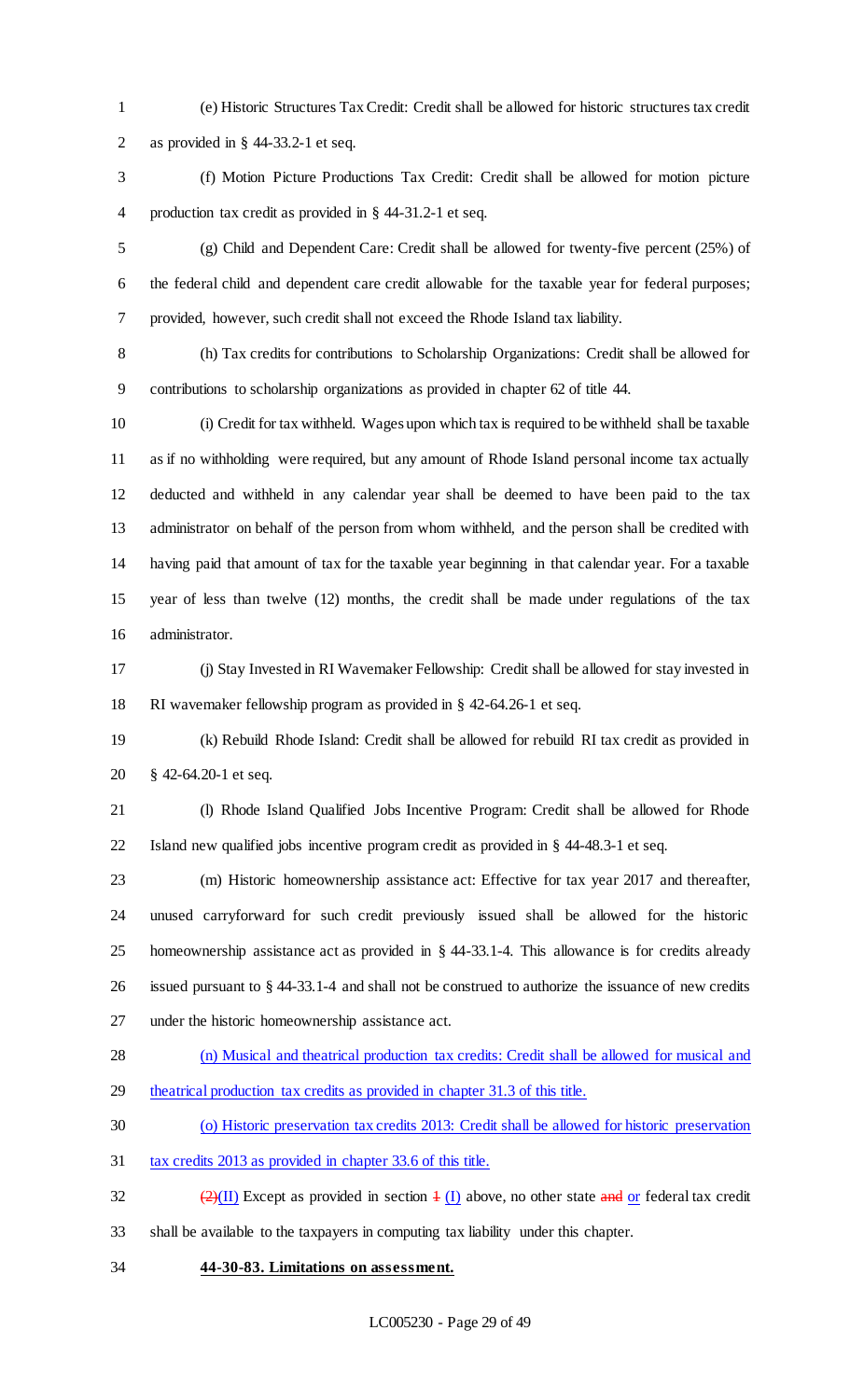(a) General. Except as otherwise provided in this section the amount of the Rhode Island personal income tax shall be assessed within three (3) years after the return was filed, whether or not the return was filed on or after the prescribed date. For this purpose a tax return filed before the due date shall be considered as filed on the due date; and a return of withholding tax for any period ending with or within a calendar year filed before April 15 of the succeeding calendar year shall be considered filed on April 15 of the succeeding calendar year.

(b) Exceptions.

(1) Assessment at any time. The tax may be assessed at any time if:

(i) No return is filed;

(ii) A false or fraudulent return is filed with intent to evade tax; or

 (iii) The taxpayer fails to file a report, pursuant to § 44-30-59, of a change, correction, or amended return, increasing his or her federal taxable income as reported on his or her federal income tax return or to report a change or correction that is treated in the same manner as if it were a deficiency for federal income tax purposes.

 (2) Extension by agreement. Where, before the expiration of the time prescribed in this section for the assessment of tax, or before the time as extended pursuant to this section, both the tax administrator and the taxpayer have consented in writing to its assessment after that time, the tax may be assessed at any time prior to the expiration of the period agreed upon.

 (3) Report of changed or corrected federal income. If the taxpayer shall, pursuant to § 44- 30-59, file an amended return, or report a change or correction increasing his or her federal taxable income or report a change or correction that is treated in the same manner as if it were a deficiency for federal income tax purposes, an assessment may be made at any time prior to two (2) years after the report or amended return was filed. This assessment of Rhode Island personal income tax shall not exceed the amount of the increase attributable to the federal change, correction, or items amended on the taxpayer's amended federal income tax return. The provisions of this paragraph shall not affect the time within which or the amount for which an assessment may otherwise be made.

 (4) Deficiency attributable to net operating loss carryback. If a taxpayer's deficiency is attributable to an excessive net operating loss carryback allowance, it may be assessed at any time that a deficiency for the taxable year of the loss may be assessed.

 (5) Recovery of erroneous refund. An erroneous refund shall be considered to create an underpayment of tax on the date made. An assessment of a deficiency arising out of an erroneous refund may be made at any time within three (3) years thereafter, or at any time if it appears that any part of the refund was induced by fraud or misrepresentation of a material fact.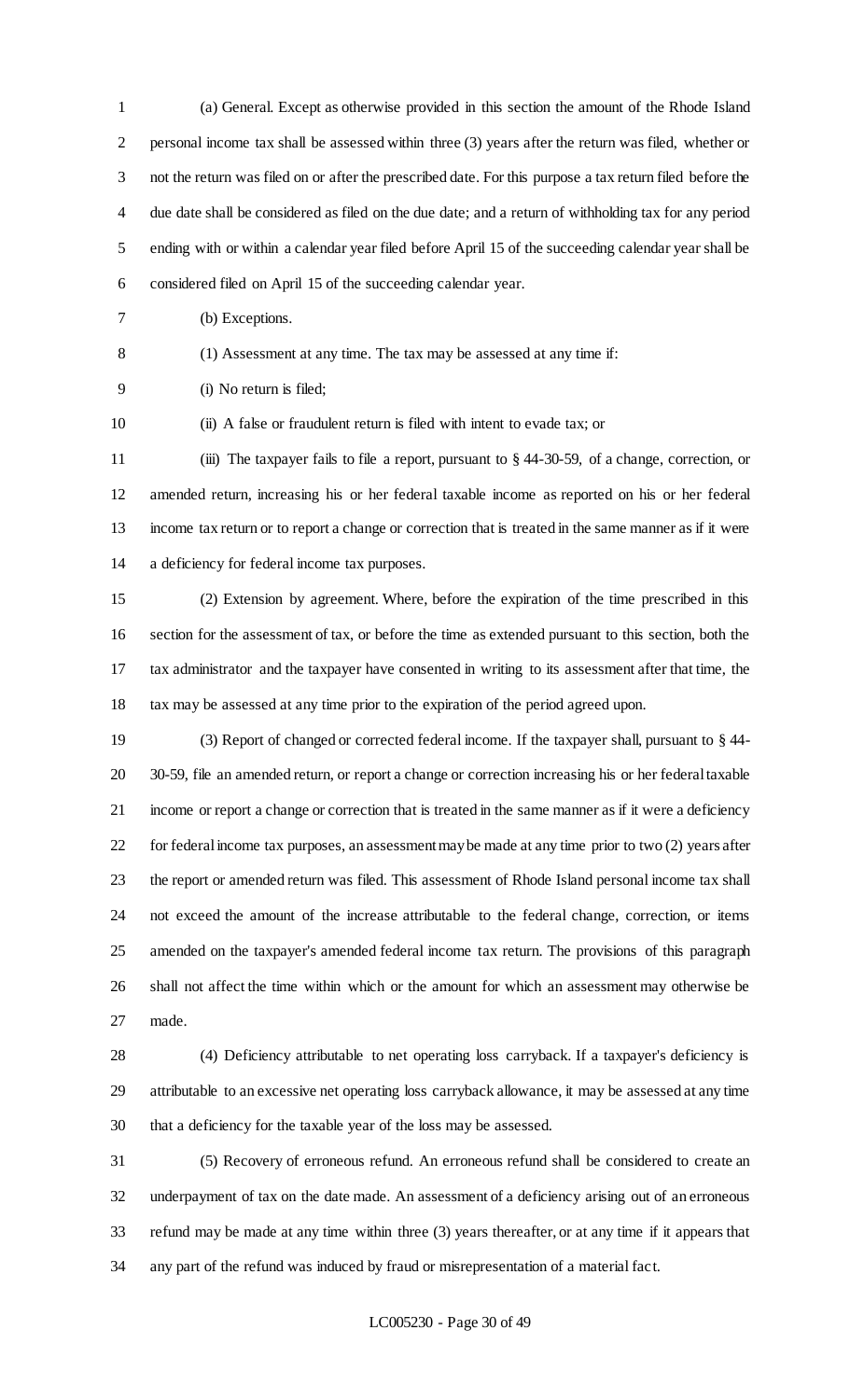(6) Armed forces relief. For purposes of this tax, the date appearing in 26 U.S.C. § 692(a) shall be January 1, 1971.

 (c) Omission of income on return. Notwithstanding the foregoing provisions of this section, the tax may be assessed at any time within six (6) years after the return was filed if an individual omits from his or her Rhode Island income an amount properly includible therein which is in excess of twenty-five percent (25%) of the amount of Rhode Island income stated in the return. For this purpose there shall not be taken into account any amount that is omitted in the return if the amount is disclosed in the return, or in a statement attached to the return, in a manner adequate to apprise the tax administrator of the nature and amount of the item.

 (d) Suspension of limitation. The running of the period of limitations on assessment or collection of tax or other amount (or of a transferee's liability) shall, after the mailing of a notice of deficiency, be suspended for the period during which the tax administrator is prohibited under § 44-30-81(c) from making the assessment or from collecting by levy, and for sixty (60) days thereafter.

 (e) Limitations exclusive. No period of limitations specified in any other law shall apply to the assessment or collection of Rhode Island personal income tax. Under no circumstances shall the tax administrator issue any notice of a deficiency determination for Rhode Island personal 18 income tax due or payable more than ten  $(10)$  years after the date upon which the a complete, 19 accurate, and proper return was filed or due to be filed, nor shall the tax administrator commence any collection action for any personal income tax due and payable unless the collection action is commenced within ten (10) years after a notice of deficiency determination became a final collectible assessment; provided however, that the tax administrator can renew a statutory lien that was initially filed within the ten-year (10) period for collection actions. Both of the aforementioned ten-year (10) periods are tolled for any period of time the taxpayer is in federal bankruptcy or state receivership proceedings. "Collection action" refers to any activity undertaken by the division of taxation to collect on any state tax liabilities that are final, due, and payable under Rhode Island law. "Collection action" may include, but is not limited to, any civil action involving a liability owed under chapter 30 of title 44. This section excludes any liabilities that are deemed trust funds as defined in § 44-30-76, as amended.

 (f) The ten-year (10) limitation shall not apply to the renewal or continuation of the state's attempt to collect a liability that became final, due, and payable within the ten-year (10) limitation periods set forth in this section.

 SECTION 13. Section 44-31-1 of the General Laws in Chapter 44-31 entitled "Investment Tax Credit" is hereby amended to read as follows: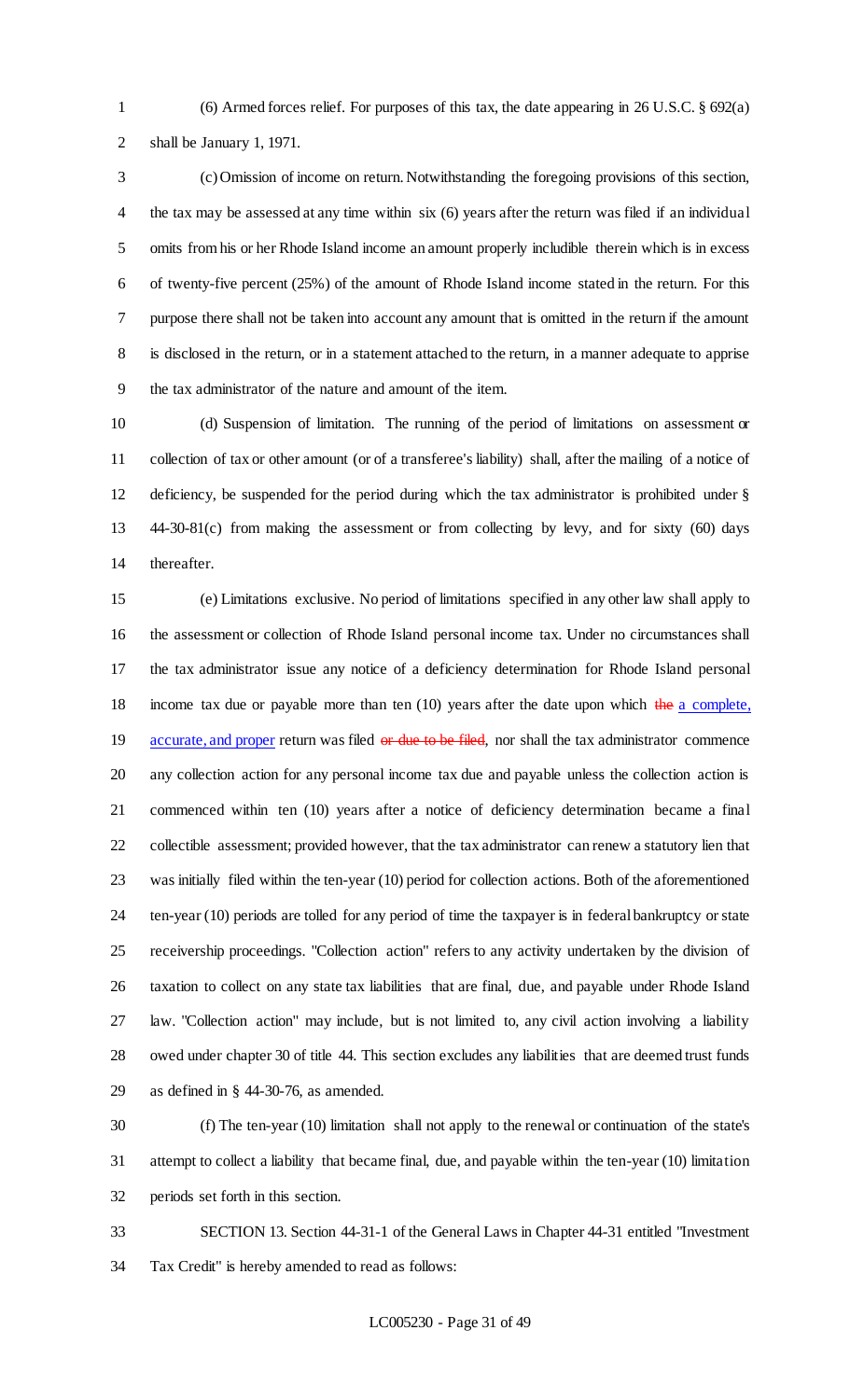### **44-31-1. Investment tax credit.**

 (a) A taxpayer shall be allowed a credit, to be computed as provided in this chapter, against 3 the tax imposed by chapters 11, 14, and 17, and 30 of this title. The amount of the credit shall be two percent (2%) of the cost or other basis for federal income tax purposes of tangible personal property and other tangible property, including buildings and structural components of buildings, described in subsection (b) of this section, acquired, constructed, reconstructed, or erected after December 31, 1973. Provided, that the amount of the credit shall be four percent (4%) of the: (i) cost or other basis for federal income tax purposes of tangible personal property and other tangible property, including buildings and structural components of buildings, described in subdivision (b)(1) of this section, acquired, constructed, reconstructed or erected after December 31, 1993; and (ii) qualified amounts for leased assets of tangible personal property and other tangible property described in subdivision (b)(1) of this section, acquired, constructed, reconstructed, or erected after January 1, 1998, and the amount of the credit shall be ten percent (10%) of the cost or other basis for federal income tax purposes, and the qualified amounts for leased assets, of tangible personal property and other tangible property described in subdivision (b)(3) of this section, acquired, constructed, reconstructed, or erected after January 1, 1998, and with respect to buildings and structural components which are acquired, constructed, reconstructed or erected after July 1, 2001, as described in subdivision (b)(3) of this section.

 (b)(1) A credit shall be allowed under this section with respect to tangible personal property and other tangible property, including buildings and structural components of buildings, which are depreciable pursuant to 26 U.S.C. § 167, have a useful life of four (4) years or more, are acquired by purchase as defined in 26 U.S.C. § 179(d) or are acquired by lease as prescribed in paragraph (3)(iv) of this subsection, have a situs in this state and are principally used by the taxpayer in the production of goods by manufacturing, process, or assembling. The credit shall be allowable in the year the property is first placed in service by the taxpayer, which is the year in which, under the taxpayer's depreciation practice, the period for depreciation with respect to the property begins, or the year in which the property is placed in a condition or state of readiness and availability for a specifically assigned function, whichever is earlier. For purposes of this paragraph, "manufacturing" means the process of working raw materials into wares suitable for use or which gives new shapes, new quality or new combinations to matter that already has gone through some artificial process by the use of machinery, tools, appliances, and other similar equipment. Property used in the production of goods includes machinery, equipment, or other tangible property which is principally used in the repair and service of other machinery, equipment, or other tangible property used principally in the production of goods and includes all facilities used in the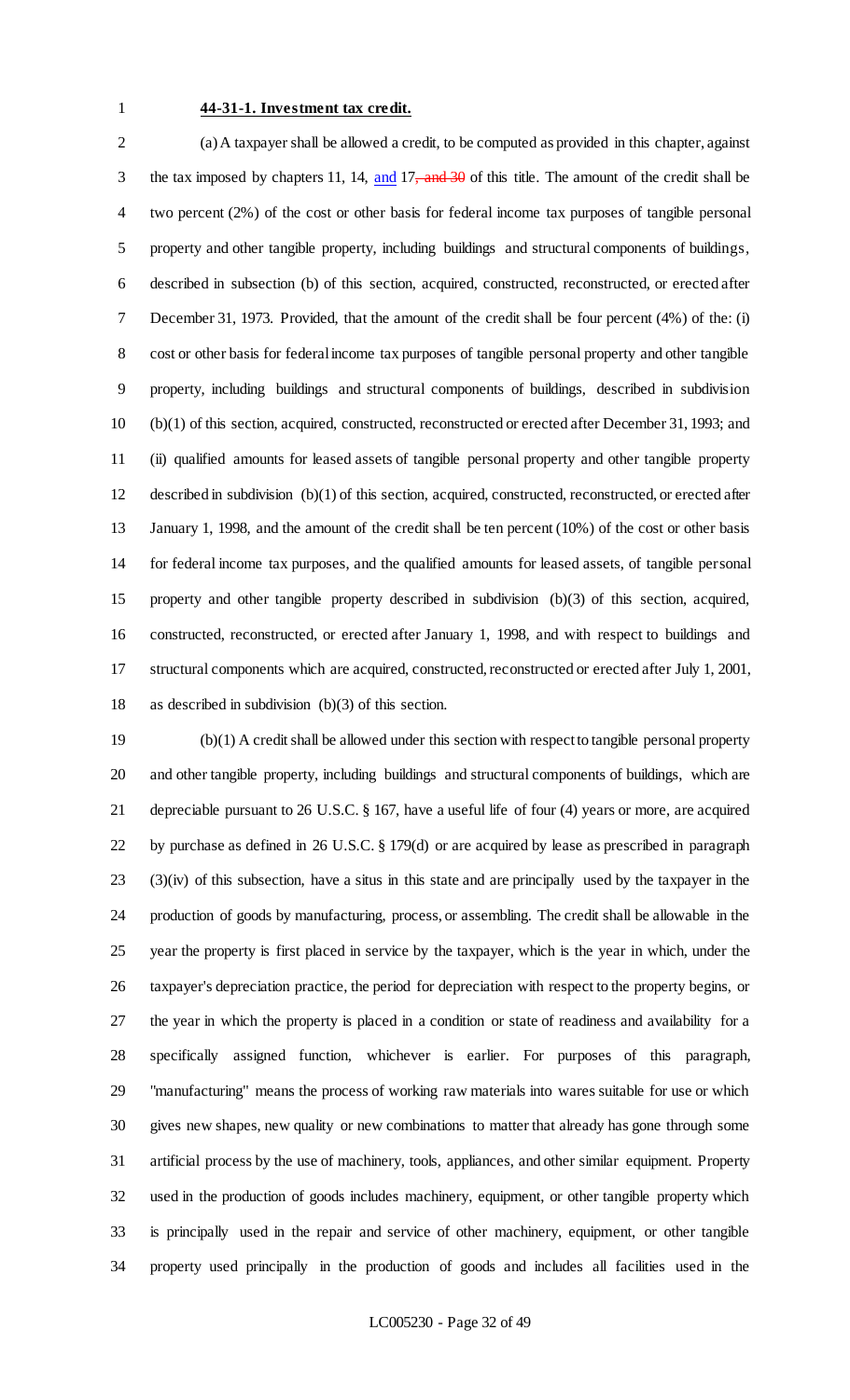production operation, including storage of material to be used in production and of the products that are produced.

 (2) Within the meaning of subdivision (1) of this subsection, the term "manufacturing" means the activities of a "manufacturer" as defined in § 44-3-3(20)(iii) and (iv).

 (3)(i) A credit shall be allowed under this section with respect to tangible personal property and other tangible property, (excluding motor vehicles, furniture, buildings and structural components of buildings, except as provided in this section), which are depreciable pursuant to 26 U.S.C. § 167, have a useful life of four (4) years or more, are acquired by purchase as defined in 26 U.S.C. § 179(d) or acquired by lease as prescribed in paragraph (iv) of this subdivision, have a situs in this state and to the extent the property is used by a qualified taxpayer, as that term is defined in paragraph (v) of this subdivision, in any of the businesses described in major groups 20 through 39, 50 and 51, 60 through 67, 73, 76, 80 through 82, 87 and 89 in the standard industrial classification manual prepared by the technical committee on industrial classification, office of the statistical standards, executive office of the president, United States Bureau of the Budget, as revised from time to time ("SIC Code") and/or any of the businesses described in the three (3) digit SIC Code 781.

 (ii) A credit shall be allowed under this section with respect to buildings and structural components that are acquired, constructed, reconstructed, or erected after July 1, 2001, which are depreciable pursuant to 26 U.S.C. § 167, have a useful life of four (4) years or more, are acquired by purchase as defined in 26 U.S.C. § 179(d) or acquired by lease for a term of twenty (20) years or more, excluding renewal periods, have a situs in this state and to the extent the property is used by a high performance manufacturer. The term "high performance manufacturer" means a taxpayer: (A) engaged in any of the businesses described in the major groups 28, 30, 34, to 36, and 38 of the SIC Codes, (B) that pays its full-time equivalent employees a median annual wage above the average annual wage paid by all taxpayers in the state which share the same two-digit SIC Code, unless the high performance manufacturer is the only high performance manufacturer in the state conducting business in that two-digit SIC Code, in which case this requirement shall not apply, and (C)(I) whose expenses for training or retraining its employees exceeds two percent (2%) of its total payroll costs, or (II) that pays its full-time equivalent employees a median annual wage equal to or greater than one hundred twenty-five percent (125%) of the average annual wage paid in this state by employers to employees, or (III) that pays its full-time equivalent employees classified as production workers by the Rhode Island department of labor and training an average annual wage above the average annual wage paid to the production workers of all taxpayers in the state which share the same two-digit SIC Code.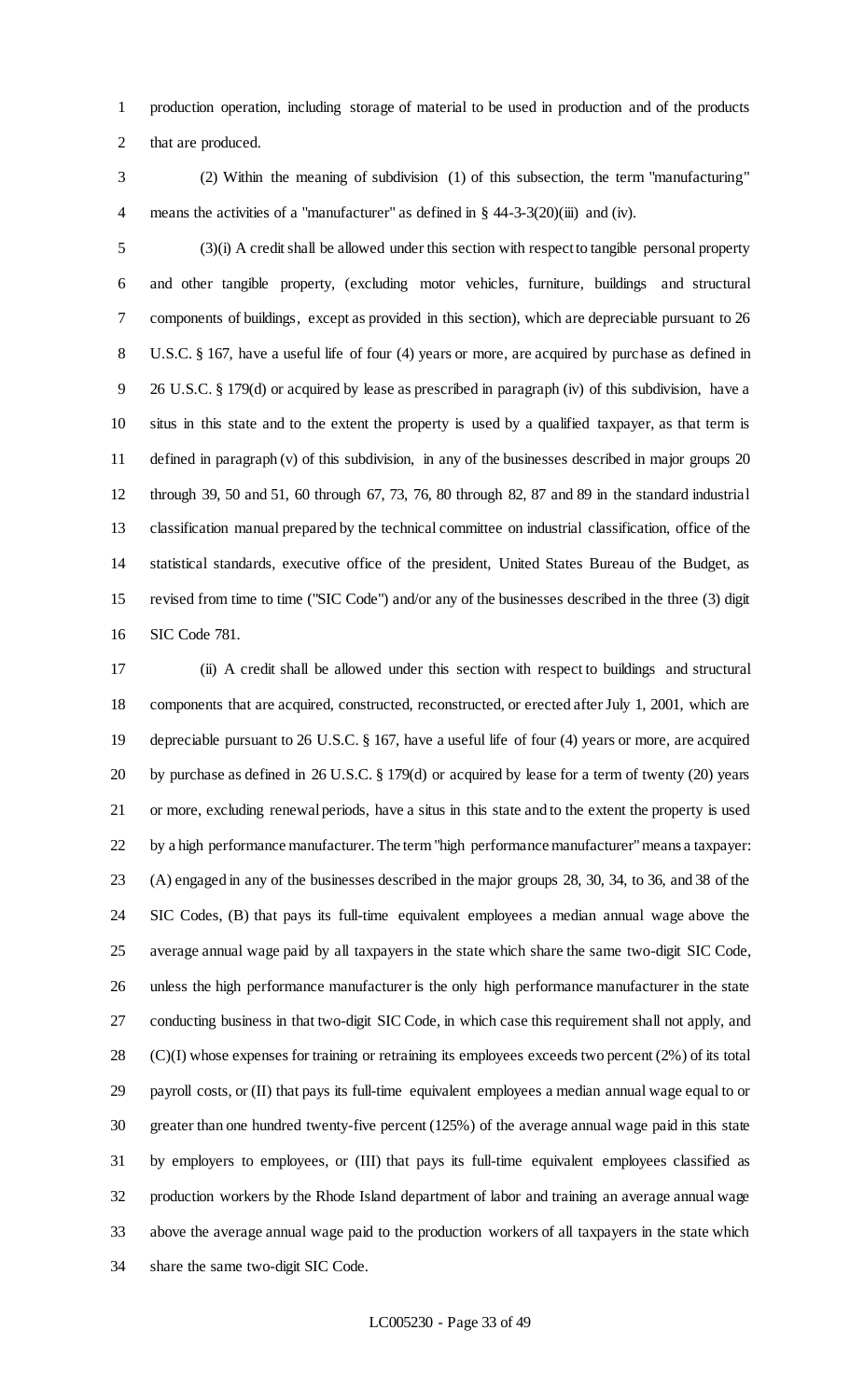(iii) To the extent allowable, the credit allowed under this section is allowed for computers, software and telecommunications hardware used by a taxpayer even if the property has a useful life of less than four (4) years;

 (iv) The credit for property acquired by lease is based on the fair market value of the property at the inception of the lease times the portion of the depreciable life of the property represented by the term of the lease, excluding renewal options. The credit described in this subdivision for high performance manufacturers that lease buildings and their structural components for a term of twenty (20) years or more, excluding renewal periods, shall be calculated in the same manner as for property acquired by purchase; and

 (v) For purposes of this subsection, a "qualified taxpayer" means a taxpayer in any of the businesses described in major groups 20 through 39, 50 and 51, 60 through 67, 73, 76, 80 through 82, 87 and 89 of the SIC Code, and/or any of the businesses described in the three (3) digit SIC Code 781, and which meet the following criteria:

 (A) The median annual wage paid to a qualified taxpayer's full-time equivalent employees must be above the average annual wage paid by all taxpayers in the state which share the same two- digit SIC Code, unless that qualified taxpayer is the only qualified taxpayer in the state conducting business in that two-digit SIC Code, in which case this requirement does not apply; and

 (B) With respect to major groups 50 and 51, 60 through 67, 73, 76, 80 through 82, 87 and 89 and/or the three (3) digit SIC Code 781(except for those qualified taxpayers whose businesses are described in any of the four (4) digit SIC Codes 7371, 7372 and 7373) only:

 (I) More than one-half (½) of its gross revenues are a result of sales to customers outside of the state; or

 (II) More than one-half (½) of its gross revenues are a result of sales to the federal government; or

25 (III) More than one-half  $(\frac{1}{2})$  of its gross revenues are a result of a combination of sales described in items (I) and (II) of this subparagraph.

 (4) For purposes of this section, "sales to customers outside the state" means sales to individuals, businesses and other entities, as well as divisions and/or branches of businesses and 29 other entities, residing or located outside of the state. The requirement of subparagraph  $(v)(A)$  of this subdivision does not apply to any qualified taxpayer: (i) whose expenses for training or retraining its employees exceeds two percent (2%) of these qualified taxpayer's total payroll costs; or (ii) whose median annual wage paid to its full-time equivalent employees is equal to or greater than one hundred twenty-five percent (125%) of the average annual wage paid in this state by employers to employees; or (iii), with respect to major groups 20 through 39 only, the average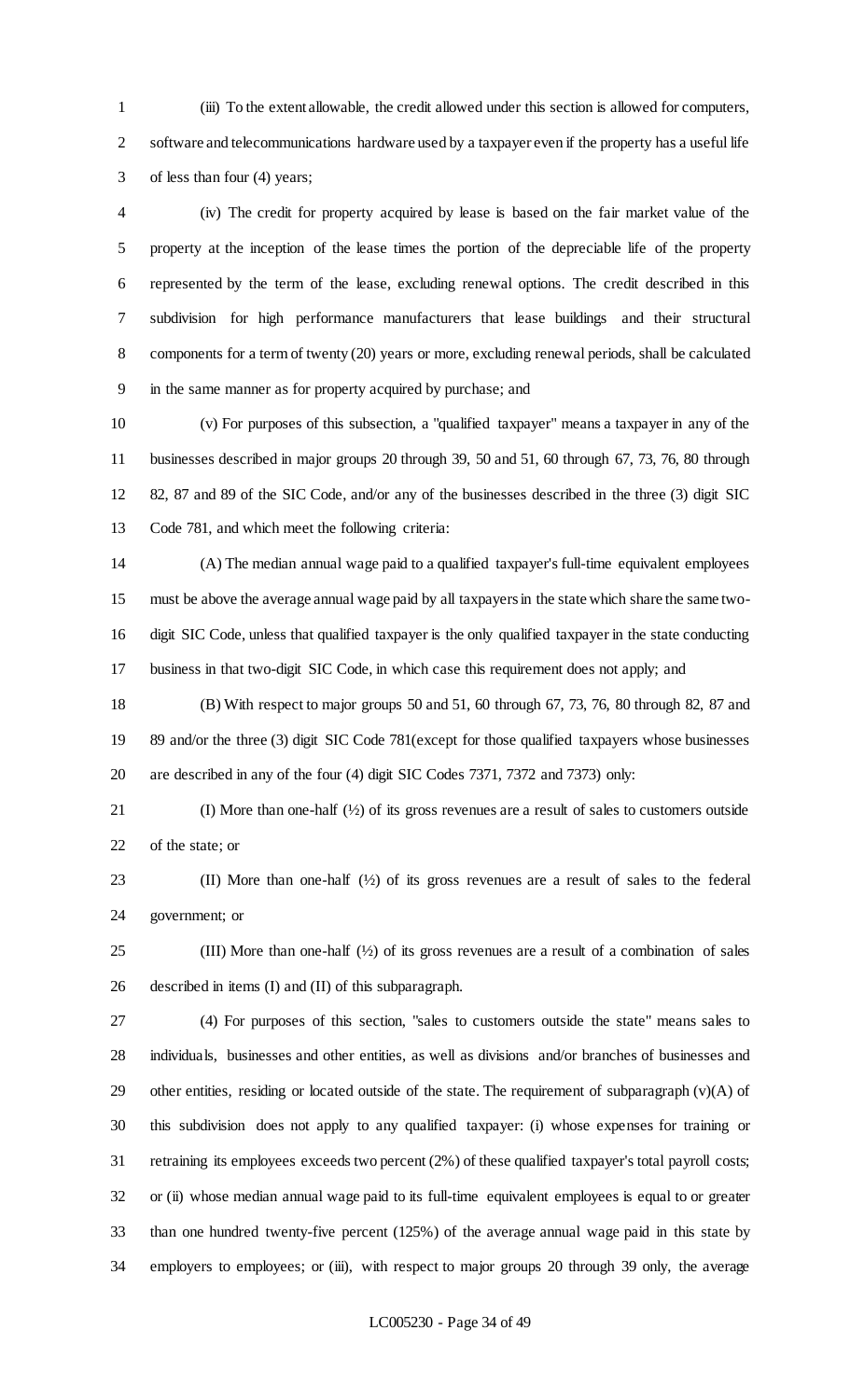annual wage paid to these qualified taxpayer's full-time equivalent employees, classified as production workers by the Rhode Island department of labor and training, is above the average annual wage paid to the production workers of all these taxpayers in the state which share the same two-digit SIC Code. At the election of a taxpayer, which is made at any time and in any manner that may be determined by the tax administrator, the taxpayer's ability in a particular fiscal year to qualify as a qualified taxpayer may be based on the expenses and gross receipts of the taxpayer for either the prior fiscal year or the immediately proceeding fiscal year rather than on the expenses and gross receipts for that fiscal year. For purposes of this chapter, the director of the Rhode Island human resource investment council shall certify as to legitimate training and retraining expenses in accordance with the guidelines established in chapter 64.6 of title 42, and any rules and regulations promulgated under this chapter. For purposes of this subsection, a "full-time equivalent employee" means an employee who works a minimum of thirty (30) hours per week within the state or two (2) part-time employees who together work a minimum of thirty (30) hours per week within the state. For purposes of this subsection, the director of the Rhode Island department of labor and training, upon receipt of an application from a qualified taxpayer, shall certify whether this 16 qualified taxpayer meets the requirement in subparagraph  $(v)(A)$  of this subdivision or is exempt from this requirement because the median annual wage it pays its full-time equivalent employees is equal to or greater than one hundred twenty-five (125%) percent of the average annual wage paid in this state by employers to employees or, with respect to major groups 20 through 39 only, the average annual wage paid to this qualified taxpayer's full-time equivalent employees, classified as production workers by the Rhode Island department of labor and training, is above the average annual wage paid to the production workers of all these taxpayers in the state which share the same two-digit SIC Code. The director of the Rhode Island department of labor and training shall promulgate rules and regulations as required for the implementation of this requirement.

 (5) To the extent otherwise allowable, the credit provided by paragraphs (3)(i) and (ii) of this subsection are also allowed for the property having a situs in Rhode Island and used, however acquired, by a property and casualty insurance company.

 (c) Subject to the provisions of subdivision (b)(3) of this section, a taxpayer is not allowed a credit under subsection (a) of this section with respect to tangible personal property and other tangible property, including buildings and structural components of buildings, which it leases to any other person or corporation and is not allowed a credit under subsection (a) of this section with respect to buildings and structural components of buildings it leases from any other person or corporation. For the purposes of the preceding sentence, any contract or agreement to lease or rent or for a license to use the property is considered a lease, unless a contract or agreement is treated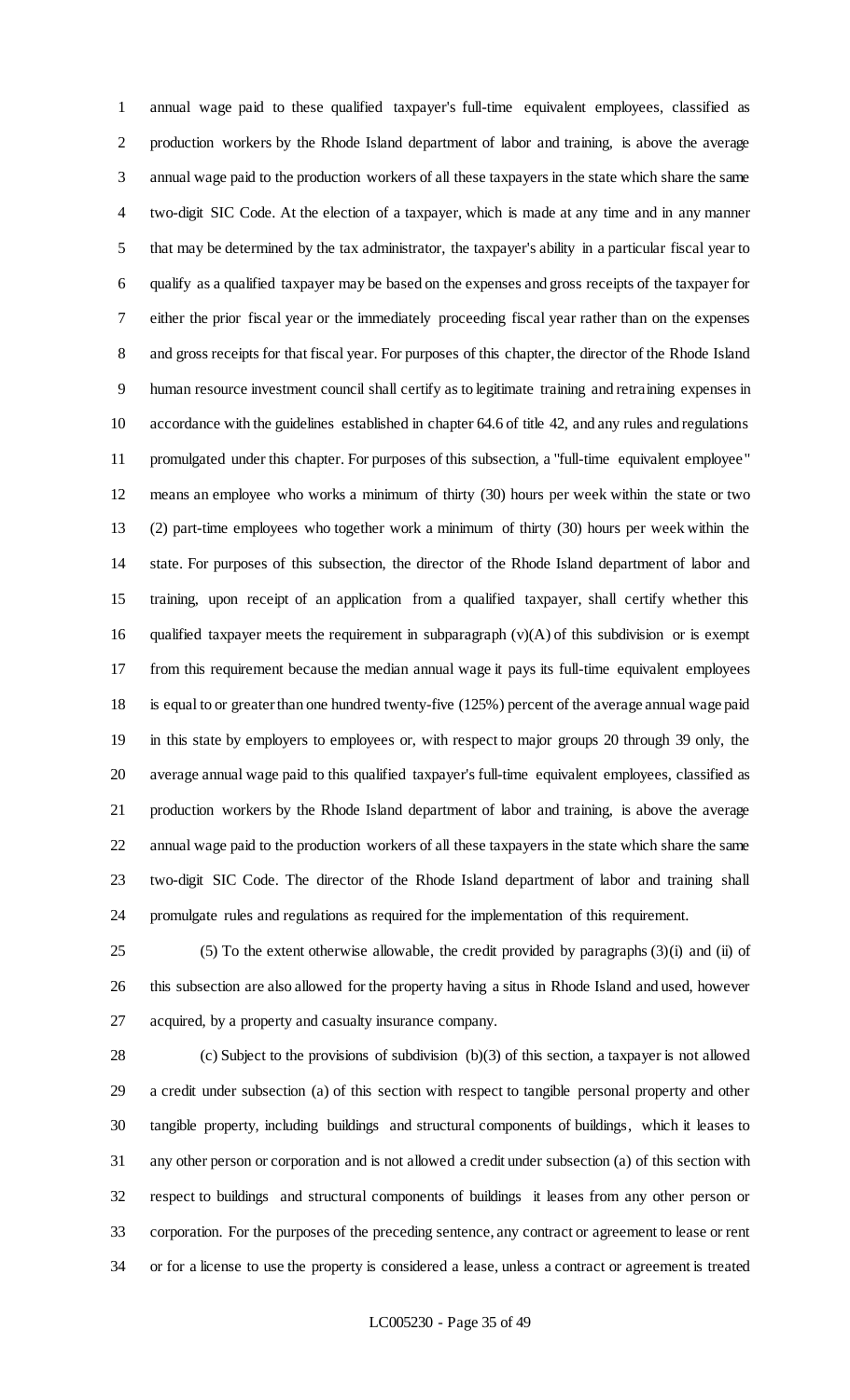for federal income tax purposes as an installment purchase rather than a lease.

 (d) The credit allowed under this section for any taxable year does not reduce the tax due for the year by more than fifty percent (50%) of the tax liability that would be payable, and further 4 in the case of corporations, to less than the minimum tax as prescribed in § 44-11-2(e); provided, 5 that in the case of the credit allowed to high performance manufacturers under subdivision (b)(3) of this section, the fifty percent (50%) limitation shall not apply. If the amount of credit allowable under this section for any taxable year is less than the amount of credit available to the taxpayer, any amount of credit not deductible in the taxable year may be carried over to the following year or years (not to exceed seven (7) years) and may be deducted from the taxpayer's tax for the year or years.

 (e) At the option of the taxpayer, air or water pollution control facilities which qualify for elective amortization deduction may be treated as property principally used by the taxpayer in the production of goods by manufacturing, processing, or assembling; provided, that if the property qualifies under subsection (b) of this section, in which event, an amortization deduction is not allowed.

 (f) With respect to property which is disposed of or ceases to be in qualified use prior to the end of the taxable year in which the credit is to be taken, the amount of the credit shall be that portion of the credit provided for in subsection (a) of this section, which represents the ratio which the months of qualified use bear to the months of useful life. If property on which credit has been taken is disposed of or ceases to be in qualified use prior to the end of its useful life, the difference between the credit taken and the credit allowed for actual use must be added back in the year of disposition. If this property is disposed of or ceases to be in qualified use after it has been in qualified use for more than twelve (12) consecutive years, it is not necessary to add back the credit as provided in this subsection. A credit allowed to a qualified taxpayer is not recaptured merely because the taxpayer subsequently fails to retain the classification as a qualified taxpayer. The amount of credit allowed for actual use shall be determined by multiplying the original credit by the ratio, which the months of qualified use bear to the months of useful life. For purposes of this subsection, "useful life of property" is the same as the taxpayer (or in the case of property acquired by lease, the owner of the property) uses for depreciation purposes when computing his or her federal income tax liability. Comparable rules are used in the case of property acquired by lease to determine the amount of credit, if any, that will be recaptured if the lease terminates prematurely or if the property covered by the lease otherwise fails to be in qualified use.

 (g) The credit allowed under this section is only allowed against the tax of that corporation included in a consolidated return that qualifies for the credit and not against the tax of other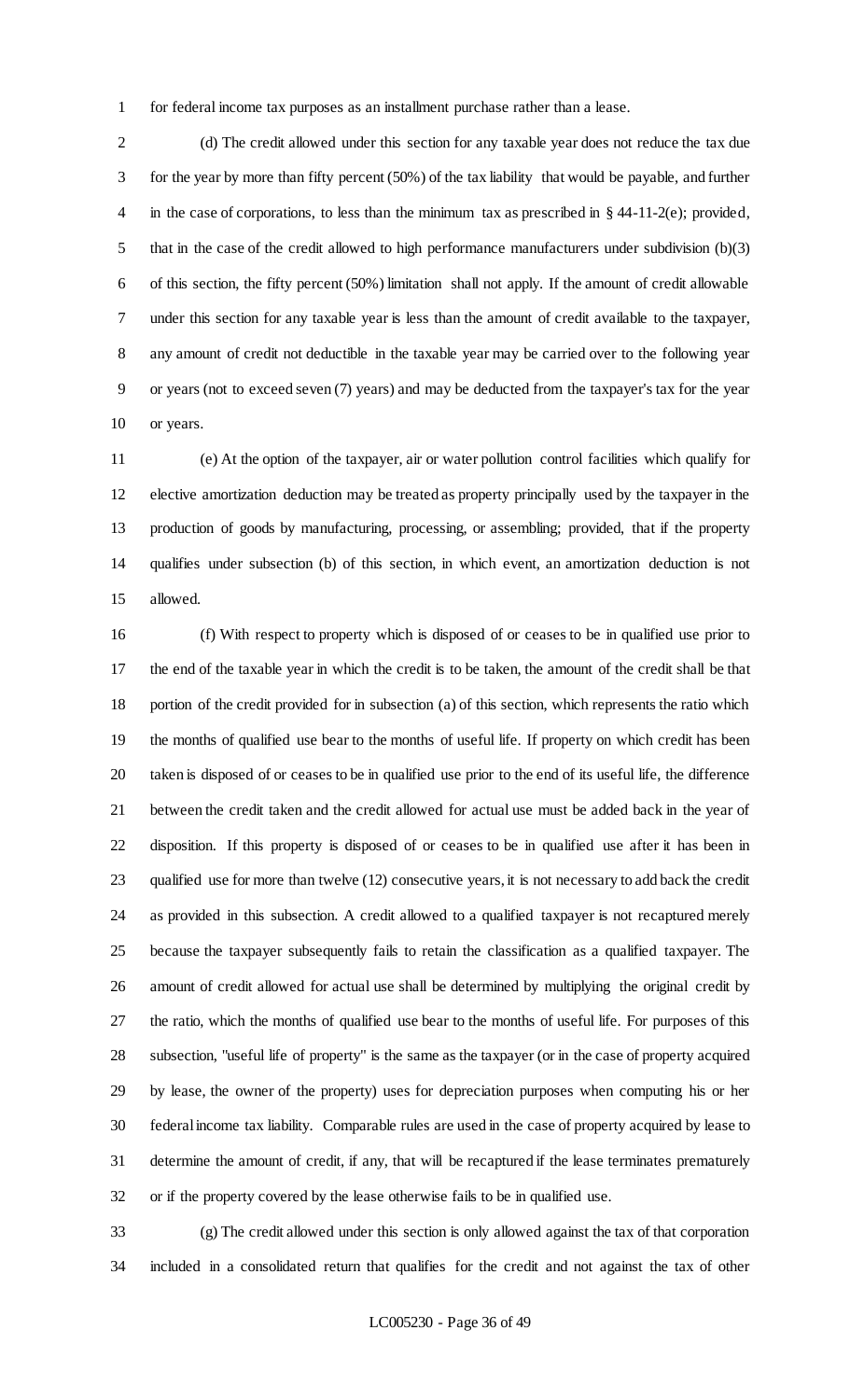corporations that may join in the filing of a consolidated tax return.

 SECTION 14. Sections 44-32-2 and 44-32-3 of the General Laws in Chapter 44-32 entitled "Elective Deduction for Research and Development Facilities" are hereby amended to read as follows:

# **44-32-2. Credit for research and development property acquired, constructed, or reconstructed or erected after July 1, 1994.**

7 (a) A taxpayer shall be allowed a credit against the tax imposed by chapters , or  $17$ , or 8 30 of this title. The amount of the credit shall be ten percent (10%) of the cost or other basis for federal income tax purposes of tangible personal property, and other tangible property, including buildings and structural components of buildings, described in subsection (b) of this section; acquired, constructed or reconstructed, or erected after July 1, 1994.

 (b) A credit shall be allowed under this section with respect to tangible personal property and other tangible property, including buildings and structural components of buildings which are: depreciable pursuant to 26 U.S.C. § 167 or recovery property with respect to which a deduction is allowable under 26 U.S.C. § 168, have a useful life of three (3) years or more, are acquired by purchase as defined in 26 U.S.C. § 179(d), have a situs in this state and are used principally for purposes of research and development in the experimental or laboratory sense which shall also include property used by property and casualty insurance companies for research and development into methods and ways of preventing or reducing losses from fire and other perils. The credit shall be allowable in the year the property is first placed in service by the taxpayer, which is the year in which, under the taxpayer's depreciation practice, the period for depreciation with respect to the property begins, or the year in which the property is placed in a condition or state of readiness and availability for a specifically assigned function, whichever is earlier. These purposes shall not be deemed to include the ordinary testing or inspection of materials or products for quality control, efficiency surveys, management studies, consumer surveys, advertising, promotions, or research in connection with literary, historical or similar projects.

 (c) A taxpayer shall not be allowed a credit under this section with respect to any property described in subsections (a) and (b) of this section, if a deduction is taken for the property under § 44-32-1.

 (d) A taxpayer shall not be allowed a credit under this section with respect to tangible personal property and other tangible property, including buildings and structural components of buildings, which it leases to any other person or corporation. For purposes of the preceding sentence, any contract or agreement to lease or rent or for a license to use the property is considered a lease.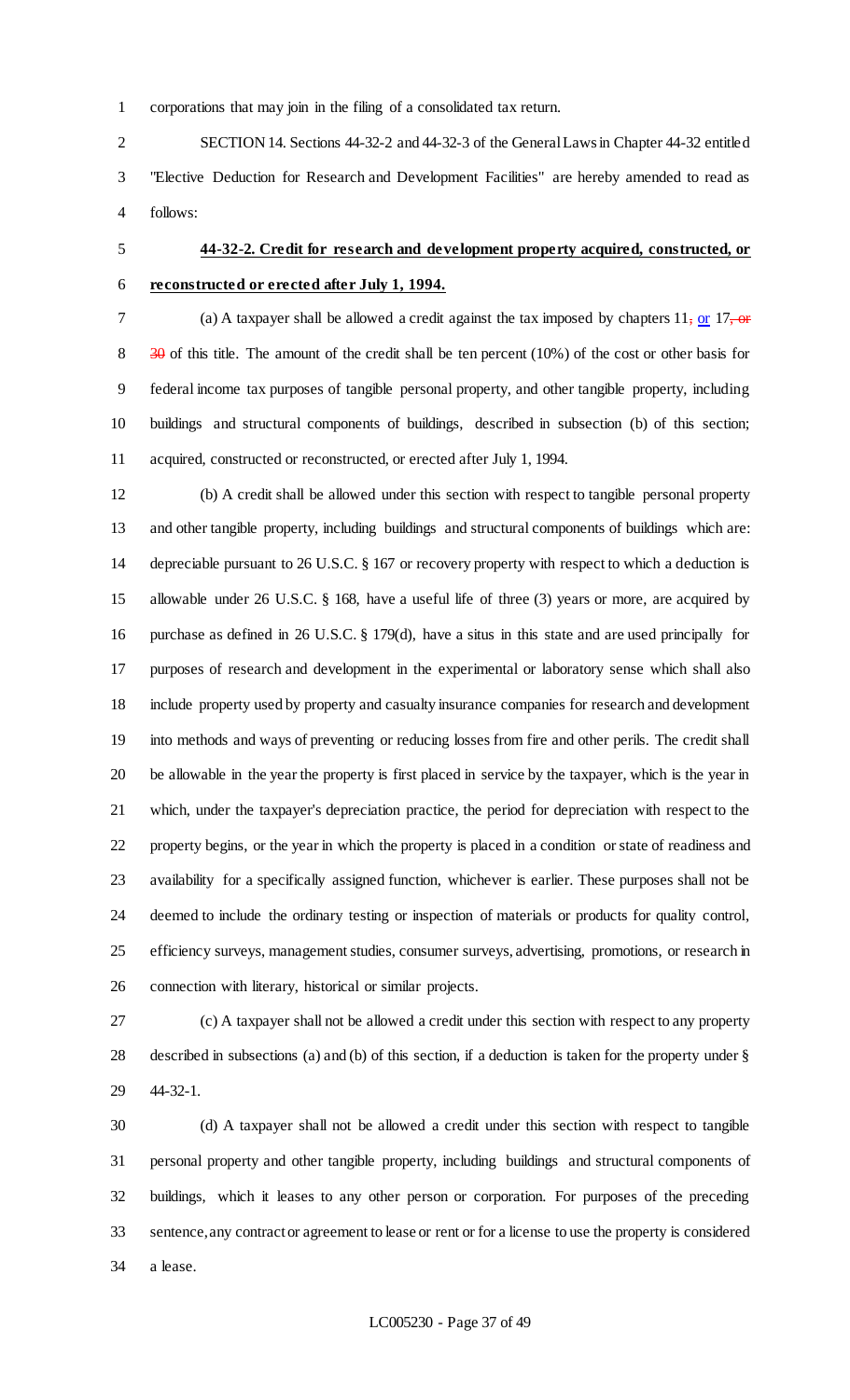(e) The credit allowed under this section for any taxable year does not reduce the tax due for that year, in the case of corporations, to less than the minimum fixed by § 44-11-2(e). If the amount of credit allowable under this section for any taxable year is less than the amount of credit available to the taxpayer, any amount of credit not credited in that taxable year may be carried over to the following year or years, up to a maximum of seven (7) years, and may be credited against the taxpayer's tax for the following year or years. For purposes of chapter 30 of this title, if the credit allowed under this section for any taxable year exceeds the taxpayer's tax for that year, the 8 amount of credit not credited in that taxable year may be carried over to the following year or years, up to a maximum of seven (7) years, and may be credited against the taxpayer's tax for the following 10 year or years.

 (f)(1) With respect to property which is depreciable pursuant to 26 U.S.C. § 167 and which is disposed of or ceases to be in qualified use prior to the end of the taxable year in which the credit is to be taken, the amount of the credit is that portion of the credit provided for in this section which represents the ratio which the months of qualified use bear to the months of useful life. If property on which credit has been taken is disposed of or ceases to be in qualified use prior to the end of its useful life, the difference between the credit taken and the credit allowed for actual use must be added back in the year of disposition. If the property is disposed of or ceases to be in qualified use after it has been in qualified use for more than twelve (12) consecutive years, it is not necessary to add back the credit as provided in this subdivision. The amount of credit allowed for actual use is determined by multiplying the original credit by the ratio which the months of qualified use bear to the months of useful life. For purposes of this subdivision, "useful life of property" is the same as the taxpayer uses for depreciation purposes when computing his federal income tax liability.

 (2) Except with respect to that property to which subdivision (3) of this subsection applies, with respect to three (3) year property, as defined in 26 U.S.C. § 168(c), which is disposed of or ceases to be in qualified use prior to the end of the taxable year in which the credit is to be taken, the amount of the credit shall be that portion of the credit provided for in this section which represents the ratio which the months of qualified use bear to thirty-six (36). If property on which credit has been taken is disposed of or ceases to be in qualified use prior to the end of thirty-six (36) months, the difference between the credit taken and the credit allowed for actual use must be added back in the year of disposition. The amount of credit allowed for actual use is determined by multiplying the original credit by the ratio that the months of qualified use bear to thirty-six (36).

 (3) With respect to any recovery property to which 26 U.S.C. § 168 applies, which is a building or a structural component of a building and which is disposed of or ceases to be in qualified use prior to the end of the taxable year in which the credit is to be taken, the amount of the credit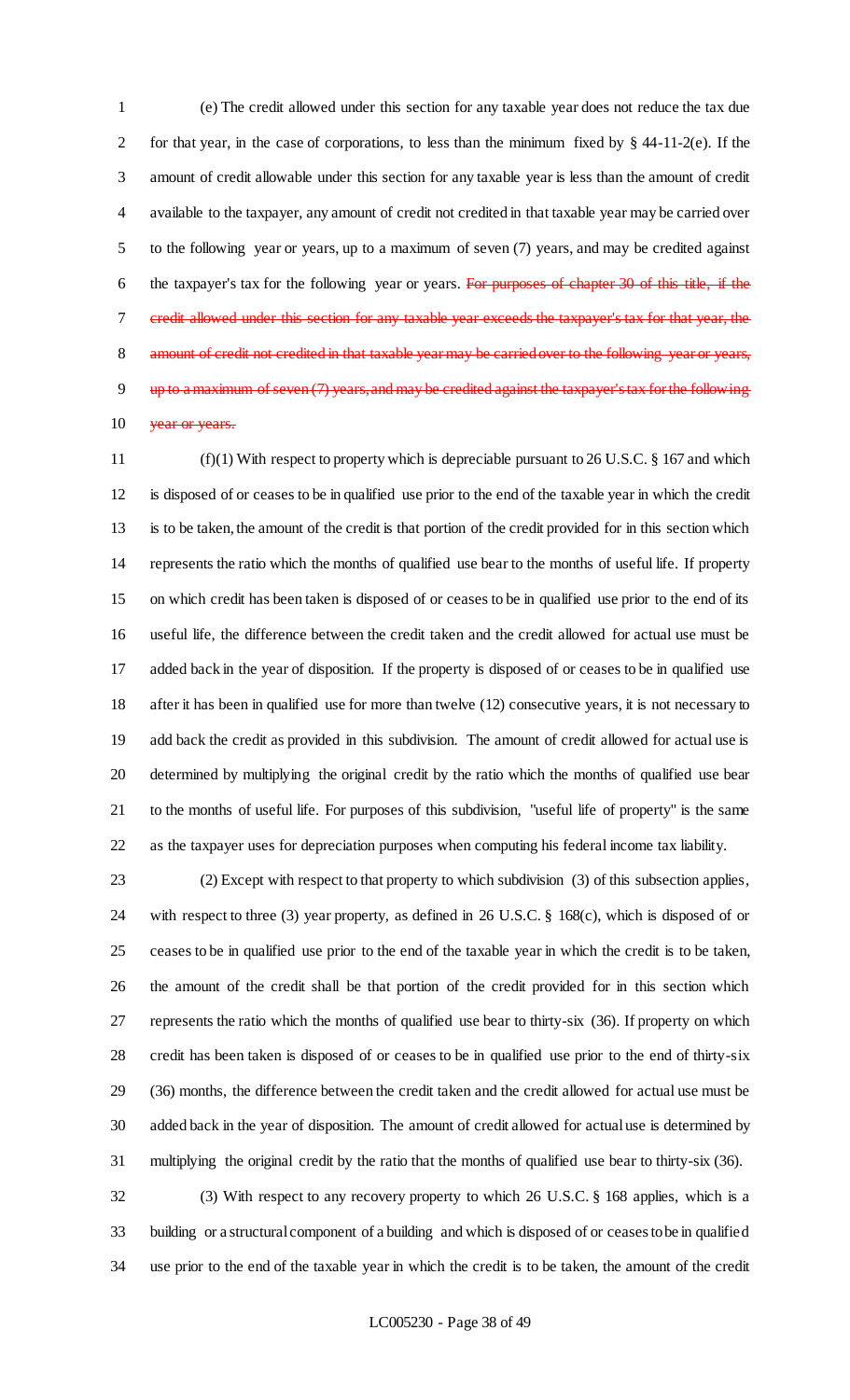is that portion of the credit provided for in this section which represents the ratio which the months of qualified use bear to the total number of months over which the taxpayer chooses to deduct the property under 26 U.S.C. § 168. If property on which credit has been taken is disposed of or ceases to be in qualified use prior to the end of the period over which the taxpayer chooses to deduct the property under 26 U.S.C. § 168, the difference between the credit taken and the credit allowed for actual use must be added back in the year of disposition. If the property is disposed of or ceases to be in qualified use after it has been in qualified use for more than twelve (12) consecutive years, it is not necessary to add back the credit as provided in this subdivision. The amount of credit allowed for actual use is determined by multiplying the original credit by the ratio that the months of qualified use bear to the total number of months over which the taxpayer chooses to deduct the property under 26 U.S.C. § 168.

 (g) No deduction for research and development facilities under § 44-32-1 shall be allowed for research and development property for which the credit is allowed under this section.

 (h) No investment tax credit under § 44-31-1 shall be allowed for research and development property for which the credit is allowed under this section.

 (i) The investment tax credit allowed by § 44-31-1 shall be taken into account before the credit allowed under this section.

 (j) The credit allowed under this section only allowed against the tax of that corporation included in a consolidated return that qualifies for the credit and not against the tax of other corporations that may join in the filing of a consolidated return.

 (k) In the event that the taxpayer is a partnership, joint venture or small business corporation, the credit shall be divided in the same manner as income.

# **44-32-3. Credit for qualified research expenses.**

24 (a) A taxpayer shall be allowed a credit against the tax imposed by chapters , or  $17 \text{ or } 30$  of this title. The amount of the credit shall be five percent (5%)(and in the case of amounts paid or accrued after January 1, 1998, twenty-two and one-half percent (22.5%) for the first twenty-five thousand dollars (\$25,000) worth of credit and sixteen and nine-tenths percent (16.9%) for the amount of credit above twenty-five thousand dollars (\$25,000)) of the excess, if any, of:

(1) The qualified research expenses for the taxable year, over

(2) The base period research expenses.

 (b)(1) "Qualified research expenses" and "base period research expenses" have the same meaning as defined in 26 U.S.C. § 41; provided, that the expenses have been incurred in this state after July 1, 1994.

(2) Notwithstanding the provisions of subdivision (1) of this subsection, "qualified research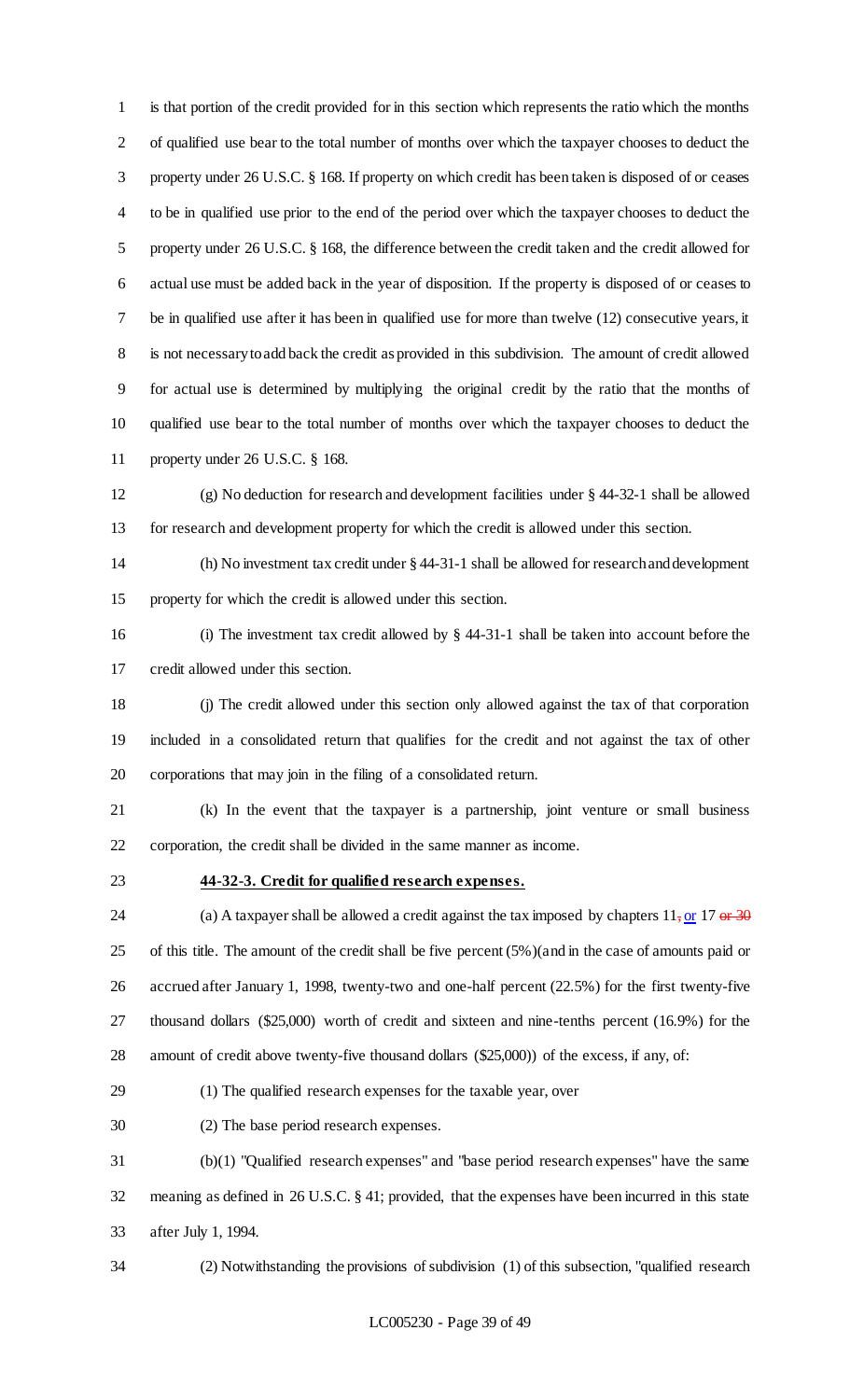expenses" also includes amounts expended for research by property and casualty insurance companies into methods and ways of preventing or reducing losses from fire and other perils.

 (c) The credit allowed under this section for any taxable year shall not reduce the tax due for that year by more than fifty percent (50%) of the tax liability that would be payable, and in the case of corporations, to less than the minimum fixed by § 44-11-2(e). If the amount of credit allowable under this section for any taxable year is less than the amount of credit available to the taxpayer any amount of credit not credited in that taxable year may be carried over to the following year or years, up to a maximum of seven (7) years, and may be credited against the taxpayer's tax 9 for that year or years. For purposes of chapter 30 of this title, if the credit allowed under this section for any taxable year exceeds the taxpayer's tax for that year, the amount of credit not credited in 11 that taxable year may be carried over to the following year or years, up to a maximum of seven (7) 12 years, and may be credited against the taxpayer's tax for that year or years. For purposes of determining the order in which carry-overs are taken into consideration, the credit allowed by § 44- 32-2 is taken into account before the credit allowed under this section.

 (d) The investment tax credit allowed by § 44-31-1 shall be taken into account before the credit allowed under this section.

 (e) The credit allowed under this section shall only be allowed against the tax of that corporation included in a consolidated return that qualifies for the credit and not against the tax of other corporations that may join in the filing of a consolidated return.

 (f) In the event the taxpayer is a partnership, joint venture or small business corporation, the credit is divided in the same manner as income.

 SECTION 15. Section 44-39.1-2 of the General Laws in Chapter 44-39.1 entitled "Employment Tax Credit" is hereby amended to read as follows:

**44-39.1-2. Credit provisions.**

 (a) The credit is not refundable but may be applied against the tax liability imposed against 26 a taxpayer pursuant to chapters 11, 13, 14, 15, and 17 and 30 of this title.

 (b) The credit allowed under this chapter for any taxable year shall not reduce the tax due for that year to less than one hundred dollars (\$100). Any amount of credit not deductible in that taxable year may not be carried over to the following year. This credit may not be applied against the tax until all other credits available to this taxpayer for that taxable year have been applied.

 (c) In the event that the employer is a partnership, joint venture, or small business corporation, the credit shall be divided in the manner as income.

 (d) In the event that the taxpayer is liable for taxes imposed under both chapters 14 and 15 of this title, the taxpayer must elect the tax against which it wishes to claim credit. This election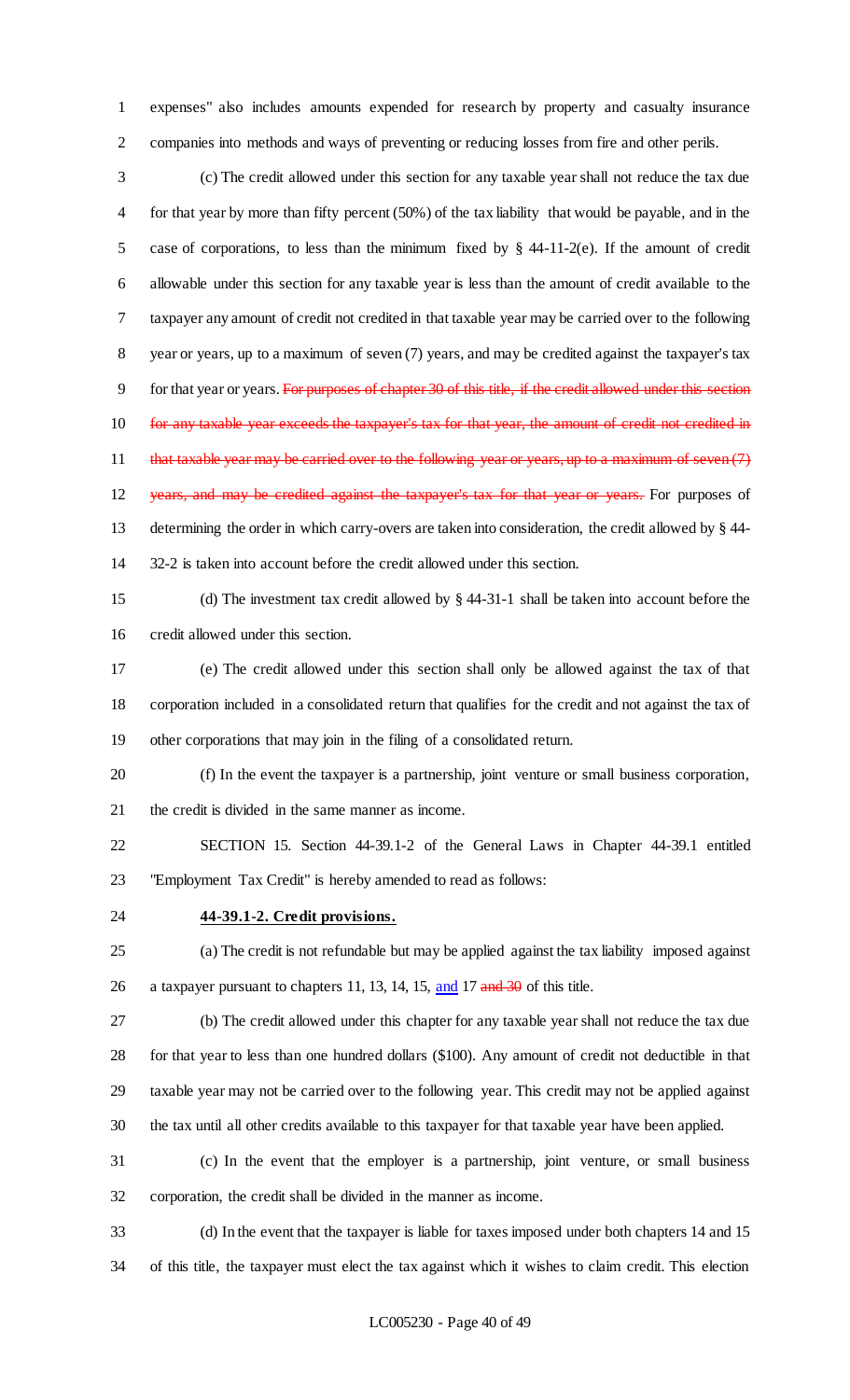shall be made as part of the taxpayer's filings in accordance with §§ 44-14-6 and 44-15-5. The taxpayer may not divide the credit for any year between the two (2) tax liabilities for which it is liable.

 SECTION 16. Sections 44-46-1 and 44-46-3 of the General Laws in Chapter 44-46 entitled "Adult Education Tax Credit" are hereby amended to read as follows:

### **44-46-1. Adult education tax credit.**

 A taxpayer who is an employer shall be allowed a credit, to be computed as provided in 8 this chapter, against the tax imposed by chapters 11, 13, 14, 15, and 17 and 30 of this title. The amount of the credit shall be fifty percent (50%) of the costs incurred solely and directly for non-worksite or worksite-based adult education programs as defined in § 44-46-2.

**44-46-3. Credits.**

 An employer shall be allowed a credit as provided in § 44-46-1 up to a maximum credit of three hundred dollars (\$300) against taxes otherwise due under provisions of chapters 11, 13, 14, 14 15, and 17 and 30 of this title per paid employee. The employee must remain in the employ of the business for a minimum period of thirteen (13) consecutive weeks, and a minimum of four hundred and fifty-five (455) hours of paid employment before the employer can become eligible for the income credit. The credit shall not reduce the tax under chapter 11 of this title to less than one hundred dollars (\$100). The credit is not refundable. Any amount of credit not deductible in that taxable year may not be carried over to the following year. In the event that the employer is a partnership, joint venture or small business corporation, the credit shall be divided in the same manner as income. This credit may not be applied against the tax until all other credits available to this taxpayer for the taxable year have been applied.

 SECTION 17. Section 44-47-1 of the General Laws in Chapter 44-47 entitled "Adult and Child Day Care Assistance and Development Tax Credit" is hereby amended to read as follows:

#### **44-47-1. Tax credit.**

 (a) A taxpayer that pays for or provides adult or child day care services to its employees or to the employees of its commercial tenants, or that provides real property or dedicates rental space for child day care services, is allowed a credit, to be computed as provided in this chapter, against 29 the tax imposed by chapters 11 and 13, except  $\S$  44-13-13, and chapters 14, and 17, 30 of this title. The amount of the credit shall be:

 (1) Thirty percent (30%) of the total amount expended in the state of Rhode Island during the taxable year by a taxpayer for day care services purchased to provide care for the dependent children or dependent adult family members of the taxpayer's employees or employees of commercial tenants of the taxpayer during the employees' hours of employment;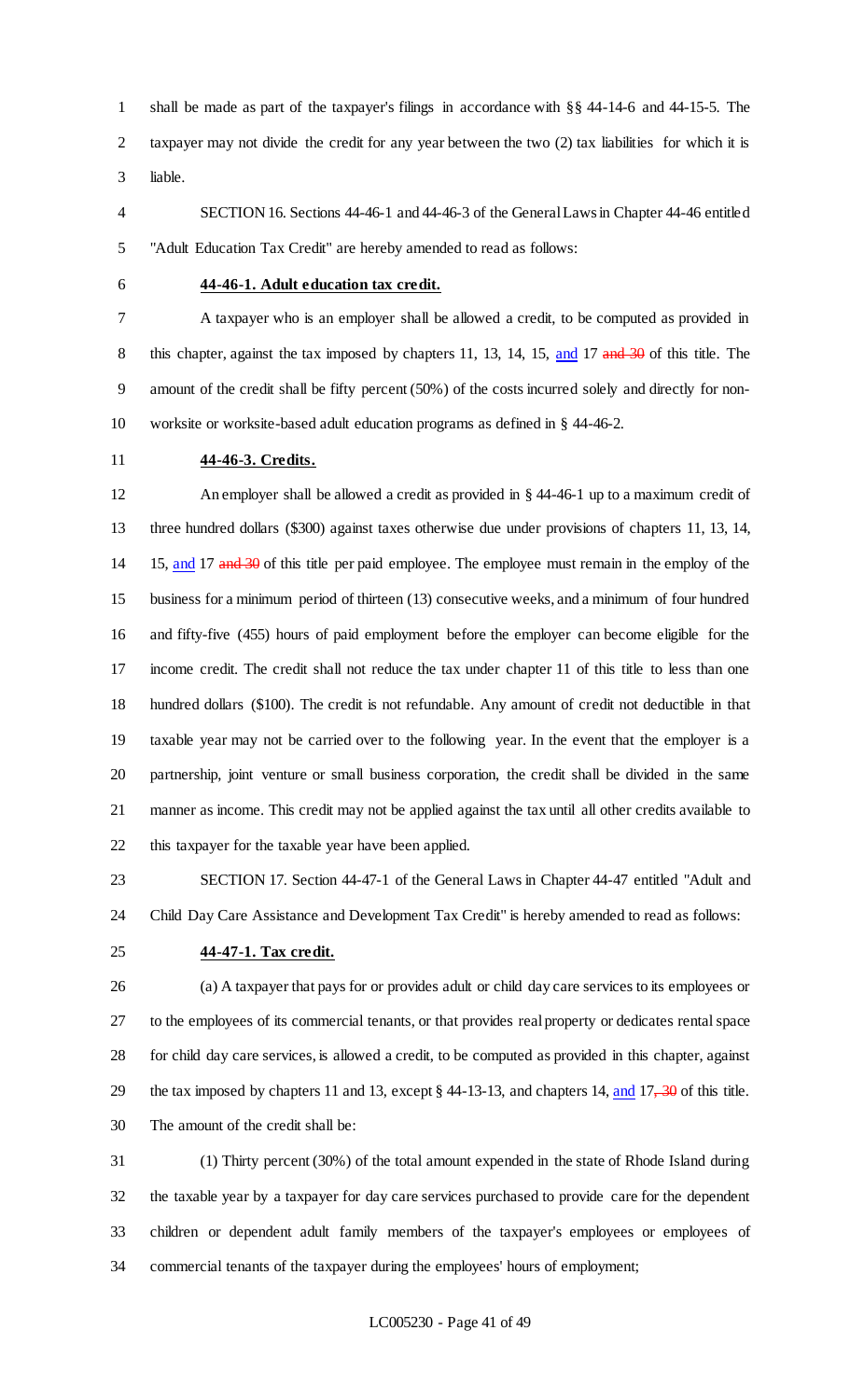(2) Thirty percent (30%) of the total amount expended during the taxable year by a taxpayer in the establishment and/or operation of a day care facility in the state of Rhode Island used primarily by the dependent children of the taxpayer's employees or employees of commercial tenants of the taxpayer during the employees' hours of employment;

 (3) Thirty percent (30%) of the total amount expended during the taxable year by a taxpayer in conjunction with one or more other taxpayers for the establishment and/or operation of a day care facility in the state of Rhode Island used primarily by the dependent children of the taxpayer's employees or employees of commercial tenants of the taxpayer during that employee's hours of employment;

 (4) Thirty percent (30%) of the total amount foregone in rent or lease payments related to the dedication of rental or lease space to child day care services. The amount foregone shall be the difference between fair market rental and actual rental.

 (b) No credit shall be allowed pursuant to this chapter unless the child day care facility is licensed pursuant to chapter 72.1 of title 42, and agrees to accept children whose child care services are paid for in full or in part by the Rhode Island department of human services; and/or the adult day care facility is certified by the department of elderly affairs.

 SECTION 18. Section 44-48.3-13 of the General Laws in Chapter 44-48.3 entitled "Rhode Island New Qualified Jobs Incentive Act 2015" is hereby amended to read as follows:

### **44-48.3-13. Reporting requirements.**

 (a) By August 1st of each year, each applicant approved for credits under this chapter shall report to the commerce corporation and the division of taxation the following information:

(1) The number of total jobs created;

 (2) The applicable north American industry classification survey annual system code of each job created;

(3) The annual salary of each job created;

(4) The address of each new employee;

 (b) By September 1, 2016 and each year thereafter, the commerce corporation shall report the name, address, and amount of tax credit approved for each credit recipient during the previous state fiscal year to the governor, the speaker of the house of representatives, the president of the senate, the chairpersons of the house and senate finance committees, the house and senate fiscal advisors, and the department of revenue.

 (c) By October 1, 2016 and each year thereafter, the commerce corporation shall report for the year (1) the total number of businesses awarded credits in the previous fiscal year and (2) the name and address of each credit recipient. This report shall be available to the public for inspection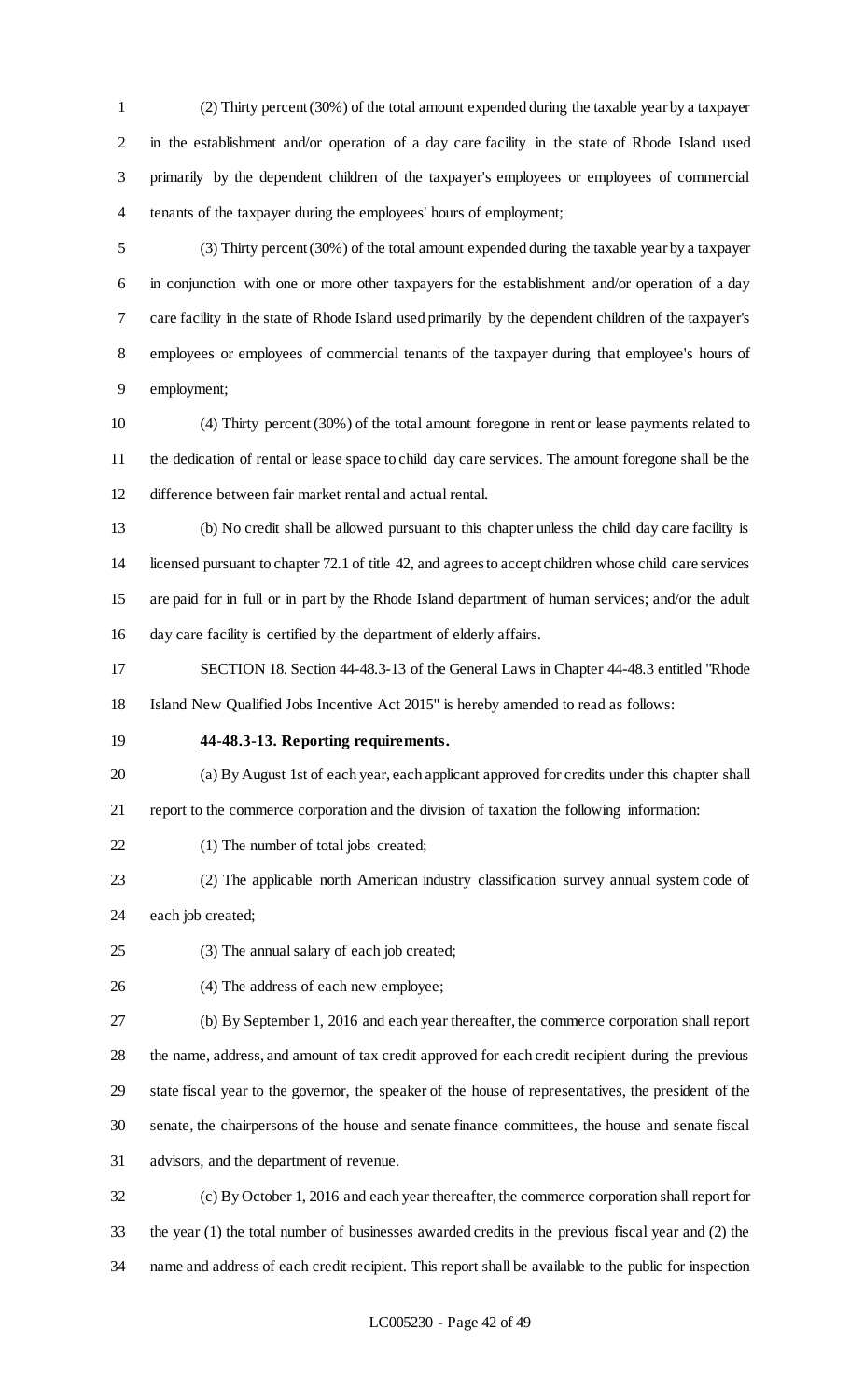by any person and shall be published by the chief executive of the commerce corporation on the commerce corporation and executive office of commerce websites.

 (d) By October 1st of each year the division of taxation shall report the name, address, and 4 amount of tax credit received for each credit recipient during the previous state fiscal year to the governor, the chairpersons of the house and senate finance committees, the house and senate fiscal advisors, and the department of labor and training. This report shall be available to the public for inspection by any person and shall be published by the tax administrator on the tax division website. (e) By November 1st of each year the division of taxation shall report in the aggregate the information required under subsection 44-48.3-13(a). This report shall be available to the public for inspection by any person and shall be published by the tax administrator on the tax division

website.

 SECTION 19. Section 44-57-1 of the General Laws in Chapter 44-57 entitled "Residential Renewable Energy System Tax Credit" is hereby amended to read as follows:

### **44-57-1. Tax credit for principal or secondary residence.**

 (a) An eligible person, as defined in § 44-57-3, who shall pay all or part of the cost of an eligible renewable energy system, as defined in § 44-57-4, which is installed in a dwelling, as 17 defined in § 44-57-2(13), shall be entitled to a tax credit against the tax liability imposed by chapters 18 chapter 11 and 30 of this title. The credit, which shall be nonrefundable, shall be computed in accordance with § 44-57-5.

 (b) The credit shall be claimed in the tax year in which the renewable energy system is placed into service. The credit may be claimed in the tax year the renewable energy system is purchased if the system is placed in service by April 1 of the following tax year.

 (c) Any credit not used in accordance with subsection (b) of this section shall not be carried over to any following year or years. The tax credit shall not reduce the tax in any tax year below the minimum tax where a minimum tax is provided by law.

 (d) In the event the eligible person is a partnership, joint venture, or corporation, the credit shall be divided in the same manner as income.

 SECTION 20. Sections 44-30-19, 44-30-20, 44-30-21, 44-30-22, 44-30-23, 44-30-24, 44- 30-26, 44-30-27 and 44-30-37 of the General Laws in Chapter 44-30 entitled "Personal Income Tax" are hereby repealed.

**44-30-19. Credit to trust beneficiary receiving accumulation distribution.**

 (a) General. A resident beneficiary of a trust whose Rhode Island income includes all or part of an accumulation distribution by the trust, as defined in 26 U.S.C. § 665, shall be allowed a 34 credit against the tax otherwise due under this chapter for all or a proportionate part of any tax paid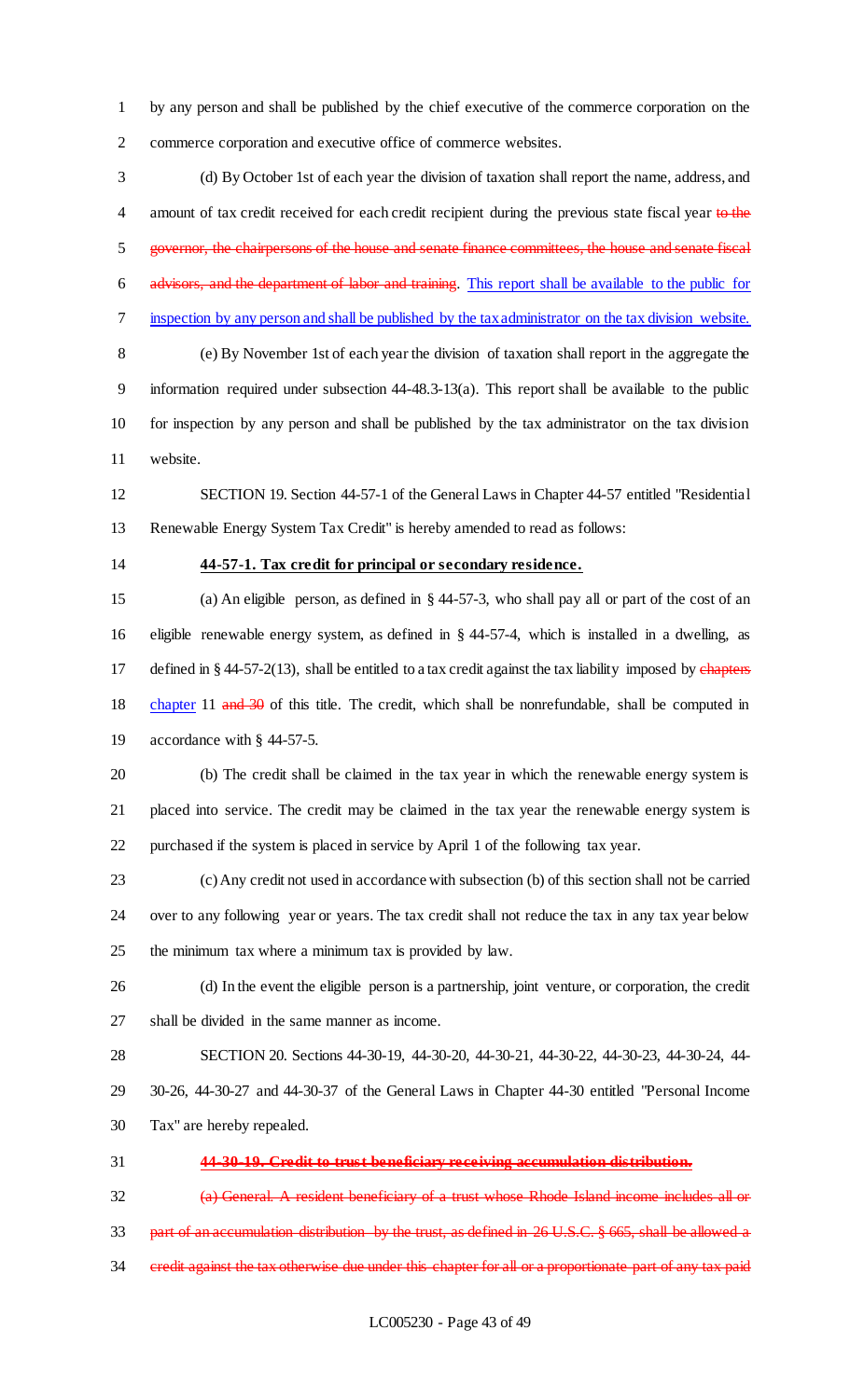by the trust under this chapter for any preceding taxable year which would not have been payable 2 if the trust had in fact made distributions to its beneficiaries at the times and in the amounts specified 3 in 26 U.S.C. § 666. (b) Limitation. The credit under this section shall not reduce the tax otherwise due from the beneficiary under this chapter to an amount less than would have been due if the accumulation distribution or his or her part thereof were excluded from his or her Rhode Island income. **44-30-20. Tax credit for installation costs to hydroelectric power developers Legislative findings and declaration of policy.**

 (a) The general assembly recognizes and declares that because the worldwide supply of fossil fuel and of other nonrenewable energy resources is limited, it is necessary to encourage the utilization of renewable natural resources for the production of energy; that there are many existing 12 dams which could be retrofitted to generate hydroelectric power; and that a major factor inhibiting 13 the development of hydroelectric power generation is the presently higher capital costs for new 14 construction of hydro plants compared to conventional thermal systems. (b) It is the policy of this state to support and foster the development of hydropower

16 generating facilities by the establishment of tax incentives for those owners of existing dams who 17 install hydroelectric power generation equipment.

### **44-30-21. Hydroelectric development tax credit -- Definitions.**

**For purposes of this chapter:** 

20 (1) "Existing dam" means any dam located in this state or immediately adjacent to it, the 21 construction of which was completed on or before May 20, 1981, and which does not require any

construction or enlargement of impoundment structures, other than repairs or reconstruction, in

23 connection with the installation of any small hydroelectric power project;

 (2) "Hydroelectric power developer" means any person or corporation who owns or leases 25 an existing dam and who installs hydroelectric power generation equipment and utilizes that

equipment to generate hydroelectric power;

(3) "Installation costs" means all expenditures related to the design, construction,

- installation, or repair of all facilities necessary for hydroelectric power production in this state;
- 29 (4) "Small hydroelectric power production facility" means any hydroelectric power project
- which is located in this state, which uses the water power potential of an existing dam, and which
- has not more than fifteen thousand (15,000) kilowatts of installed capacity.
- **44-30-22. Tax credit for installation costs.**
- (a) A hydroelectric power developer will be allowed an income tax credit for the
- installation costs of a small hydroelectric power production facility.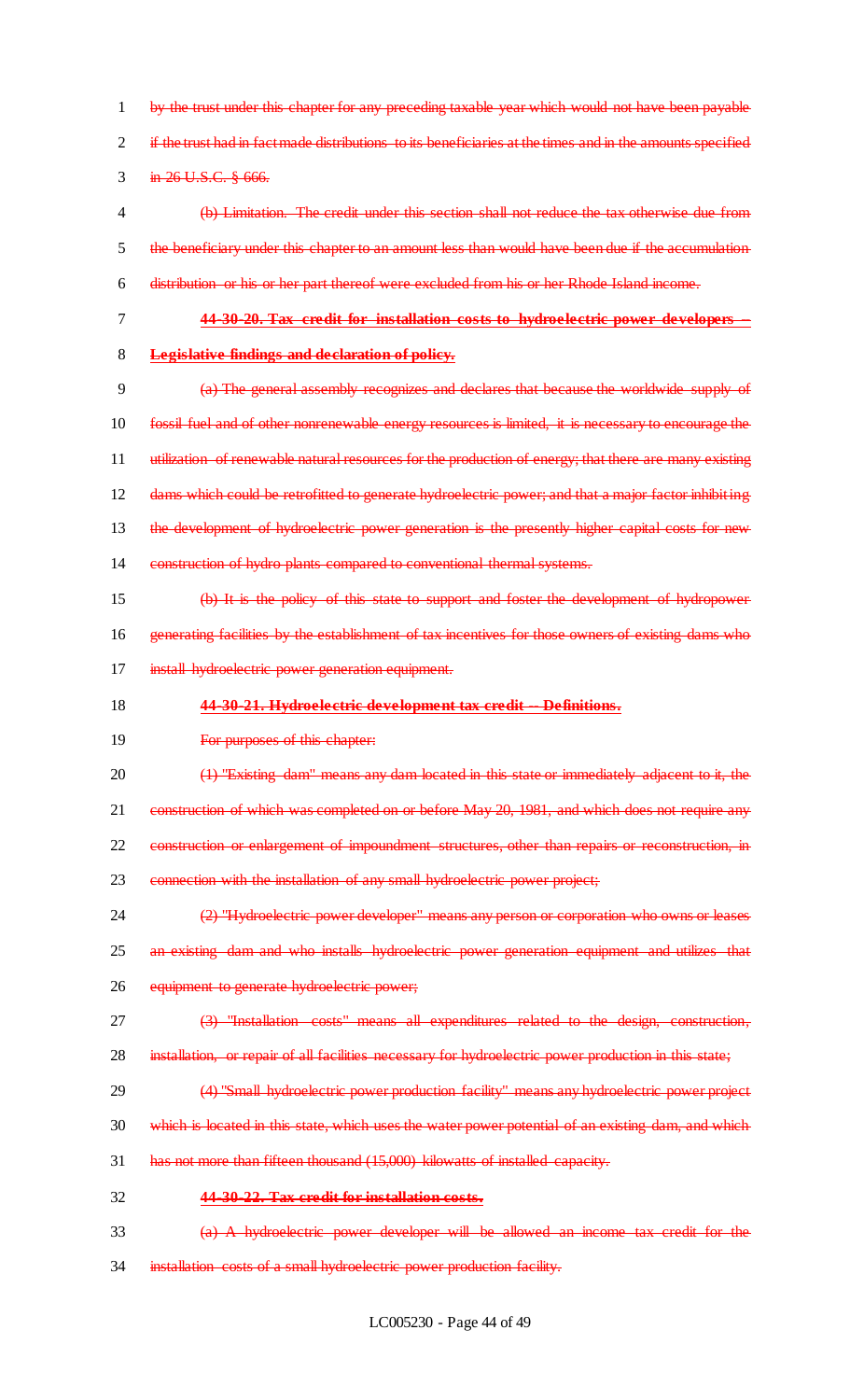(b) For the purposes of this section, a hydroelectric power developer shall be allowed a 2 non-refundable state income tax credit in the amount of ten percent (10%) of the installation costs of a hydropower facility. This credit shall be limited to five hundred thousand dollars (\$500,000) 4 in expenditures for a maximum income tax credit of fifty thousand dollars (\$50,000). This income tax credit shall be allowed as either a personal or a corporate income tax credit, depending on the hydropower developer's income tax filing status on the last day of his or her income tax filing period; provided, that if the installation costs were incurred by a corporation, then a non-refundable corporate income tax credit shall be allowed, and if installation costs were not incurred by a corporation, then a non-refundable personal income tax credit shall be allowed. In no event shall 10 both a corporate and personal non-refundable income tax credit be allowed for installation costs at 11 a single dam site.

### 12 **44-30-23. Extended credits.**

13 If the allowable credit exceeds the taxes due on the developer's income, the amount of the 14 claim not used as an offset against the income taxes of that taxable year may be carried forward as 15 a credit against subsequent income tax liability. The provision may not exceed five (5) years from 16 the tax year in which the first credit was applied.

17 **44-30-24. Tax credit for art.**

18 Upon presentation of written certification by the board of curators, an individual shall be 19 entitled to a tax credit. The tax credit shall be equal to ten percent (10%) of each one thousand 20 dollars (\$1,000) of the purchase price of the art up to a maximum purchase price of ten thousand 21 dollars (\$10,000). Any amount of tax credit not deductible in the taxable year of certification may 22 not be carried over to the following year. The credit may not be applied until all other credits 23 available to the taxpayer for that taxable year are applied.

### 24 **44-30-26. Tax credit for surviving spouse.**

25 An individual who qualifies and files as a "surviving spouse" under the Internal Revenue 26 Code, applicable for the subject tax year, and who was domiciled in the state of Rhode Island for 27 the entire tax year and who is sixty-five (65) years of age or older and has an adjusted gross income 28 of less than twenty-five thousand-dollars (\$25,000) shall be entitled to a two percent (2%) tax credit 29 based on adjusted gross income, up to a maximum of five hundred dollars (\$500). This credit is not 30 refundable, and is only available for the year in which it is claimed. 31 **44-30-27. Farm to school income tax credit.**

32 Upon presentation of written certification by a local education agency, an individual or 33 entity domiciled in the state for the entire tax year, shall be entitled to an income tax credit for the 34 purchase of produce grown in the state which shall be furnished or used in connection with that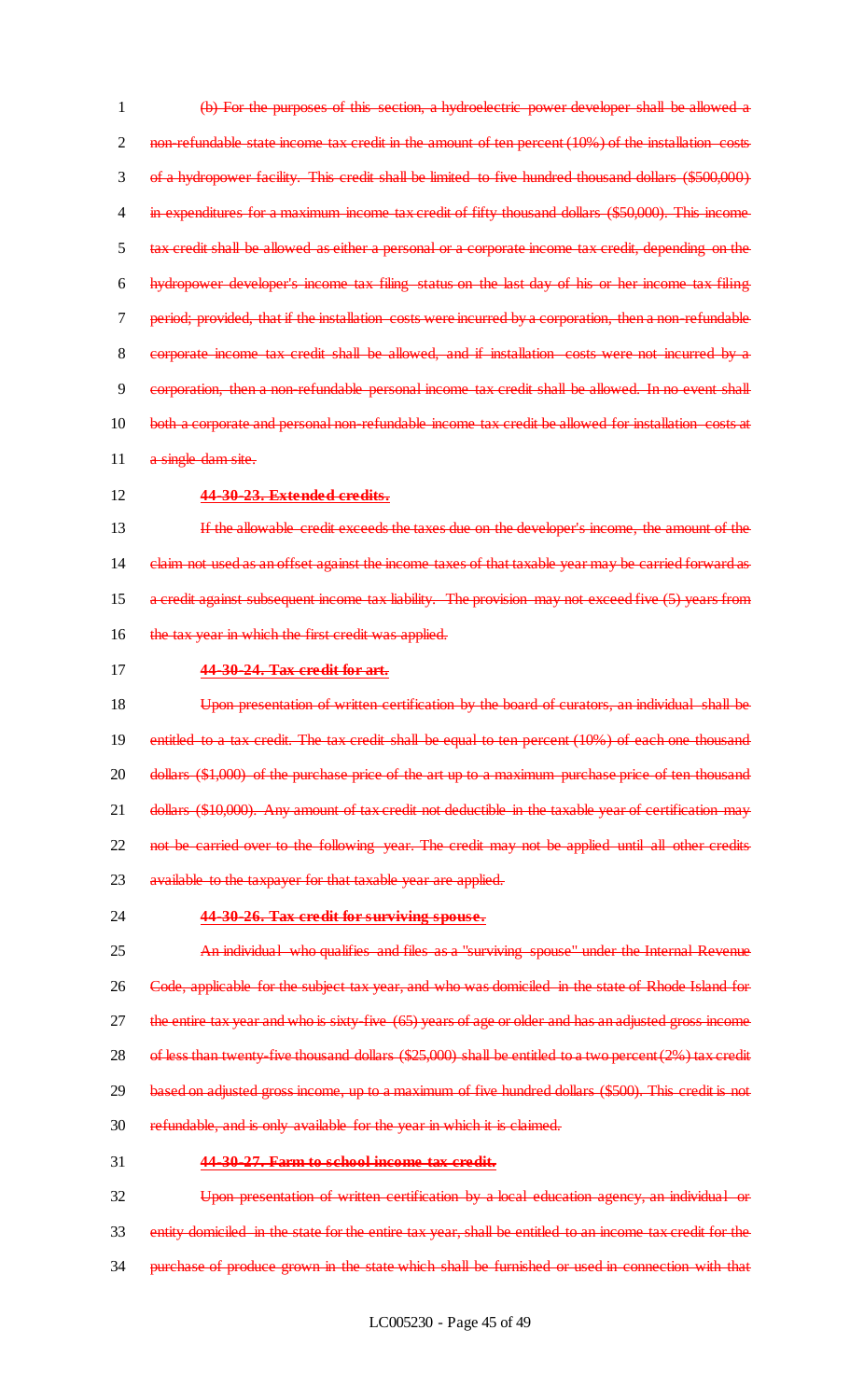1 individual's or entity's agreement to provide food, services or other products to a local education 2 agency. The income tax credit shall be equal to five percent (5%) of the cost of farm products grown 3 or produced in the state. Any amount of income tax credit not deductible in the taxable year of 4 certification may not be carried over to the following year. The credit may not be applied until all 5 other credits available to the taxpayer for that taxable year are applied.

### 6 **44-30-37. Credit to trust beneficiary receiving accumulation distribution.**

- 7 A nonresident beneficiary of a trust whose Rhode Island income includes all or part of an 8 accumulation distribution by the trust, as defined in 26 U.S.C. § 665, shall be allowed a credit 9 against the tax otherwise due under this chapter, computed in the same manner and subject to the 10 same limitation as provided by § 44-30-19 with respect to a resident beneficiary.
- 11 SECTION 21. Section 44-43-3 of the General Laws in Chapter 44-43 entitled "Tax 12 Incentives for Capital Investment in Small Businesses" is hereby repealed.
- 13 **44-43-3. Wage credit.**

14 (a) There shall be allocated among the entrepreneurs of a qualifying business entity (based 15 on the ratio of each entrepreneur's interest in the entity to the total interest held by all entrepreneurs) 16 with respect to each entity on an annual basis commencing with the calendar year in which the 17 entity first qualified as a qualifying business entity a credit against the tax imposed by chapter 30 18 of this title. The credit shall be equal to three percent (3%) of the wages (as defined in 26 U.S.C. § 19 3121(a)) in excess of fifty thousand dollars (\$50,000) paid during each calendar year to employees 20 of the entity; provided, that there shall be excluded from the amount on which the credit is based

- 21 any wages:
- 22 (1) Paid to any owner of the entity;
- 23 (2) Paid more than five (5) years after the entity commenced business or five (5) years after

24 the purchase of the business entity by new owners, whichever occurs later; or

- 25 (3) Paid to employees who are not principally employed in Rhode Island and whose wages
- 26 are not subject to withholding pursuant to chapter 30 of this title.
- 27 (b) The credit authorized by this section shall cease in the taxable year next following after
- 28 the taxable year in which the average annual gross revenue of the business entity equals or exceeds
- 29 one million five hundred thousand dollars (\$1,500,000).
- 30 SECTION 22. Chapter 7-1.2 of the General Laws entitled "Rhode Island Business
- 31 Corporation Act" is hereby amended by adding thereto the following section:
- 32 **7-1.2-1805. Confirmation of state fees and taxes.**
- 33 (a) Notwithstanding any other provisions of the general laws, when any section of this
- 34 chapter refers to state fees and/or taxes paid, the division of taxation is authorized to respond and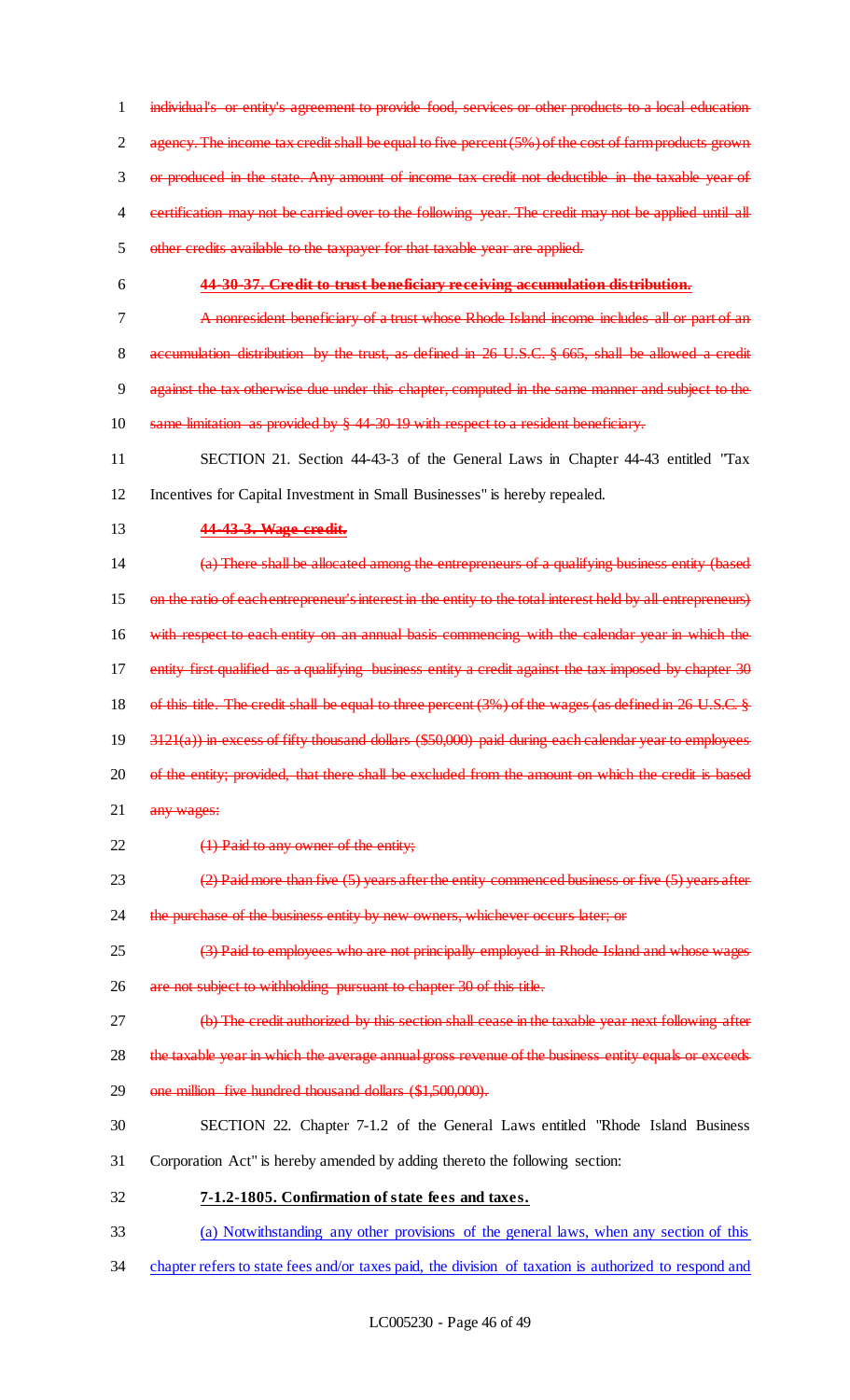share tax information with the secretary of state's office in response to a request from that office

regarding an entity's tax status as compliant or noncompliant.

(b) If the secretary of state's office receives notice from the division of taxation that the

- 4 corporation has failed to pay any fees or taxes due to this state, the secretary of state shall initiate
- revocation proceedings in accordance with the provisions of §§ 7-1.2-1310 or 7-1.2-1414.
- (c) The notice of revocation may state as the basis for revocation that the taxpayer failed
- to pay state fees and/or taxes to the division of taxation. However, the secretary of state's office
- 8 shall otherwise protect all state and federal tax information in its custody as required by § 44-11-
- 26.1 and refrain from disclosing any other specific tax information.
- 10 (d) For filings remitted and recorded in accordance with any section of this chapter between July 1, 2020 and the effective date of this section that refer to state fees and/or taxes paid, the secretary of state's office may request from the division of taxation a determination as to whether all state taxes and fees were paid as outlined in subsection (a) of this section. If the secretary of state's office receives notice from the division of taxation that the corporation has failed to pay any fees or taxes due to this state, the secretary of state shall begin revocation proceedings in accordance
- with subsections (b) and (c) of this section.
- SECTION 23. Chapter 7-16 of the General Laws entitled "The Rhode Island Limited-Liability Company Act" is hereby amended by adding thereto the following section:
- 

# **7-16-77. Confirmation of state fees and taxes.**

(a) Notwithstanding any other provisions of the general laws, when any section of this

21 chapter refers to state fees and/or taxes paid, the division of taxation is authorized to respond and

share tax information with the secretary of state's office in response to a request from that office

23 regarding an entity's tax status as compliant or noncompliant.

 (b) If the secretary of state's office receives notice from the division of taxation that the 25 limited-liability company has failed to pay any fees or taxes due to this state, the secretary of state

- 26 shall begin revocation proceedings in accordance with the provisions of § 7-16-41.
- (c) The notice of revocation may state as the basis for revocation that the taxpayer failed
- 28 to pay state fees and/or taxes to the division of taxation. However, the secretary of state's office
- shall otherwise protect all state and federal tax information in its custody as required by § 7-16-
- 67.1 and refrain from disclosing any other specific tax information.
- (d) For filings remitted and recorded in accordance with any section of this chapter between July 1, 2020 and the effective date of this section that refer to state fees and/or taxes paid, the
- secretary of state's office may request from the division of taxation a determination as to whether
- 34 all state taxes and fees were paid as outlined in subsection (a) of this section. If the secretary of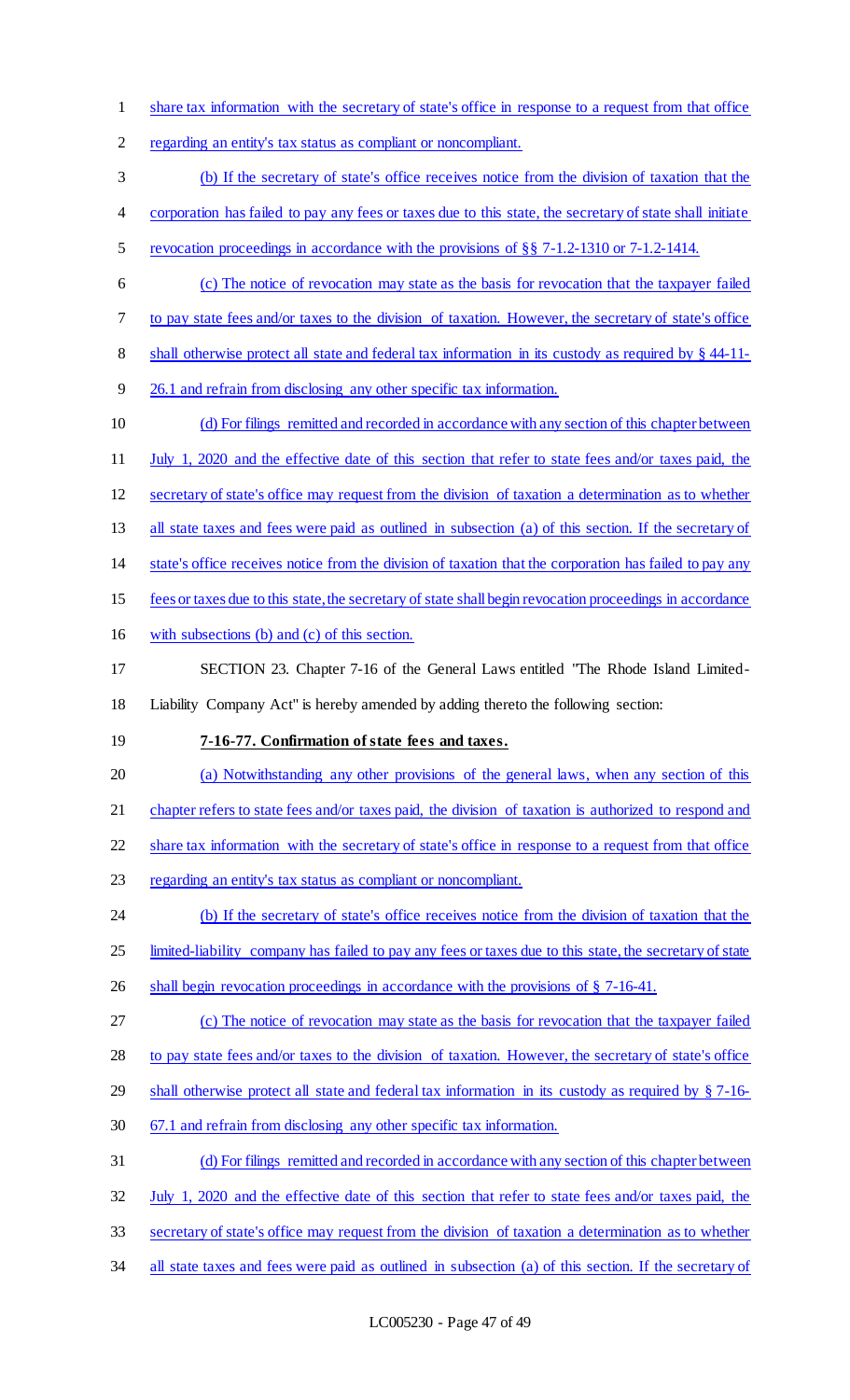- 1 state's office receives notice from the division of taxation that the limited-liability company has
- 2 failed to pay any fees or taxes due to this state, the secretary of state shall begin revocation
- 3 proceedings in accordance with subsections (b) and (c) of this section.
- 4 SECTION 24. This act shall take effect upon passage.

======== LC005230 ========